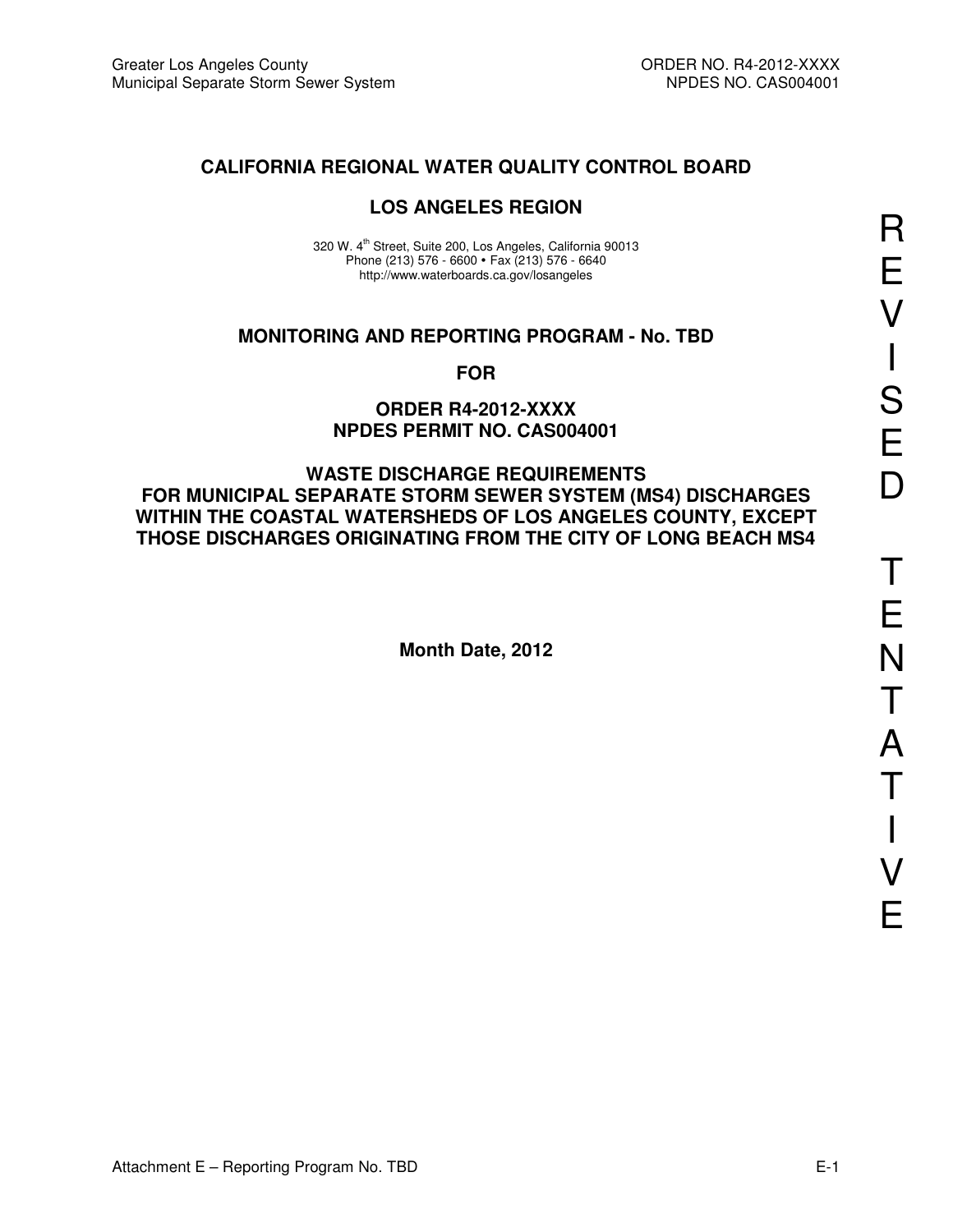## **Table of Contents**

| $\mathbf{L}$ |                                                               |  |
|--------------|---------------------------------------------------------------|--|
| Ш.           |                                                               |  |
| III.         | GENERAL MONITORING AND REPORTING REQUIREMENTS 55              |  |
| IV.          |                                                               |  |
| V.           |                                                               |  |
| VI.          |                                                               |  |
| VII.         |                                                               |  |
| VIII.        |                                                               |  |
| IX.          | NON-STORM WATER OUTFALL BASED SCREENING AND MONITORING 2325   |  |
| Χ.           | NEW DEVELOPMENT/RE-DEVELOPMENT EFFECTIVENESS TRACKING 2930    |  |
| XI.          |                                                               |  |
| XII.         |                                                               |  |
| XIII.        |                                                               |  |
| XIV.         | STANDARD MONITORING AND REPORTING PROVISIONS  3545            |  |
|              |                                                               |  |
|              | XVI. ANNUAL REPORTING REQUIREMENT OBJECTIVES  3948            |  |
|              | XVII. WATERSHED SUMMARY INFORMATION, ORGANIZATION AND CONTENT |  |
|              |                                                               |  |
|              |                                                               |  |
|              |                                                               |  |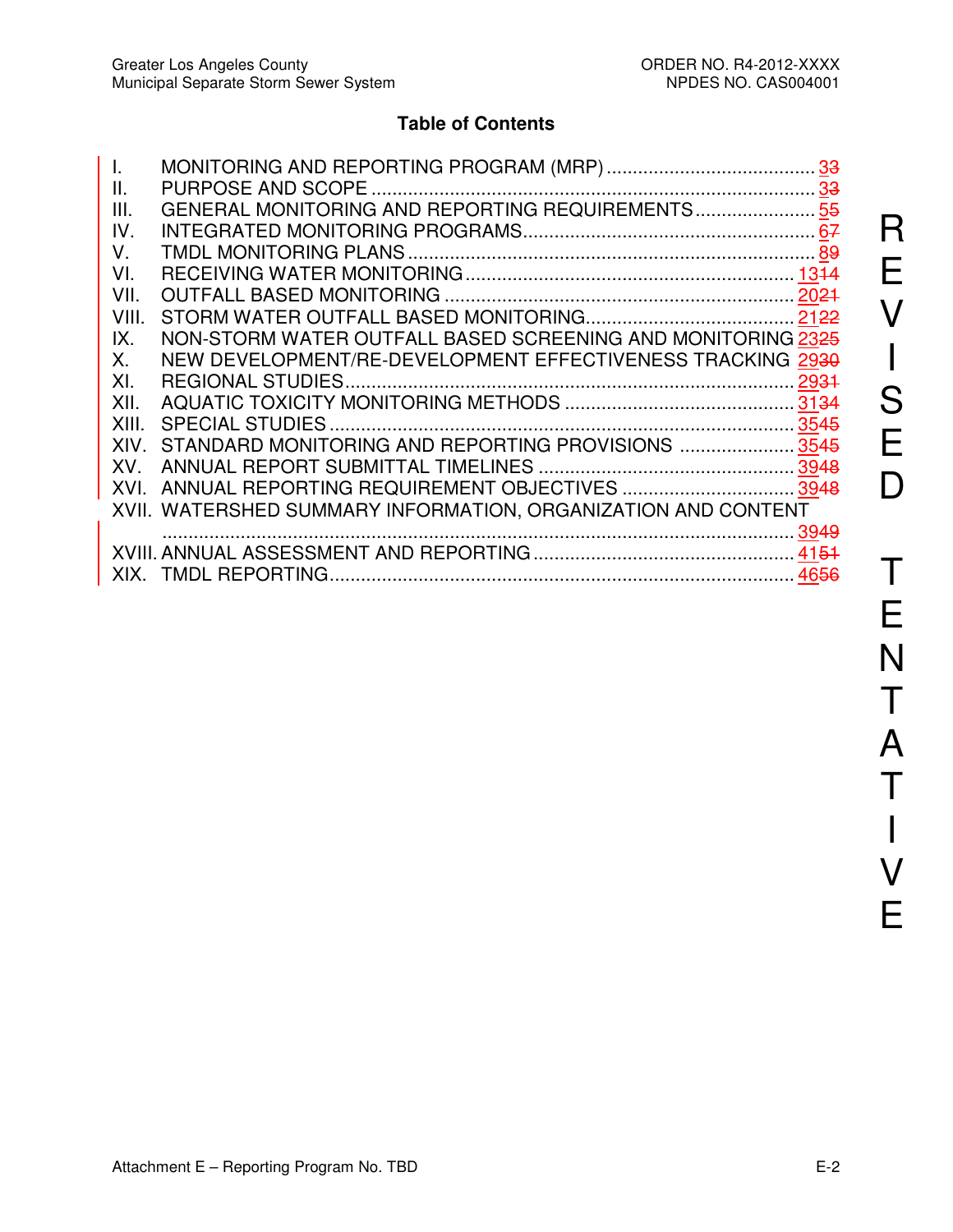## **I. MONITORING AND REPORTING PROGRAM (MRP)**

Section 308(a) of the federal Clean Water Act and sections 122.41(h), (j)-(l), 122.44(i), and 122.48 of Title 40 of the Code of Federal Regulations require that all National Pollutant Discharge Elimination System (NPDES) permits specify monitoring and reporting requirements. Federal regulations applicable to large and medium MS4s also specify additional monitoring and reporting requirements. (40 C.F.R. §§ 122.26(d)(2)(i)(F) & (d)(2)(iii)(D), 122.42(c).) California Water Code section 13383 further authorizes the California Regional Water Quality Control Board, Los Angeles Region (Regional Water Board) to establish monitoring, inspection, entry, reporting, and recordkeeping requirements. This MRP establishes monitoring, reporting, and recordkeeping requirements that implement the federal and California laws and/or regulations.

## **II. PURPOSE AND SCOPE**

## **A. Primary Objectives**

The primary objectives of the Monitoring Program are to:

- **1.** Assess the chemical, physical, and biological impacts of discharges from the municipal storm water sewer system (MS4) on receiving waters.
- **2.** Assess compliance with receiving water limitations and water quality-based effluent limitations (WQBELs) established to implement Total Maximum Daily Load (TMDL) wet weather and dry weather wasteload allocations (WLAs).
- **3.** Characterize pollutant loads in MS4 discharges.
- **4.** Identify sources of pollutants in MS4 discharges.
- **5.** Measure and improve the effectiveness of pollutant controls implemented under this Order.

### **B. Purpose**

The results of the monitoring requirements outlined below shall be used to refine control measures for the reduction of pollutant loading and the protection and enhancement of the beneficial uses of the receiving waters in Los Angeles County.

### **C. Provision for Integrated Approach**

The Monitoring Program provides flexibility to allow Permittees to develop an integrated monitoring program to address all of the monitoring requirements of this Order and other monitoring obligations or requirements in a cost efficient and effective manner.

### **D. Provision for a Coordinated Integrated Approach**

The Monitoring Program provides flexibility to allow Permittees to coordinate monitoring efforts on a watershed or subwatershed basis to leverage monitoring resources in an effort to increase cost-efficiency and effectiveness and to closely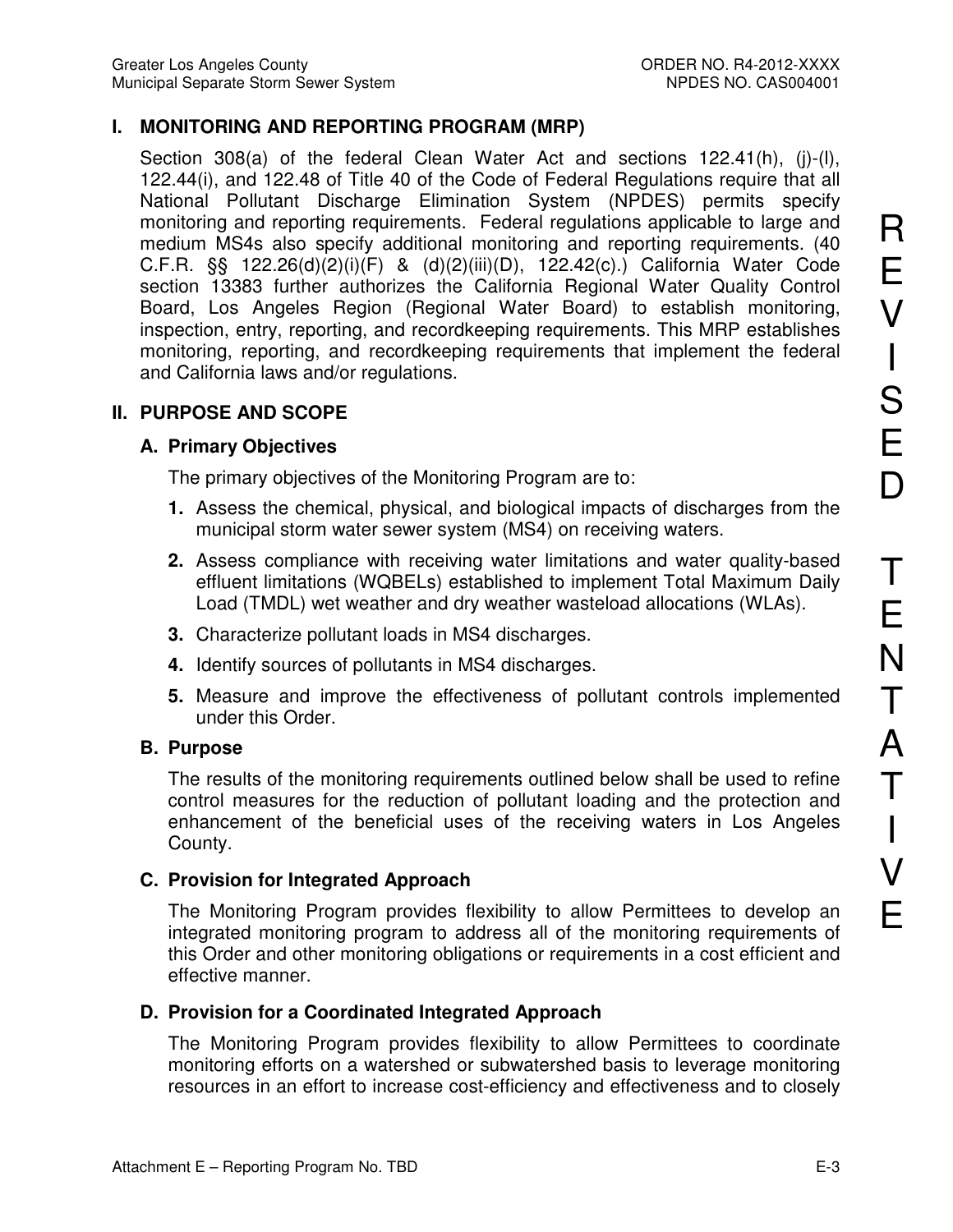align monitoring with TMDL monitoring requirements and Watershed Management Programs.

## **E. Monitoring Program Elements**

The Monitoring Program shall include the following elements:

- **1. Receiving water monitoring** shall be performed at previously designated mass emission stations, and/or at TMDL receiving water compliance points, as designated in Regional Water Board Executive Officer approved TMDL Monitoring Plans (see Table E-1 for a list of approved TMDL Monitoring Plans), and additional receiving water locations representative of the impacts from MS4 discharges. The objectives of the receiving water monitoring include the following:
	- **a.** Determine whether the receiving water limitations are being achieved,
	- **b.** Assess trends in pollutant concentrations over time, or during specified conditions,
	- **c.** Determine whether the designated beneficial uses are fully supported as determined by water chemistry, as well as aquatic toxicity and bioassessment monitoring.
- **2. Storm water outfall based monitoring**; including TMDL monitoring requirements specified in approved TMDL Monitoring Plans (see Table E-1). Outfall monitoring locations shall be representative of the land uses within the Permittee's jurisdiction. The objectives of the storm water outfall based monitoring program include the following:
	- **a.** Determine the quality of a Permittee's discharge relative to municipal action levels, as described in Attachment G of this Order,
	- **b.** Determine whether a Permittee's discharge is in compliance with applicable storm water WQBELs derived from TMDL WLAs,
	- **c.** Determine whether a Permittee's discharge causes or contributes to an exceedance of receiving water limitations.
- **3. Non-storm water outfall based monitoring**; including TMDL monitoring requirements specified in approved TMDL Monitoring Plans (see Table E-1). Outfalls with significant non-storm water discharges that remain unaddressed after source identification shall be monitored. The objectives of the non-storm water outfall based monitoring program include the following:
	- **a.** Determine whether a Permittee's discharge is in compliance with applicable non-storm water WQBELs derived from TMDL WLAs,
	- **b.** Determine whether a Permittee's discharge exceeds non-storm water action levels, as described in Attachment G of this Order,
	- **c.** Determine whether a Permittee's discharge contributes to or causes an exceedance of receiving water limitations,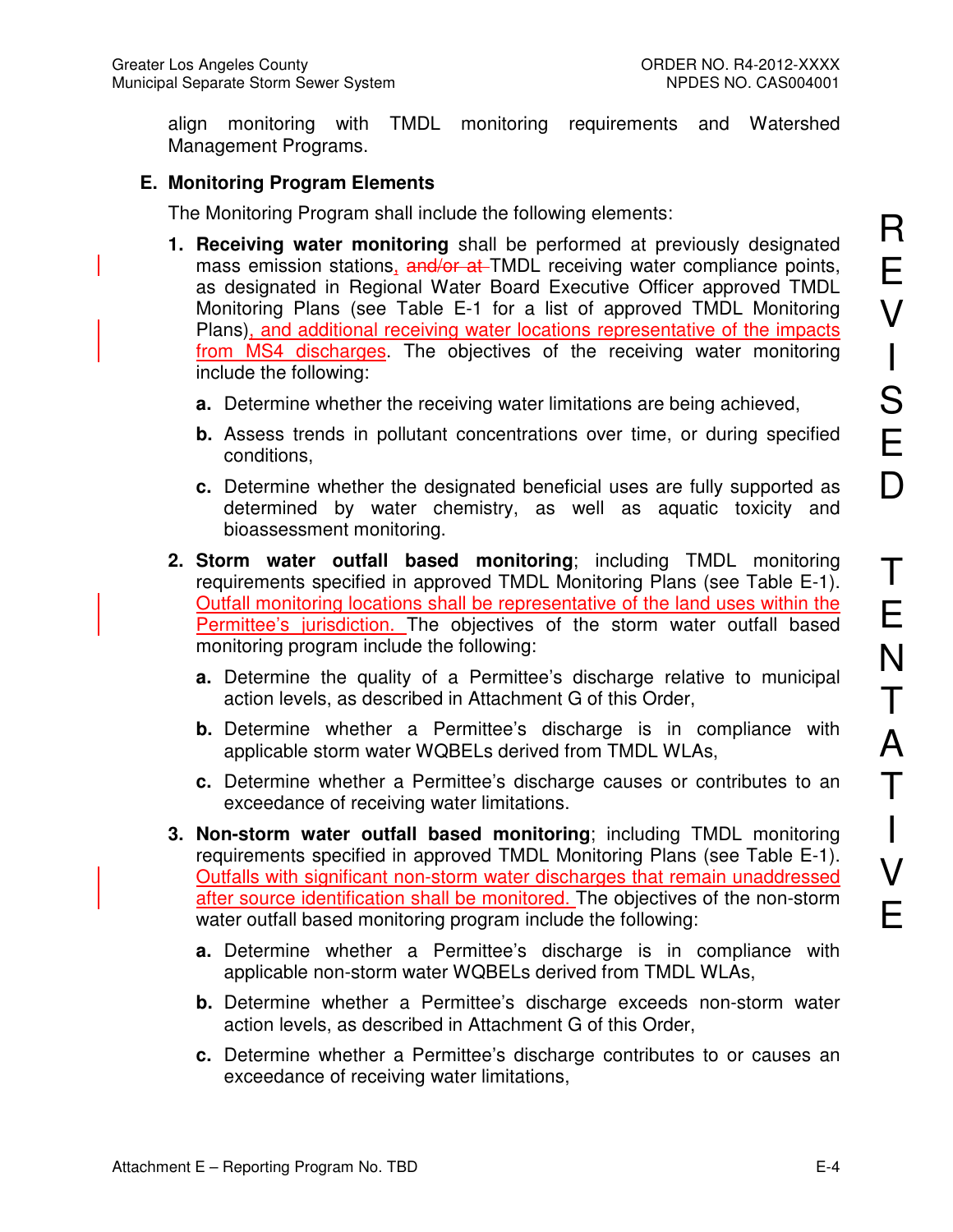- **d.** Assist a Permittee in identifying illicit discharges as described in Part VI.D.10 of this Order.
- **4. New Development/Re-development effectiveness tracking**. The objectives of best management practices (BMP) effectiveness tracking is to track whether the conditions in the building permit issued by the Permittee are implemented to ensure the volume of storm water associated with the design storm is retained on-site as required by Part VI.D.7.c.i. of this Order.
- **5. Regional studies** are required to further characterize the impact of the MS4 discharges on the beneficial uses of the receiving waters. Regional studies shall include the Southern California Stormwater Monitoring Coalition (SMC) Regional Watershed Monitoring Program (bioassessment) and special studies as specified in approved TMDLs (see Section XIX TMDL Reporting, below).

## **III. GENERAL MONITORING AND REPORTING REQUIREMENTS**

- **A.** Monitoring shall be conducted in accordance with the requirements specified in Attachment D to this Order (Part III, Standard Provisions - Monitoring).
- **B.** Records of monitoring information shall include information required under Attachment D to this Order (Part IV, Standard Provisions - Records).
- **C.** All applications, reports, plans, or other information submitted to the Regional Water Board, State Water Board, and/or USEPA shall be signed and certified in accordance with Attachment D to this Order (Part V.B, Standard Provisions - Reporting, Signatory and Certification Requirements).
- **D.** Monitoring results shall be reported in accordance with the requirements specified in Attachment D to this Order (Part V.C, Standard Provisions - Reporting, Monitoring Reports).
- **E.** All monitoring and reporting shall be conducted in accordance with the Standard Monitoring Provisions specified in Part XIV of this MRP.

## **F. Sampling Methods**

- **1.** Sampling methods shall be fully described in each Permittee's Integrated Monitoring Program (IMP) or Coordinated Integrated Monitoring Program (CIMP) and according to the provisions of the Standard Provisions for Monitoring described in Attachment D to this Order and Part XIV of this MRP.
- **2.** Grab samples shall be taken for constituents that are required to be collected as such (e.g., pathogen indicator bacteria, oil and grease, cyanides, and volatile organics); in instances where grab samples are generally expected to be sufficient to characterize water quality conditions (primarily dry weather); and where the sample location limits Permittees' ability to install an automated sampler, as provided for in an approved IMP or CIMP.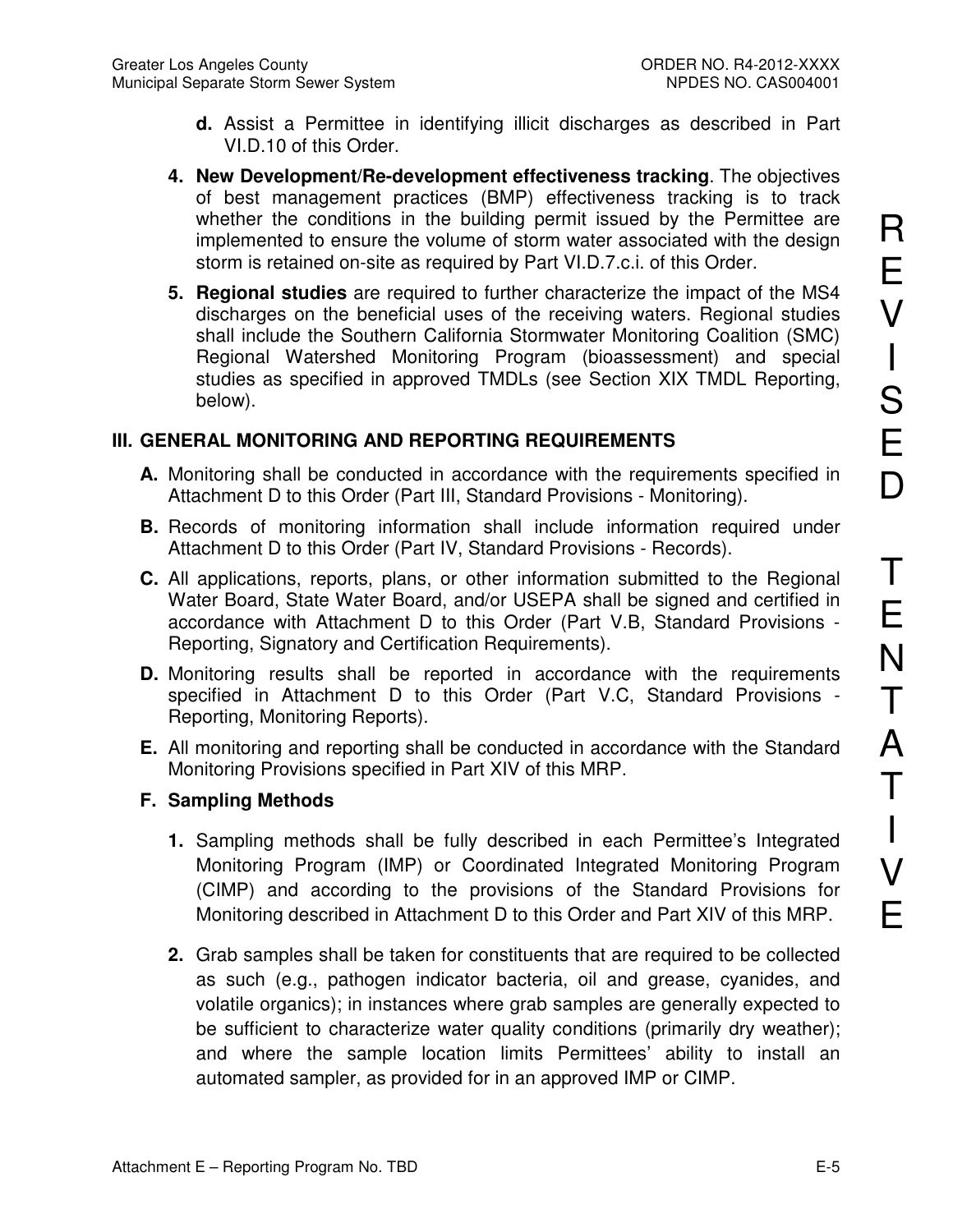- **3.** At a minimum, a sufficient volume of sample must be collected to perform all of the required biological and chemical tests, including TIEs where aquatic toxicity is observed during the sample event.
- **4.** Sampling and monitoring methods for trash shall be conducted in accordance with the applicable requirements specified in Part VI.E.5 of this Order.
- **5.** Flow may be estimated using USEPA methods at receiving water monitoring stations where flow measuring equipment is not in place.
- **6.** Flow may be estimated for storm water outfall monitoring based on drainage area, impervious cover, and precipitation data as approved in an IMP or CIMP.

## **G. Analytical Procedures**

- **1.** Suspended-Sediment Concentration (SSC) shall by analyzed per American Society for Testing and Materials (ASTM) Standard Test Method D-3977-97.
- **2.** Monitoring methods for trash shall be conducted in accordance with the applicable requirements specified in Part VI.E.5 of this Order.
- **3.** Aquatic toxicity shall be monitored in accordance with Part XI of this MRP.
- **4.** All other parameters shall be analyzed according to the provisions of the Standard Provisions for Monitoring described in Attachment D to this Order and Part XIV of this MRP.

### **H. Reporting**

- **1.** Reporting requirements related to the monitoring of trash shall be conducted in accordance with Part VI.E.5.c of this Order.
- **2.** Monitoring results submitted to the Regional Water Board shall be consistent with the requirements identified in Part XVIII.A.5 and Part XVIII.A.7 of this MRP.

## **IV. INTEGRATED MONITORING PROGRAMS**

### **A. Integrated Monitoring Program (IMP)**

- **1.** Each Permittee may develop an Integrated Monitoring Program designed to satisfy the monitoring requirements of this Order.
- **2.** The monitoring requirements contained in TMDL Monitoring Plans approved by the Executive Officer of the Regional Water Board are incorporated by reference into this MRP (See Table E-1 for a list of approved TMDL Monitoring Plans).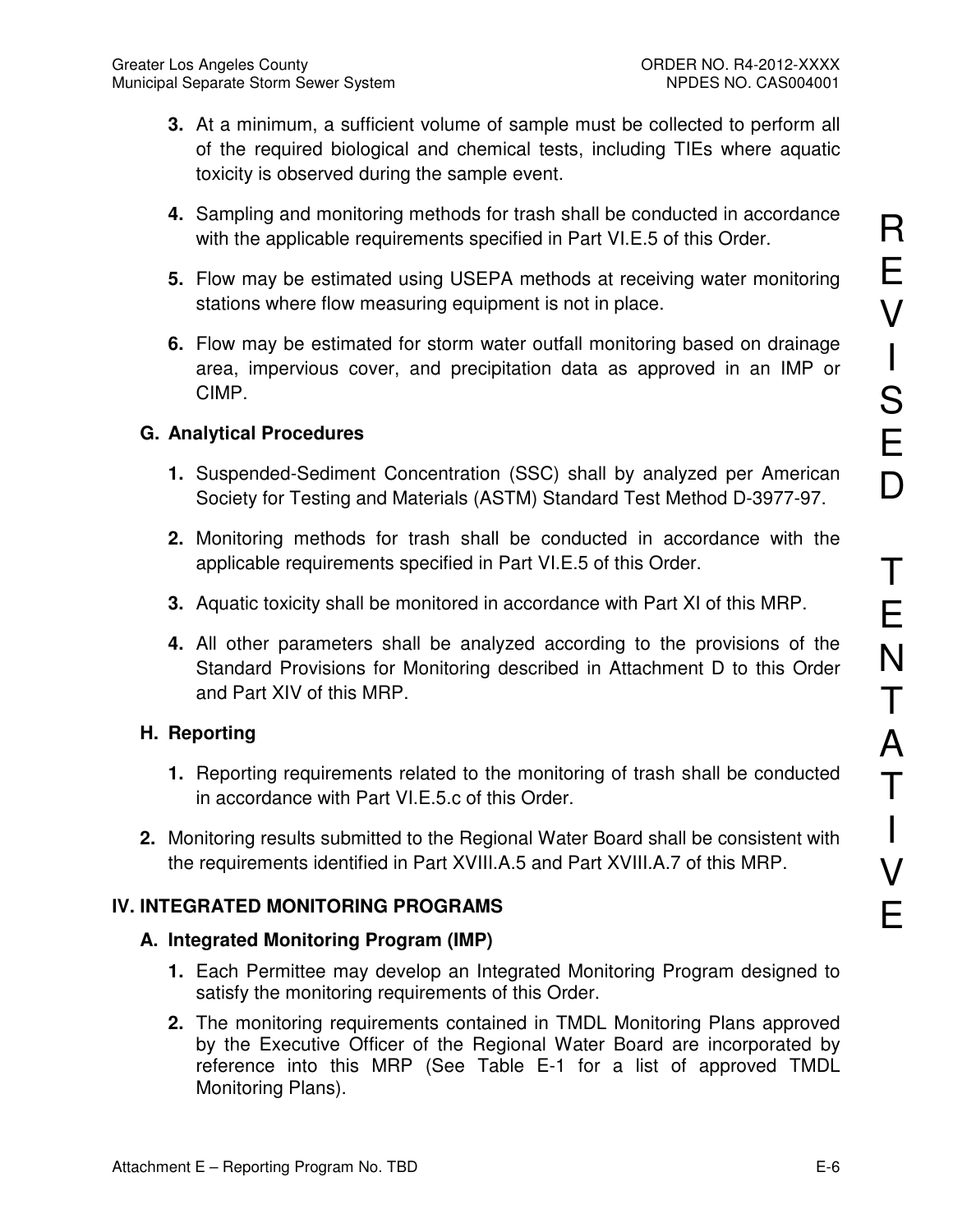- **3.** The Integrated Monitoring Program may leverage monitoring resources by selecting monitoring locations, parameters, or monitoring techniques that will satisfy multiple monitoring requirements.
- **4.** Where appropriate, the Integrated Monitoring Program may develop and utilize alternative approaches to meet the Primary Objectives (Part II.A). Sufficient justification shall be provided in the IMP for the alternative approach(es). Such alternative approaches shall be subject to public review and final approval by the Regional Water Board Executive Officer.
- **5.** The requirements of an approved TMDL Monitoring Plan may be modified by an IMP that is subsequently approved by the Executive Officer of the Regional Water Board.
- **6.** At a minimum, the IMP must address all TMDL and Non-TMDL monitoring requirements of this Order, including receiving water monitoring, storm water outfall based monitoring, non-storm water outfall based monitoring, and regional water monitoring studies, except as provided in Parts IV.B.2 and 3 of this MRP.

## **B. Coordinated Integrated Monitoring Program (CIMP)**

## **1. Benefits of the CIMP Approach**

- **a.** The CIMP provides Permittees opportunities to increase the cost efficiency and effectiveness of the monitoring program. The greatest efficiency may be achieved when a CIMP is designed and implemented on a watershed basis.
- **b.** A CIMP may be employed to implement regional studies, where a single Permittee takes the lead in directing the study, and the other Permittees provide funding or in lieu services.
- **2.** Permittees are encouraged to coordinate their monitoring programs with other Permittees to develop and implement a CIMP. A CIMP may be developed to address one or more of the required monitoring elements (i.e., receiving water monitoring, outfall based monitoring, regional monitoring or special studies) and may be county-wide or limited to a single watershed, sub-watershed or defined jurisdictional boundary.
- **3.** The requirements of an approved TMDL Monitoring Plan may be modified by an IMP or CIMP that is subsequently approved by the Executive Officer of the Regional Water Board.
- **4.** A Permittee shall not be required to submit an IMP if all of the applicable monitoring requirements in this Order are addressed in a CIMP, to which the Permittee is a participant.
- **5.** If the CIMP addresses some but not all of the applicable monitoring requirements required under this Order, then each Permittee shall submit an IMP that references the CIMP. The Permittees must describe how together, the IMP and CIMP, fulfill all of the applicable monitoring requirements contained in this Order.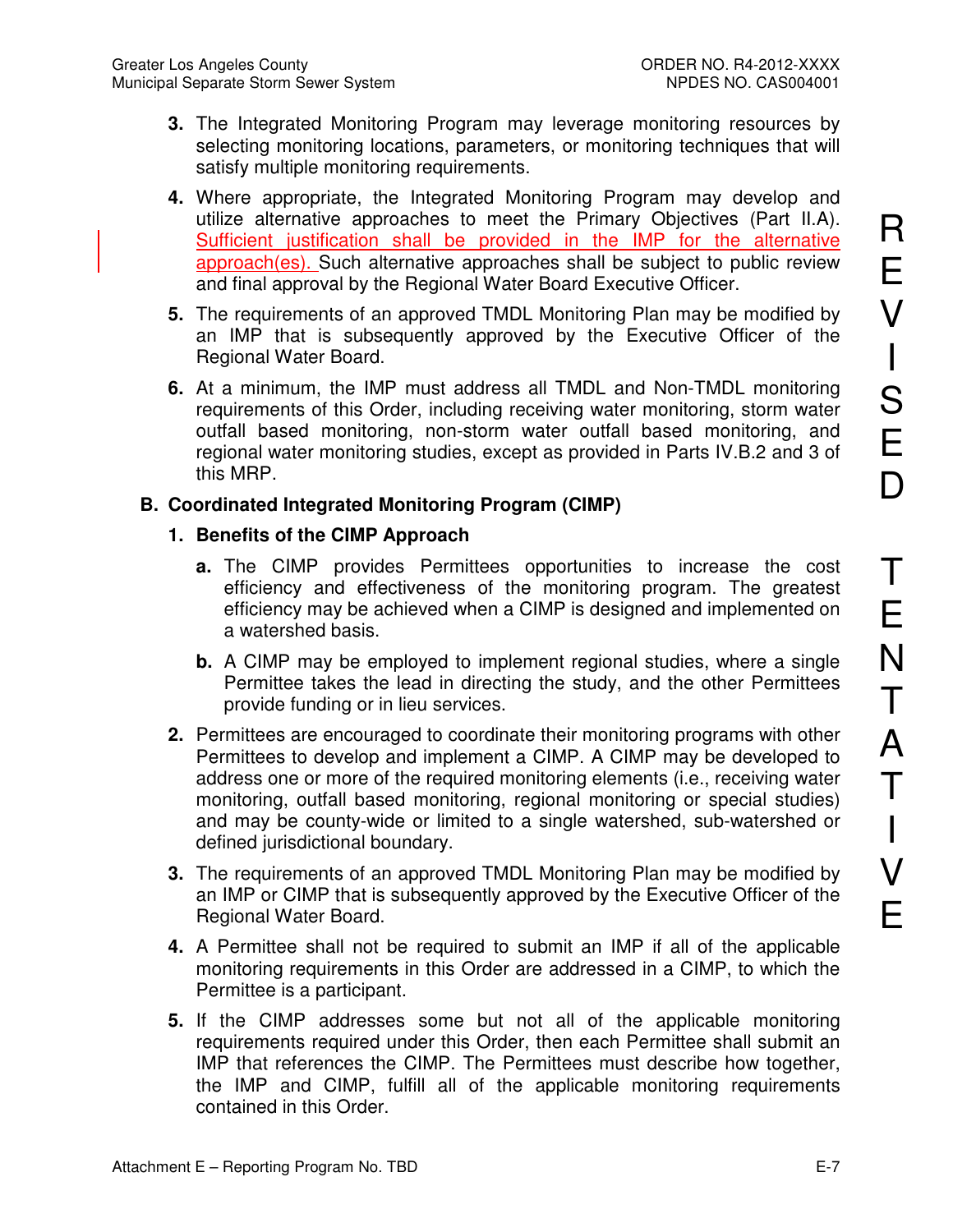**6.** Where appropriate, the CIMP may develop and utilize alternative approaches to meet the Primary Objectives (Part II.A). Sufficient justification shall be provided in the CIMP for the alternative approach(es). Such alternative approaches shall be subject to public review and final approval by the Regional Water Board Executive Officer.

#### **C. Schedule for Submitting the Monitoring Plan to the Regional Water Board and Conducting Outfall Screening**

- **1.** Within six (6) months after the effective date of this Order, each Permittee shall submit a letter of intent to the Executive Officer of the Regional Water Board describing whether it intends to follow an IMP or CIMP approach for each of the required monitoring plan elements.
- **2.** Each Permittee not electing to develop a Watershed Management Program (WMP) or Enhanced Watershed Management Program (EWMP) shall submit an IMP plan addressing monitoring requirements that the Permittee intends to implement individually to the Executive Officer of the Regional Water Board within twelve (12) months after the effective date of this Order.
- **3.** Permittees electing to develop a WMP or EWMP shall submit an IMP or CIMP plan, to the Executive Officer of the Regional Water Board concurrently with their draft WMP.
- **4.** Permittees electing to develop an enhanced WMP shall submit an IMP or CIMP plan to the Executive Officer of the Regional Water Board within 18 months after the effective date of this Order.
- **5.** If upon finalization of the CIMP plan, a Permittee that has developed an IMP determines that its IMP plan must be revised to include monitoring requirements not covered under the final CIMP, the revised IMP plan shall be submitted to the Executive Officer of the Regional Water Board within 60 days after approval of the CIMP plan by the Executive Officer of the Regional Water Board.
- **6.** Monitoring shall commence within 30 days after approval of the IMP, or within 90 days after approval of the CIMP, by the Executive Officer of the Regional Water Board.
- **7.** If a Permittee elects not to develop or participate in an IMP or CIMP, monitoring shall be conducted on a jurisdictional basis per the requirements contained in Parts V through XIII and XIX of this MRP, beginning six (6) months after the effective date of this Order.
- **8.** Monitoring requirements pursuant to Order No. 01-182 and Monitoring and Reporting Program CI 6948, and pursuant to approval TMDL monitoring plans identified in Table E-1, shall remain in effect until the Executive Officer of the Regional Water Board approves a Permittee(s) IMP and/or CIMP plan(s).

### **V. TMDL MONITORING PLANS**

### **Table E-1. Approved TMDL Monitoring Plans by Watershed Management Area**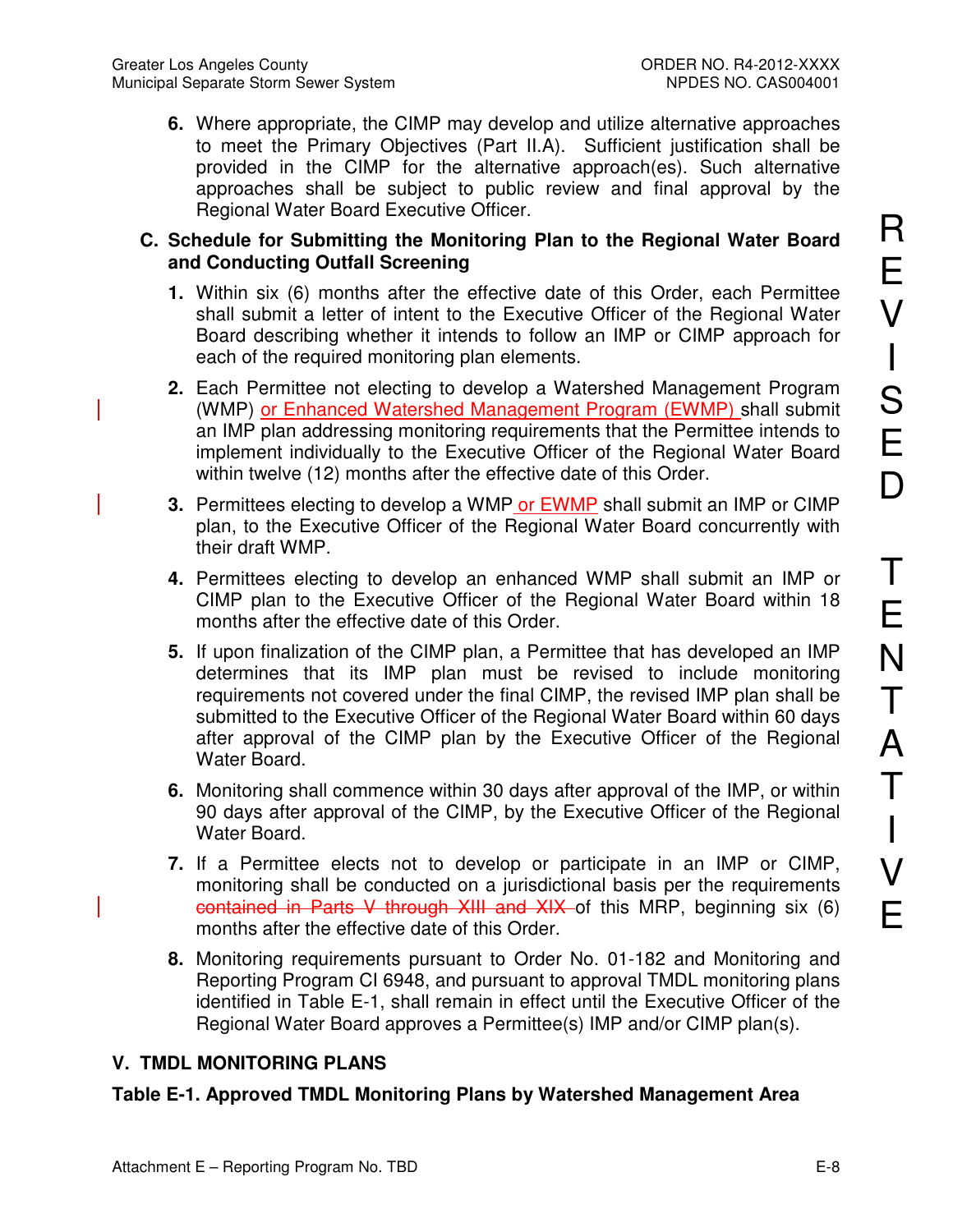| <b>TMDL</b>                                                                                  | <b>Comment</b>                                                                                                                   | <b>Date of Final Plan</b> | <b>Regional Water</b><br><b>Board Approval</b><br><b>Date</b> |
|----------------------------------------------------------------------------------------------|----------------------------------------------------------------------------------------------------------------------------------|---------------------------|---------------------------------------------------------------|
|                                                                                              | Santa Clara River Watershed Management Area                                                                                      |                           |                                                               |
| Santa Clara River<br>Nitrogen Compounds<br><b>TMDL</b>                                       | Monitoring Plan was due<br>March 23, 2005.                                                                                       |                           |                                                               |
| <b>Upper Santa Clara River</b><br><b>Chloride TMDL</b>                                       | Monitoring Plan was not<br>required.                                                                                             | N/A                       | N/A                                                           |
| Lake Elizabeth, Munz<br>Lake, and Lake Hughes<br>Trash TMDL (Lake<br>Elizabeth only)         | The County of Los<br>Angeles Trash TMDL<br>Monitoring and Reporting<br>Plan for Lake Elizabeth,<br>Munz Lake, and Lake<br>Hughes | June 25, 2009             | March 25, 2009                                                |
| Santa Clara River Estuary<br>and Reaches 3, 5, 6, and<br>7 Indicator Bacteria<br><b>TMDL</b> | Monitoring Plan is due on<br>March 21, 2013.                                                                                     |                           |                                                               |
|                                                                                              | Santa Monica Bay Watershed Management Area                                                                                       |                           |                                                               |
| Santa Monica Bay<br>Beaches Bacteria TMDL<br>(Wet and Dry)                                   | Santa Monica Bay<br><b>Beaches Bacterial</b><br><b>TMDLs Coordinated</b><br>Shoreline Monitoring Plan                            | April 7, 2004             | January 8, 2004                                               |
| Santa Monica Bay<br>Nearshore and Offshore<br>Debris TMDL                                    | Monitoring Plan is due on<br>September 20, 2012.                                                                                 |                           |                                                               |
| Santa Monica Bay TMDL<br>for DDTs and PCBs                                                   | <b>USEPA Established</b><br><b>TMDL</b>                                                                                          | N/A                       | N/A                                                           |
| <b>Malibu Creek Subwatershed</b>                                                             |                                                                                                                                  |                           |                                                               |
| Malibu Creek and Lagoon<br><b>Bacteria TMDL</b>                                              | Malibu Creek and Lagoon<br><b>Bacteria TMDL</b><br><b>Compliance Monitoring</b><br>Plan                                          | February 25, 2008         | April 8, 2008                                                 |
| Malibu Creek Watershed<br><b>Trash TMDL</b>                                                  | Malibu Creek Watershed<br>Trash Monitoring and<br>Reporting Plan (TMRP)                                                          | April 28, 2010            | Has not been<br>approved.                                     |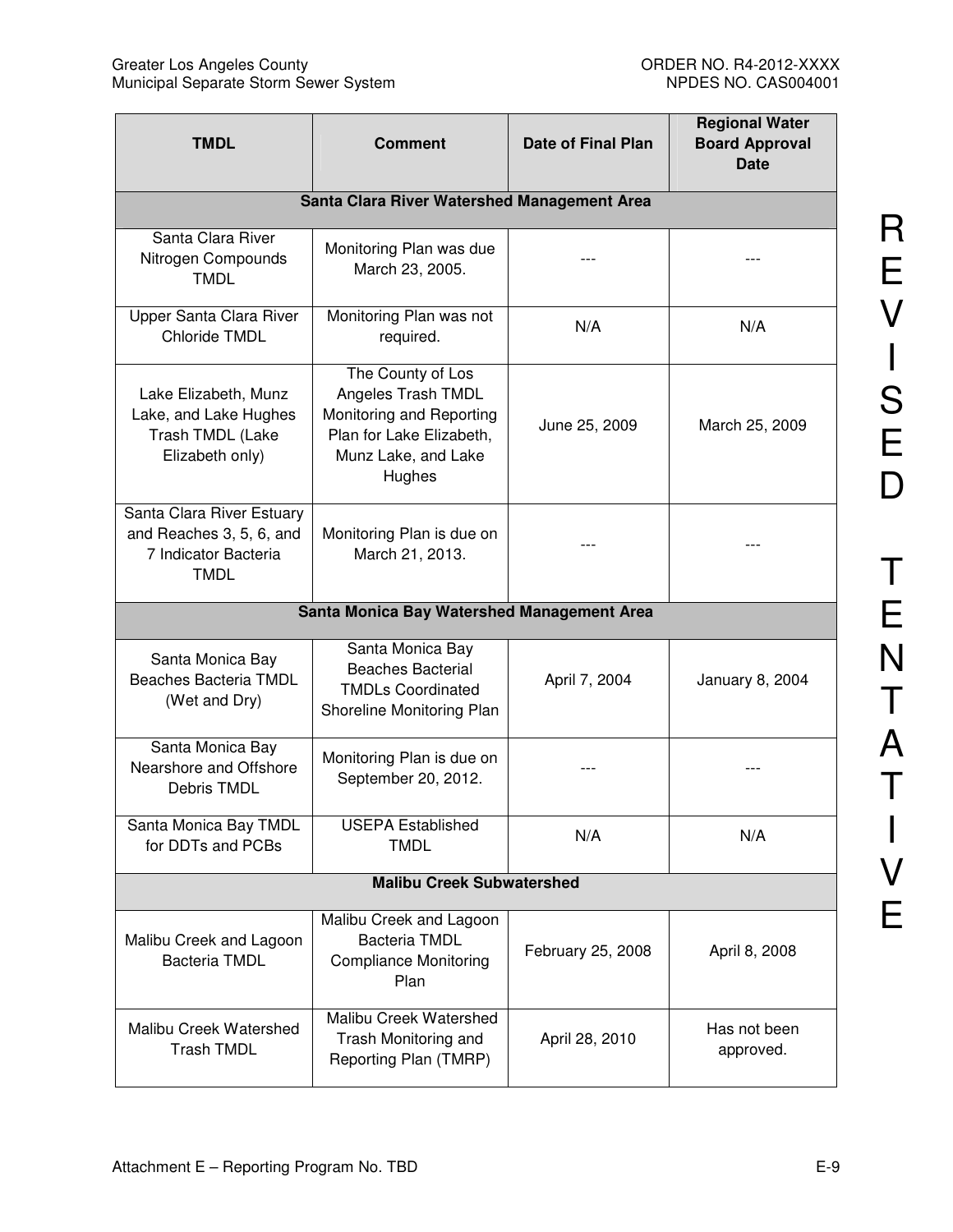| <b>TMDL</b>                                                                                           | <b>Comment</b>                                                                                                                                | <b>Date of Final Plan</b> | <b>Regional Water</b><br><b>Board Approval</b><br><b>Date</b> |
|-------------------------------------------------------------------------------------------------------|-----------------------------------------------------------------------------------------------------------------------------------------------|---------------------------|---------------------------------------------------------------|
| Malibu Creek Watershed<br><b>Nutrients TMDL</b>                                                       | <b>USEPA Established</b><br><b>TMDL</b>                                                                                                       | N/A                       | N/A                                                           |
|                                                                                                       | <b>Ballona Creek Subwatershed</b>                                                                                                             |                           |                                                               |
| <b>Ballona Creek Trash</b><br><b>TMDL</b>                                                             | Monitoring Plan was not<br>required.                                                                                                          | N/A                       | N/A                                                           |
| <b>Ballona Creek Estuary</b><br><b>Toxic Pollutants TMDL</b>                                          | <b>Ballona Creek Metals</b><br><b>TMDL and Ballona Creek</b><br><b>Estuary Toxic Pollutants</b><br><b>TMDL Coordinated</b><br>Monitoring Plan | May 4, 2009               | June 25, 2009                                                 |
| Ballona Creek, Ballona<br><b>Estuary and Sepulveda</b><br>Channel Bacteria TMDL                       | Ballona Creek, Ballona<br>Estuary, & Sepulveda<br><b>Channel Bacteria TMDL</b><br><b>Coordinated Monitoring</b><br>Plan                       | January 29, 2009          | December 16, 2008                                             |
| <b>Ballona Creek Metals</b><br><b>TMDL</b>                                                            | <b>Ballona Creek Metals</b><br><b>TMDL and Ballona Creek</b><br><b>Estuary Toxic Pollutants</b><br><b>TMDL Coordinated</b><br>Monitoring Plan | May 4, 2009               | June 25, 2009                                                 |
| <b>Ballona Creek Wetlands</b><br><b>TMDL</b> for Sediment and<br><b>Invasive Exotic</b><br>Vegetation | <b>USEPA Established</b><br><b>TMDL</b>                                                                                                       | N/A                       | N/A                                                           |
|                                                                                                       | <b>Marina del Rey Subwatershed</b>                                                                                                            |                           |                                                               |
| Marina del Rey Harbor<br>Mothers' Beach and Back<br><b>Basins Bacteria TMDL</b>                       | Marina Del Rey Harbor<br>Mothers' Beach and Back<br><b>Basins Bacterial TMDL</b><br><b>Coordinated Monitoring</b><br>Plan                     | June 25, 2007             | February 1, 2007                                              |
| Marina del Rey Harbor<br><b>Toxic Pollutants TMDL</b>                                                 | Marina Del Rey Harbor<br><b>Toxic Pollutants Total</b><br>Maximum Daily Load<br><b>Coordinated Monitoring</b><br>Plan                         | March 31, 2008            | March 3, 2009                                                 |
| Dominguez Channel and Greater Harbors Waters Watershed Management Area                                |                                                                                                                                               |                           |                                                               |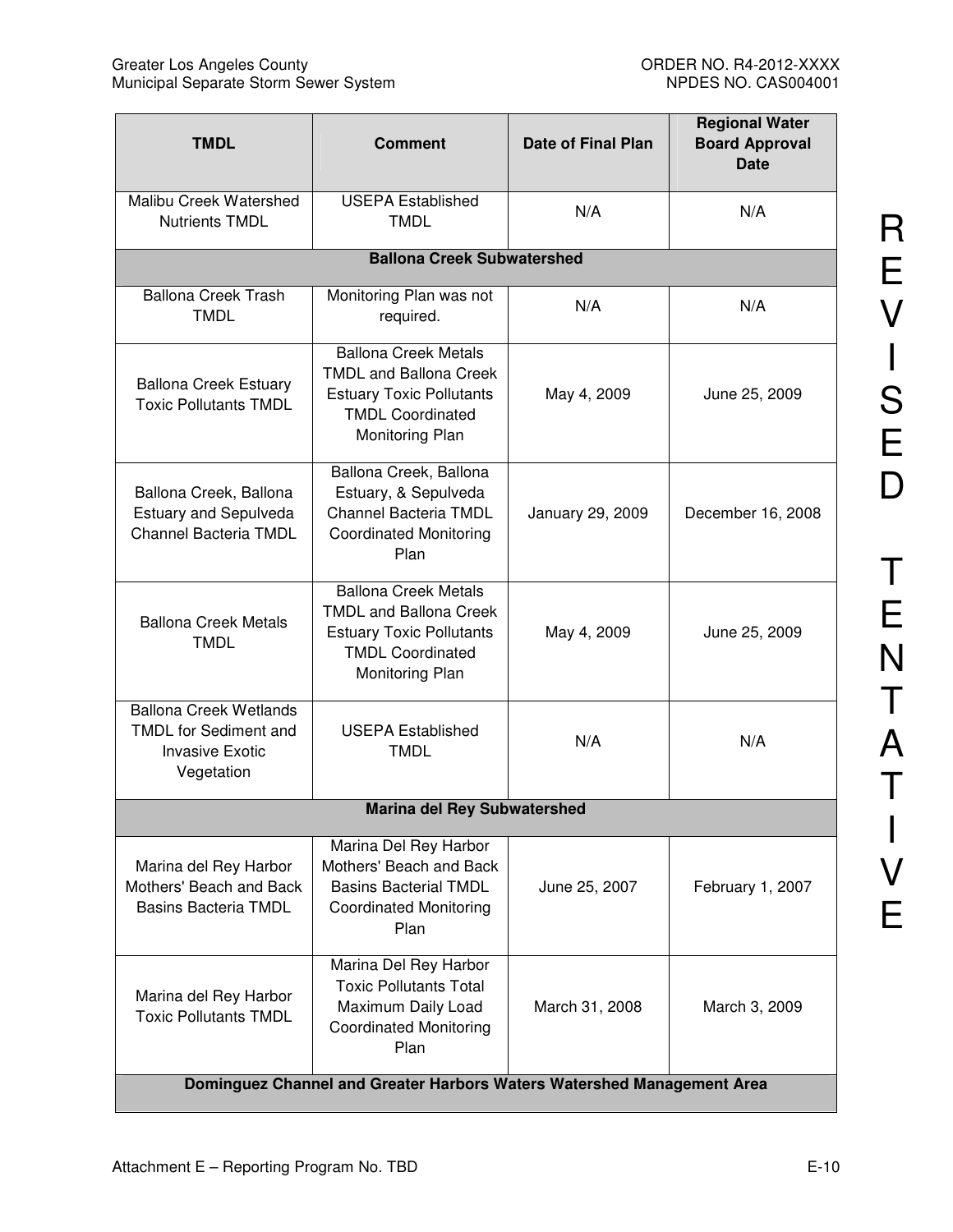| <b>TMDL</b>                                                                            | <b>Comment</b>                                                                                                                                                              | <b>Date of Final Plan</b> | <b>Regional Water</b><br><b>Board Approval</b><br><b>Date</b> |
|----------------------------------------------------------------------------------------|-----------------------------------------------------------------------------------------------------------------------------------------------------------------------------|---------------------------|---------------------------------------------------------------|
| Los Angeles Harbor<br>Bacteria TMDL (Inner<br>Cabrillo Beach and Main<br>Ship Channel) | Monitoring Plan was not<br>required.                                                                                                                                        | N/A                       | N/A                                                           |
| Machado Lake Trash                                                                     | Trash Monitoring &<br>Reporting Plan: Machado<br>Lake Trash TMDL                                                                                                            | September 5, 2008         | December 9, 2008                                              |
| <b>TMDL</b>                                                                            | City of Rolling Hills Trash<br>Monitoring and Reporting<br>Plan Machado Lake<br><b>Trash TMDL</b>                                                                           | September 5, 2008         | December 9, 2008                                              |
|                                                                                        | Palos Verdes Peninsula<br><b>Coordinated Monitoring</b><br>Plan In Compliance with<br>the Machado Lake<br><b>Nutrient Total Maximum</b><br>Daily Load                       | February 1, 2011          | December 14, 2010                                             |
| Machado Lake Nutrient                                                                  | <b>Machado Lake Nutrients</b><br><b>TMDL Lake Water</b><br><b>Quality Management</b><br>Plan for City of Los<br>Angeles                                                     | August 18, 2010           | February 14, 2011                                             |
| <b>TMDL</b>                                                                            | Machado Lake Nutrient<br><b>TMDL Monitoring and</b><br>Reporting Program Plan<br>for the City of Carson                                                                     | March 27, 2012            | March 7, 2012                                                 |
|                                                                                        | Machado Lake<br>Multipollutant TMDL<br>Monitoring and Reporting<br>Program for the<br>Unincorporated Areas of<br>Los Angeles County<br>within the Machado Lake<br>Watershed | September 12, 2011        | April 25, 2012                                                |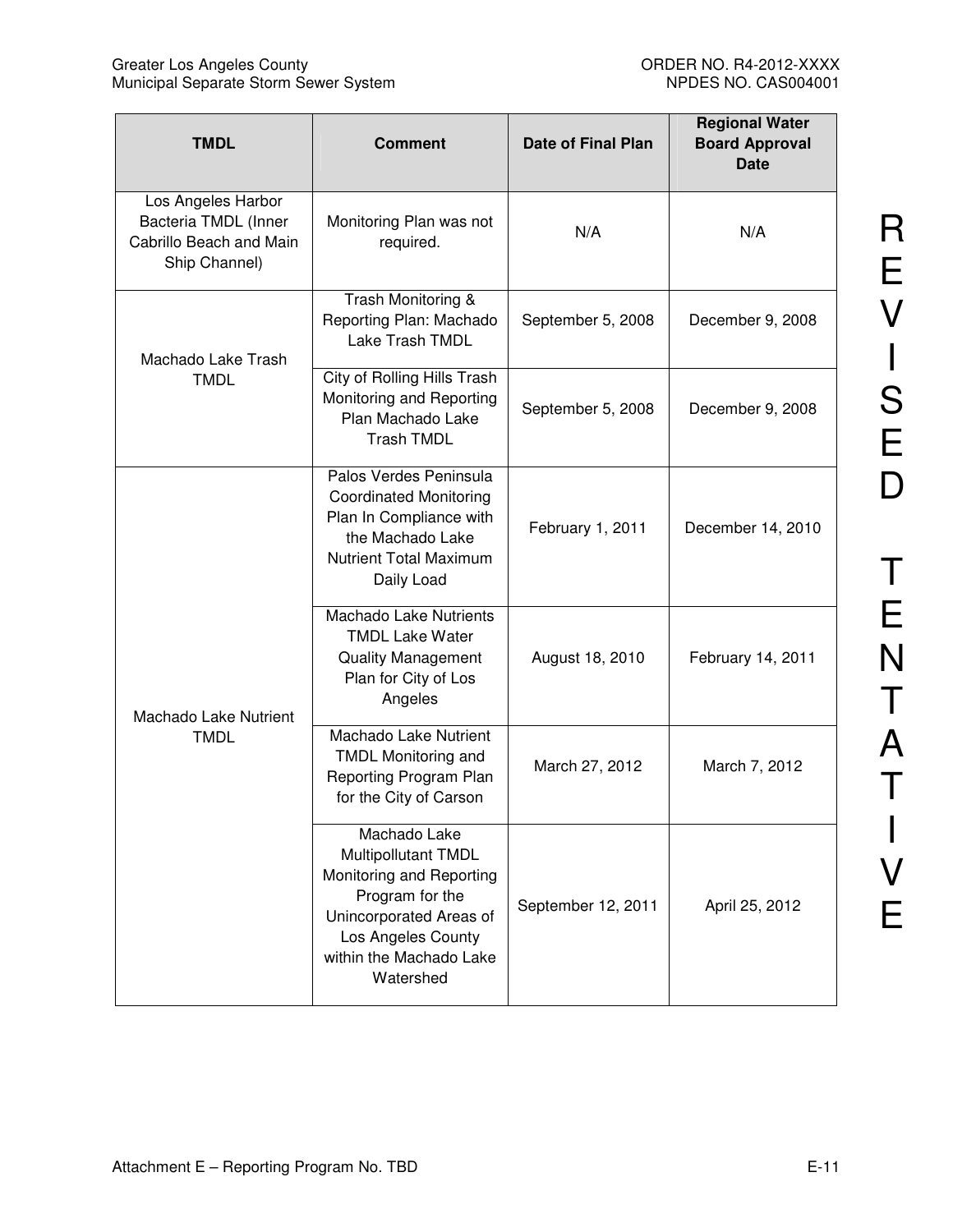| <b>TMDL</b>                                                                                                            | <b>Comment</b>                                                                                                                                                        | <b>Date of Final Plan</b> | <b>Regional Water</b><br><b>Board Approval</b><br><b>Date</b> |
|------------------------------------------------------------------------------------------------------------------------|-----------------------------------------------------------------------------------------------------------------------------------------------------------------------|---------------------------|---------------------------------------------------------------|
|                                                                                                                        | Monitoring Plans were<br>due from the City of<br>Lomita on April 25, 2011,<br>City of Redondo Beach<br>on March 11, 2010, and<br>City of Torrance on May<br>16, 2012. |                           |                                                               |
| Machado Lake Pesticides<br>and PCBs TMDL                                                                               | Monitoring Plan is due on<br>September 20, $20121$ .                                                                                                                  |                           |                                                               |
| Dominguez Channel and<br>Greater Los Angeles and<br>Long Beach Harbor<br><b>Waters Toxic Pollutants</b><br><b>TMDL</b> | Monitoring Plan is due on<br>November 23, 2013.                                                                                                                       |                           |                                                               |
| Los Angeles River Watershed Management Area                                                                            |                                                                                                                                                                       |                           |                                                               |
| Los Angeles River<br>Watershed Trash TMDL                                                                              | Monitoring Plan was not<br>required.                                                                                                                                  | N/A                       | N/A                                                           |
| Los Angeles River<br>Nitrogen Compounds and<br><b>Related Effects TMDL</b>                                             | Monitoring Plan was due<br>on March 23, 2005.                                                                                                                         |                           |                                                               |
| Los Angeles River and<br><b>Tributaries Metals TMDL</b>                                                                | Los Angeles River Metals<br><b>TMDL Coordinated</b><br>Monitoring Plan                                                                                                | March 25, 2008            | April 11, 2008                                                |
| Los Angeles River<br>Watershed Bacteria<br><b>TMDL</b>                                                                 | Monitoring Plan is due on<br>March 23, 2013.                                                                                                                          |                           |                                                               |
| Legg Lake Trash TMDL                                                                                                   | Legg Lake Trash<br>Monitoring & Reporting<br>Plan: Legg Lake Trash<br><b>TMDL</b>                                                                                     | September 5, 2008         | March 25, 2009                                                |
| Long Beach City Beaches<br>and Los Angeles River<br><b>Estuary Bacteria TMDL</b>                                       | <b>USEPA Established</b><br><b>TMDL</b>                                                                                                                               | N/A                       | N/A                                                           |

 $\frac{1}{1}$  The deadline for Permittees assigned both WLAs and LAs to submit one document to address both WLA and LA monitoring requirements and implementation activities shall be September 20, 2013.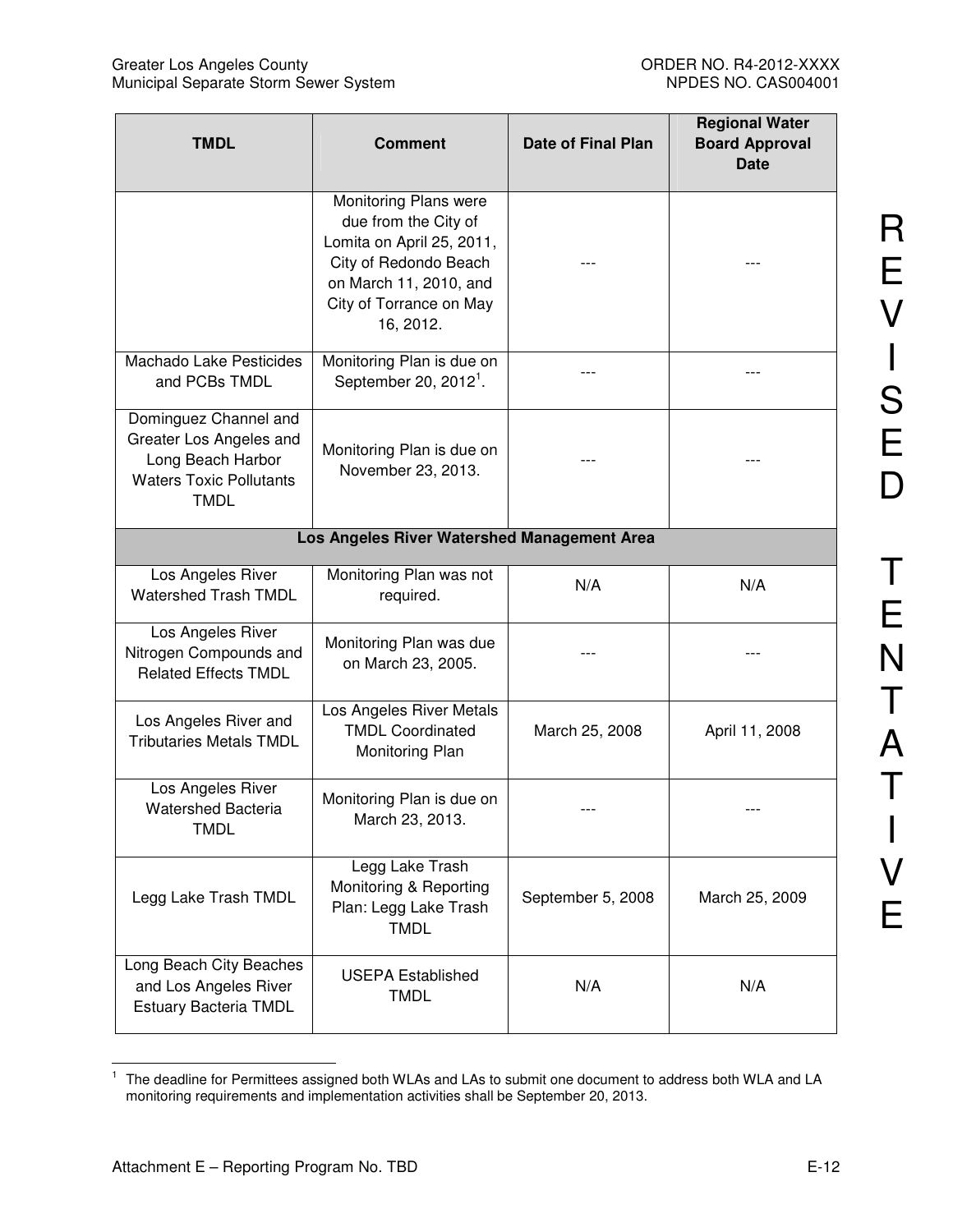| <b>TMDL</b>                                                                                                  | <b>Comment</b>                                   | <b>Date of Final Plan</b> | <b>Regional Water</b><br><b>Board Approval</b><br><b>Date</b> |
|--------------------------------------------------------------------------------------------------------------|--------------------------------------------------|---------------------------|---------------------------------------------------------------|
| Los Angeles Area Lakes<br>TMDLs (Lake Calabasas,<br>Echo Park Lake, Legg<br>Lake and Peck Road<br>Park Lake) | <b>USEPA Established</b><br><b>TMDL</b>          | N/A                       | N/A                                                           |
|                                                                                                              | San Gabriel River Watershed Management Area      |                           |                                                               |
| San Gabriel River and<br><b>Impaired Tributaries</b><br><b>Metals and Selenium</b><br><b>TMDL</b>            | <b>USEPA Established</b><br><b>TMDL</b>          | N/A                       | N/A                                                           |
| Los Angeles Area Lakes<br><b>TMDLs (Puddingstone</b><br>Reservoir)                                           | <b>USEPA Established</b><br><b>TMDL</b>          | N/A                       | N/A                                                           |
| Los Cerritos Channel and Alamitos Bay Watershed Management Area                                              |                                                  |                           |                                                               |
| Los Cerritos Channel<br>Metals TMDL                                                                          | <b>USEPA Established</b><br><b>TMDL</b>          | N/A                       | N/A                                                           |
| Colorado Lagoon OC<br>Pesticides, PCBs,<br>Sediment Toxicity, PAHs,<br>and Metals TMDL                       | Colorado Lagoon TMDL<br>Monitoring Plan (CLTMP)  | June 15, 2012             | August 23, 2012                                               |
| Middle Santa Ana River Watershed Management Area                                                             |                                                  |                           |                                                               |
| Middle Santa Ana River<br><b>Watershed Bacteria</b><br><b>Indicator TMDL</b>                                 | Monitoring Plan was due<br>on November 16, 2007. |                           |                                                               |

## **VI. RECEIVING WATER MONITORING**

## **A. IMP Receiving Water Monitoring Requirements**

- **1.** All IMP plans must contain the following information for receiving water monitoring:
	- **a.** Declaration of whether receiving water monitoring is conducted under an IMP, CIMP or both.
	- **b.** If receiving water monitoring is performed under the IMP, the plan must contain the following information: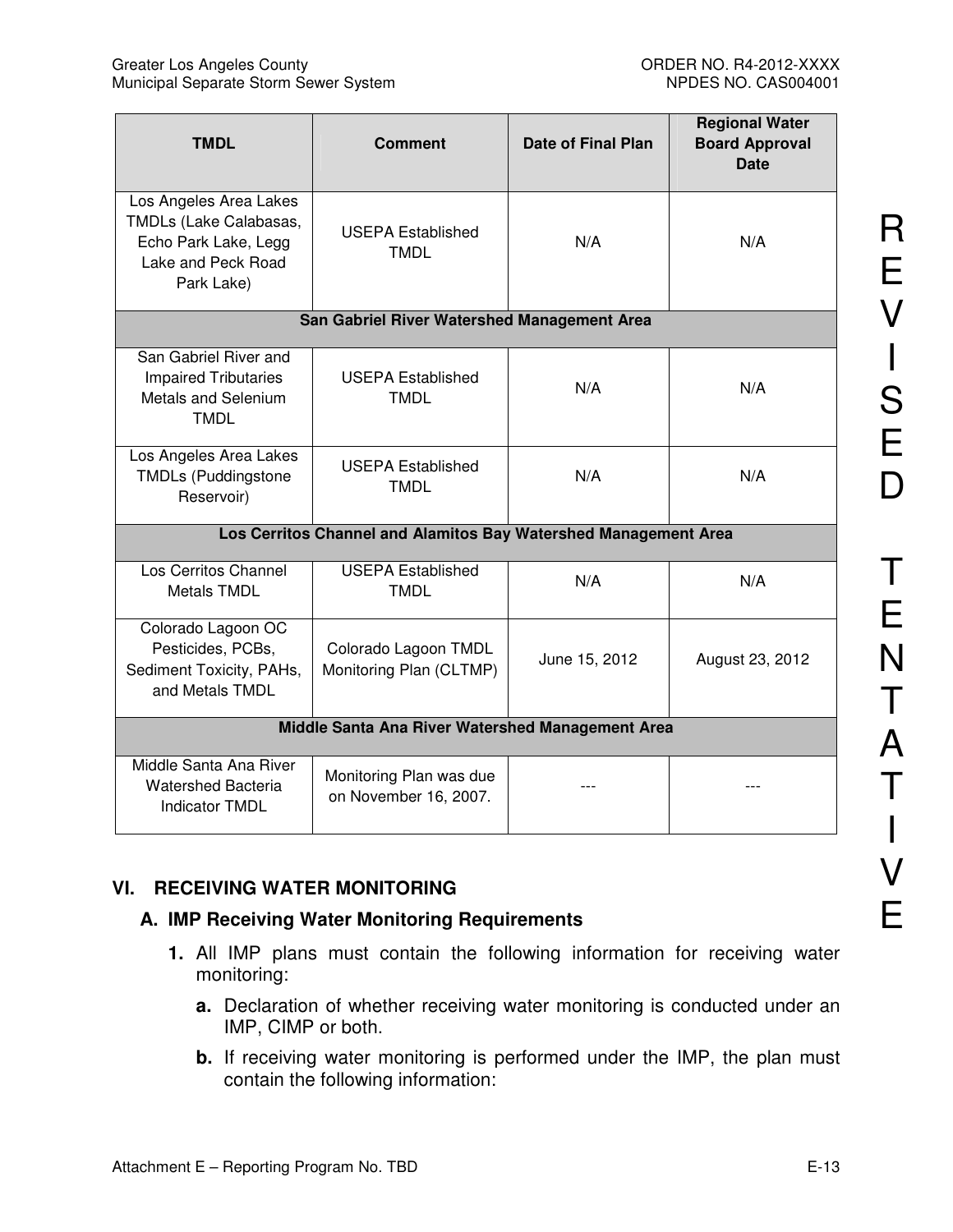- **i.** A map (preferably GIS) identifying the proposed receiving water monitoring stations for both dry weather and wet weather monitoring.
- **ii.** An explanation of how and why monitoring at the proposed locations will provide representative measurement of the effects of the Permittee's MS4 discharges on the receiving water.
- **iii.** Identification of applicable TMDLs and TMDL compliance points, based on approved TMDL Monitoring Plans and/or as identified in the Basin Plan for the applicable TMDLs.
- **iv.** A description of how the Permittee is fulfilling its obligations for TMDL receiving water monitoring under this IMP, CIMP or other monitoring plans.
- **v.** A description of how the Permittee is contributing to the monitoring of mass emission stations or a discussion of why monitoring at mass emission stations is not being supported.

### **B. CIMP Receiving Water Monitoring Requirements**

- **1.** The CIMP plan must contain the following information for receiving water monitoring:
	- **a.** A list of the participating Permittees.
	- **b.** A map (preferably GIS) delineating the geographic boundaries of the monitoring plan including the receiving waters, the MS4 catchment drainages and outfalls, subwatershed boundaries (i.e., HUC 12), political boundaries, land use, and the proposed receiving water monitoring stations for both dry weather and wet weather receiving water monitoring.
	- **c.** An explanation of how and why monitoring at the proposed locations will provide representative measurement of the effects of the MS4 discharges on the receiving water.
- **2.** TMDLs
	- **a.** A list of applicable TMDLs and TMDL compliance points, based on approved TMDL Monitoring Plans and/or as identified in the Basin Plan for the applicable TMDLs.
	- **b.** Identification of the proposed receiving water monitoring stations that fulfill the TMDL Monitoring Plan(s) requirements.
	- **c.** Shoreline Monitoring Stations monitored pursuant to a bacteria TMDL. Sampling for bacterial indicators (total coliform, fecal coliform (or E. coli), and enterococcus) at shoreline monitoring locations addressed by a TMDL shall be conducted 5 times per week at sites subject to the reference system criterion for allowable exceedance days, and weekly at sites subject to the antidegradation criterion for allowable exceedance days.
- **3.** Mass Emission Stations
	- **a.** Location of mass emission stations,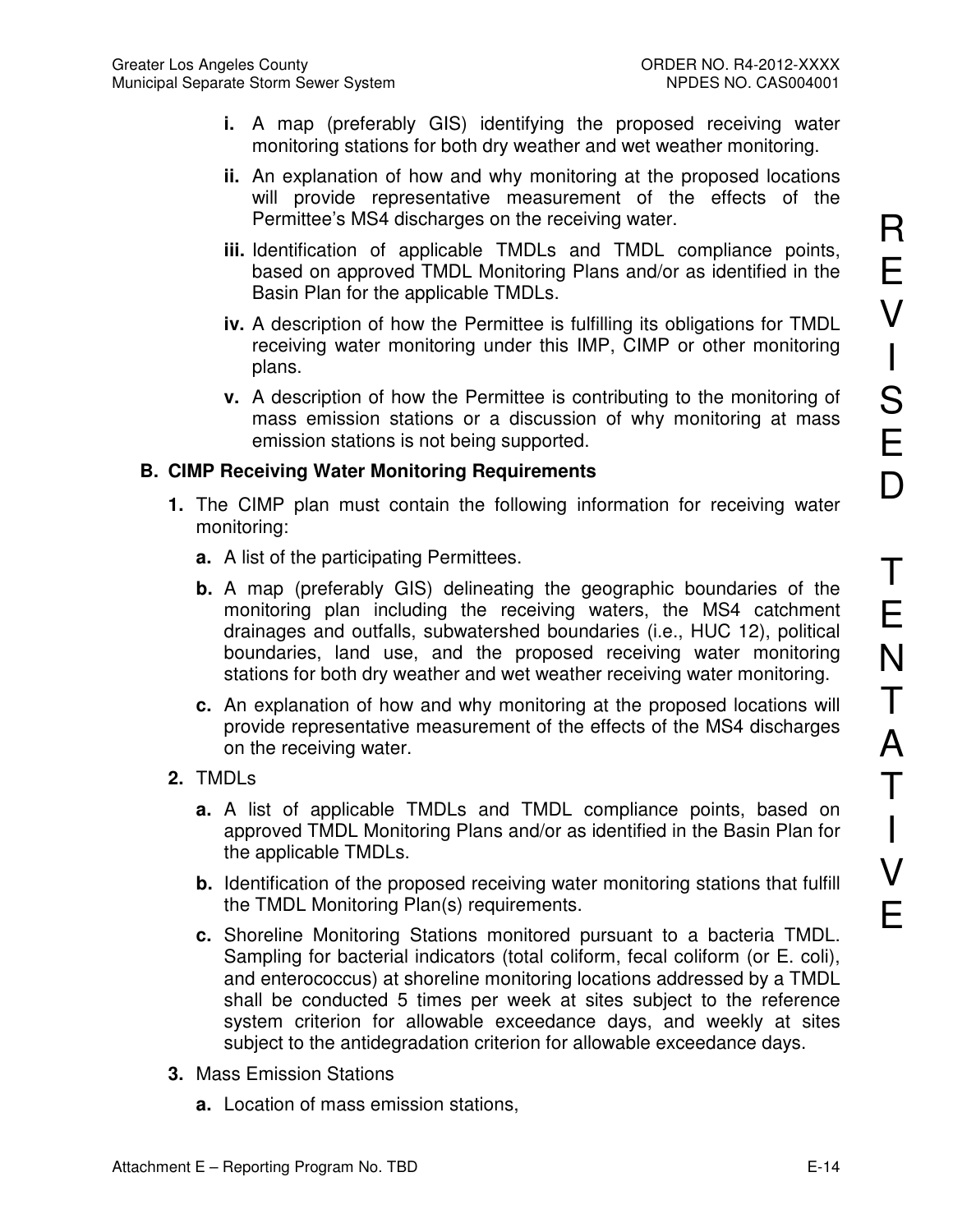**b.** Description of monitoring at mass emission stations or justification of why monitoring at the mass emission stations will be discontinued.

## **C. Minimum Wet Weather Receiving Water Monitoring Requirements**

- **1.** The IMP or CIMP shall incorporate the following minimum requirements for monitoring the receiving water during wet weather conditions:
	- **a.** The receiving water shall be monitored a minimum of three times per year for all parameters except aquatic toxicity, which must be monitored at least twice per year, or more frequently if required by applicable TMDL Monitoring Plans.
	- **b.** Monitoring shall be performed in the receiving water during wet weather conditions, defined for the purposes of this monitoring program as follows:
		- **i.** When the receiving water is the Santa Monica Bay or other ocean or estuarine water body, wet weather occurs during a storm event of greater than or equal to 0.1 inch of precipitation, as measured from at least 50 percent of the Los Angeles County controlled rain gauges within the watershed, or based on an alternative precipitation threshold as provided for in an approved IMP or CIMP.
		- **ii.** When the receiving water body is a river, stream or creek, wet weather shall be defined as when the flow within the receiving water is at least 20 percent greater than the base flow or an alternative threshold as provided for in an approved IMP or CIMP, or as defined by effective TMDLs within the watershed.
		- **iii.** Monitoring shall occur during wet weather conditions, including targeting the first significant rain event of the storm year following the criteria below, and at least two additional wet weather events within the same wet weather season. Permittees shall target the first storm event of the storm year with a predicted rainfall of at least 0.25 inch at a seventy percent probability of rainfall at least 24 hours prior to the event start time. Permittees shall target subsequent storm events that forecast sufficient rainfall and runoff to meet program objectives and site specific study needs. Sampling events shall be separated by a minimum of three days of dry conditions (less than 0.1 inch of rain each day).
	- **c.** Receiving water monitoring shall begin as soon as possible after storm water outfall-based monitoring, in order to be reflective of potential impacts from MS4 discharges.
	- **d.** At a minimum, the following parameters shall be monitored unless a surrogate pollutant has been approved by the Executive Officer of the Regional Water Board.
		- **i.** Flow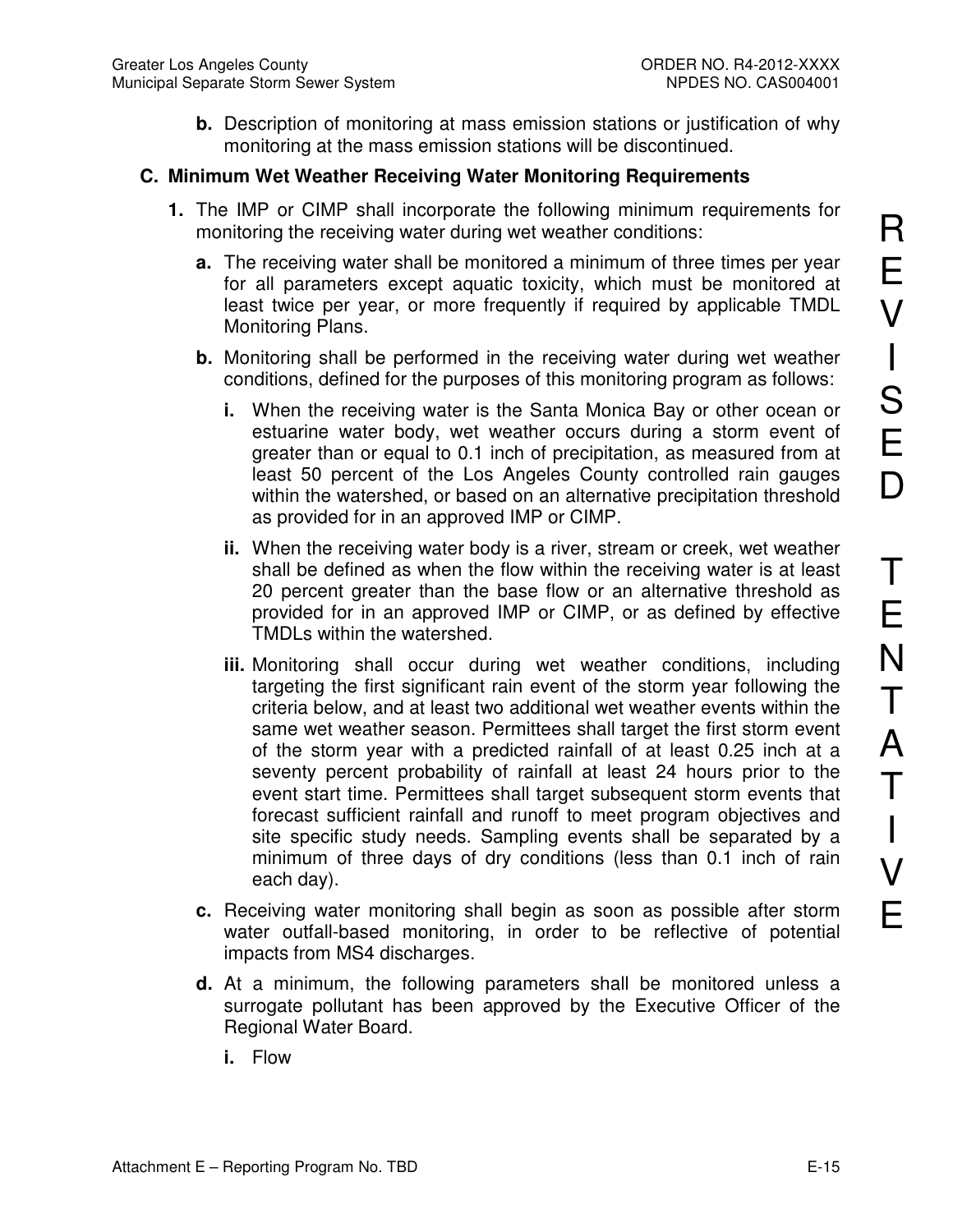- **ii.** Pollutants assigned a receiving water limitation derived from TMDL WLAs (See Attachments L-R of this Order),
- **iii.** Other pollutants identified on the CWA section 303(d) List for the receiving water or downstream receiving waters,
- **iv.** Total Suspended Solids (TSS) and Suspended-Sediment Concentration (SSC) if the receiving water is listed on the CWA section 303(d) list for sedimentation, siltation or turbidity, $<sup>2</sup>$ </sup>
- **v.** Field measurements applicable to inland freshwater bodies only: hardness, pH, dissolved oxygen, temperature, and specific conductivity,
- **vi.** Aquatic Toxicity (twice per year, once during first storm event of the storm year as specified above).
- **e.** Additionally, the screening parameters in Table E-2 shall be monitored in the first year of monitoring during the first significant rain event of the storm year. If a parameter is not detected at the Method Detection Limit (MDL) for its respective test method or the result is below the lowest applicable water quality objective, and is not otherwise identified in subparts d.i.-d.vi. above, it need not be further analyzed. If a parameter is detected exceeding the lowest applicable water quality objective then the parameter shall be analyzed for the remainder of the Order during wet weather at the receiving water monitoring station where it was detected.

#### **D. Minimum Dry Weather Receiving Water Monitoring**

- **1.** The IMP and/or CIMP plan shall incorporate the following minimum requirements for monitoring the receiving water during dry weather conditions:
	- **a.** The receiving water shall be monitored a minimum of two times per year for all parameters, or more frequently if required by applicable TMDL Monitoring Plans. One of the monitoring events shall be during the month with the historically lowest instream flows, or where instream flow data are not available, during the historically driest month.
	- **b.** Monitoring shall be performed in the receiving water during dry weather conditions, defined as follows:
		- **i.** When the receiving water is the Santa Monica Bay or other ocean or estuary water body, dry weather occurs on days with less than 0.1 inch of rain and those days not less than three days after a rain event of 0.1 inch or greater within the watershed, as measured from at least 50 percent of Los Angeles County controlled rain gauges within the

 $\overline{a}$ <sup>2</sup> Gray, John, R., G. Douglas Glysson, Lisa M. Turcios, and Gregory E. Schwarz. 2000. *Comparability of* Suspended-Sediment Concentration and Total Suspended Solids Data. United States Geological Survey. Water Resources Investigations Report 00-4191. August 2000.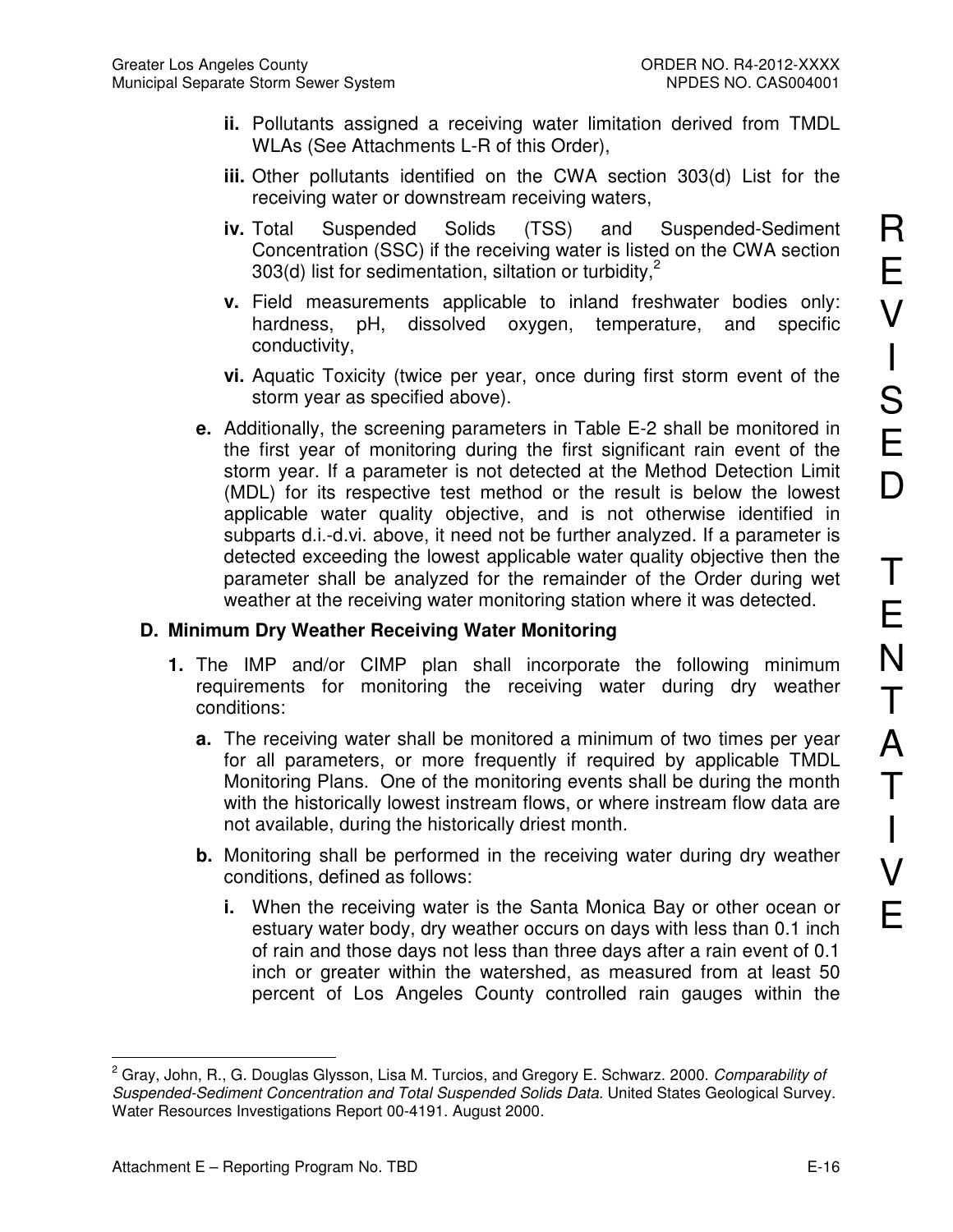watershed, or an alternative criterion as provided for in an approved IMP or CIMP.

- **ii.** When the receiving water body is a river, stream or creek, dry weather shall be defined as when the flow is less than 20 percent greater than the base flow or as defined by effective TMDLs within the watershed, or an alternative criterion as provided for in an approved IMP or CIMP.
- **c.** At a minimum the following parameters shall be monitored during dry weather conditions, unless a surrogate pollutant has been approved by the Executive Officer of the Regional Water Board:
	- **i.** Flow
	- **ii.** Pollutants assigned receiving water limitations derived from TMDL dry weather WLAs,
	- **iii.** Other pollutants identified on the CWA section 303(d) List for the receiving water or downstream receiving waters,
	- **iv.** TSS and hardness, when metals are monitored,
	- **v.** Field measurements for monitoring of inland freshwater bodies: dissolved oxygen, pH, temperature, and specific conductivity,
	- **vi.** Aquatic Toxicity (once per year, during the month with the historically lowest flows).
- **d.** Additionally, the parameters in Table E-2 shall be monitored in the first year of monitoring during the critical dry weather event. If a parameter is not detected at the Method Detection Limit (MDL) for its respective test method or the result is below the lowest applicable water quality objective, and is not otherwise identified in subparts c.i.-c.iii. or c.v.-c.vii. above, it need not be further analyzed. If a parameter is detected exceeding the lowest applicable water quality objective then the parameter shall be analyzed for the remainder of the Order during dry weather at the receiving water monitoring station where it was detected.

| <b>CONSTITUENTS</b>            | <b>MLs</b> |  |
|--------------------------------|------------|--|
| <b>CONVENTIONAL POLLUTANTS</b> | mq/L       |  |
| Oil and Grease                 |            |  |
| <b>Total Phenols</b>           | 0.1        |  |
| Cyanide                        | 0.005      |  |
| pH                             | $0 - 14$   |  |
| Temperature                    | N/A        |  |

| Table E-2. Storm Water Monitoring Program's Constituents with |
|---------------------------------------------------------------|
| Associated Minimum Levels (MLs) <sup>3</sup>                  |

 $\overline{a}$  $3$  For priority pollutants, MLs published in Appendix 4 of the Policy for Implementation of Toxics Standards for Inland Surface Waters, Enclosed Bays and Estuaries of California (SIP) shall be used for all analyses, unless otherwise specified. Method Detection Levels (MDLs) must be lower than or equal to the ML value, unless otherwise approved by the Regional Board.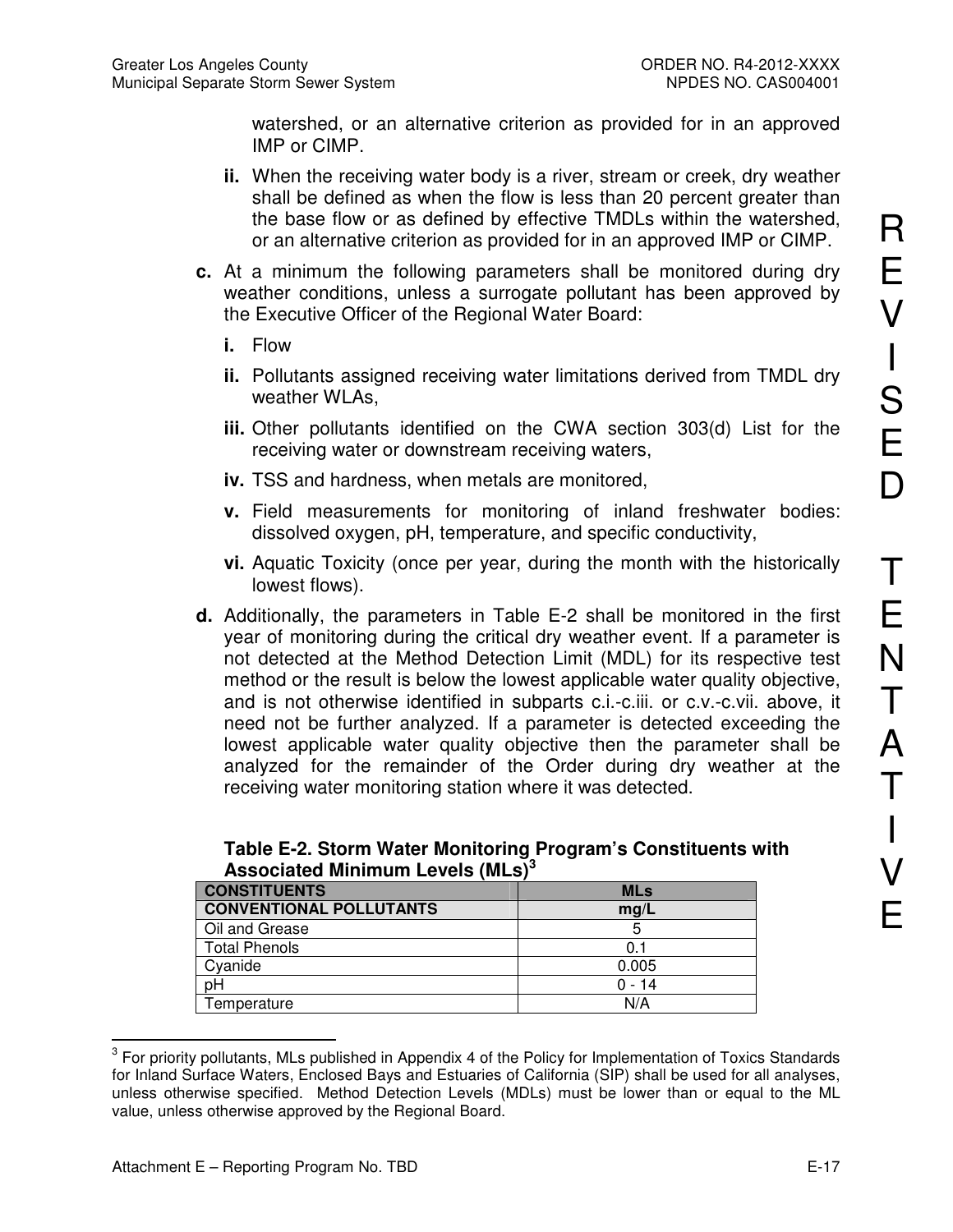| <b>CONSTITUENTS</b>                    | <b>MLs</b>              |
|----------------------------------------|-------------------------|
| Dissolved Oxygen                       | Sensitivity to 5 mg/L   |
| <b>BACTERIA (single sample limits)</b> | MPN/100ml               |
| Total coliform (marine waters)         | 10,000                  |
| Enterococcus (marine waters)           | 104                     |
| Fecal coliform (marine & fresh waters) | 400                     |
| E. coli (fresh waters)                 | 235                     |
| <b>GENERAL</b>                         | mg/L                    |
| <b>Dissolved Phosphorus</b>            | 0.05                    |
| <b>Total Phosphorus</b>                | 0.05                    |
| Turbidity                              | 0.1 NTU                 |
| <b>Total Suspended Solids</b>          | $\overline{\mathbf{c}}$ |
| <b>Total Dissolved Solids</b>          | 2                       |
| <b>Volatile Suspended Solids</b>       | $\overline{c}$          |
|                                        | 1                       |
| <b>Total Organic Carbon</b>            |                         |
| Total Petroleum Hydrocarbon            | 5<br>$\overline{2}$     |
| <b>Biochemical Oxygen Demand</b>       | 20-900                  |
| <b>Chemical Oxygen Demand</b>          |                         |
| Total Ammonia-Nitrogen                 | 0.1                     |
| Total Kjeldahl Nitrogen                | 0.1                     |
| Nitrate-Nitrite                        | 0.1                     |
| Alkalinity                             | $\overline{2}$          |
| <b>Specific Conductance</b>            | 1 umho/cm               |
| <b>Total Hardness</b>                  | 2                       |
| <b>MBAS</b>                            | 0.5                     |
| Chloride                               | $\overline{c}$          |
| Fluoride                               | 0.1                     |
| Methyl tertiary butyl ether (MTBE)     | 1                       |
| Perchlorate                            | $4 \mu g/L$             |
| <b>METALS (Dissolved &amp; Total)</b>  | $\mu$ g/L               |
| Aluminum                               | 100                     |
| Antimony                               | 0.5                     |
| Arsenic                                | 1                       |
| Beryllium                              | 0.5                     |
| Cadmium                                | 0.25                    |
| Chromium (total)                       | 0.5                     |
| Chromium (Hexavalent)                  | 5                       |
| Copper                                 | 0.5                     |
| Iron                                   | 100                     |
| Lead                                   | 0.5                     |
| Mercury                                | 0.5                     |
| Nickel                                 | 1                       |
| Selenium                               | 1                       |
| Silver                                 | 0.25                    |
| Thallium                               | 1                       |
| Zinc                                   | 1                       |
| <b>SEMIVOLATILE ORGANIC COMPOUNDS</b>  |                         |
| <b>ACIDS</b>                           | µg/L                    |
| 2-Chlorophenol                         | 2                       |
| 4-Chloro-3-methylphenol                | 1                       |
| 2,4-Dichlorophenol                     | 1                       |
| 2,4-Dimethylphenol                     | 2                       |
| 2,4-Dinitrophenol                      | 5                       |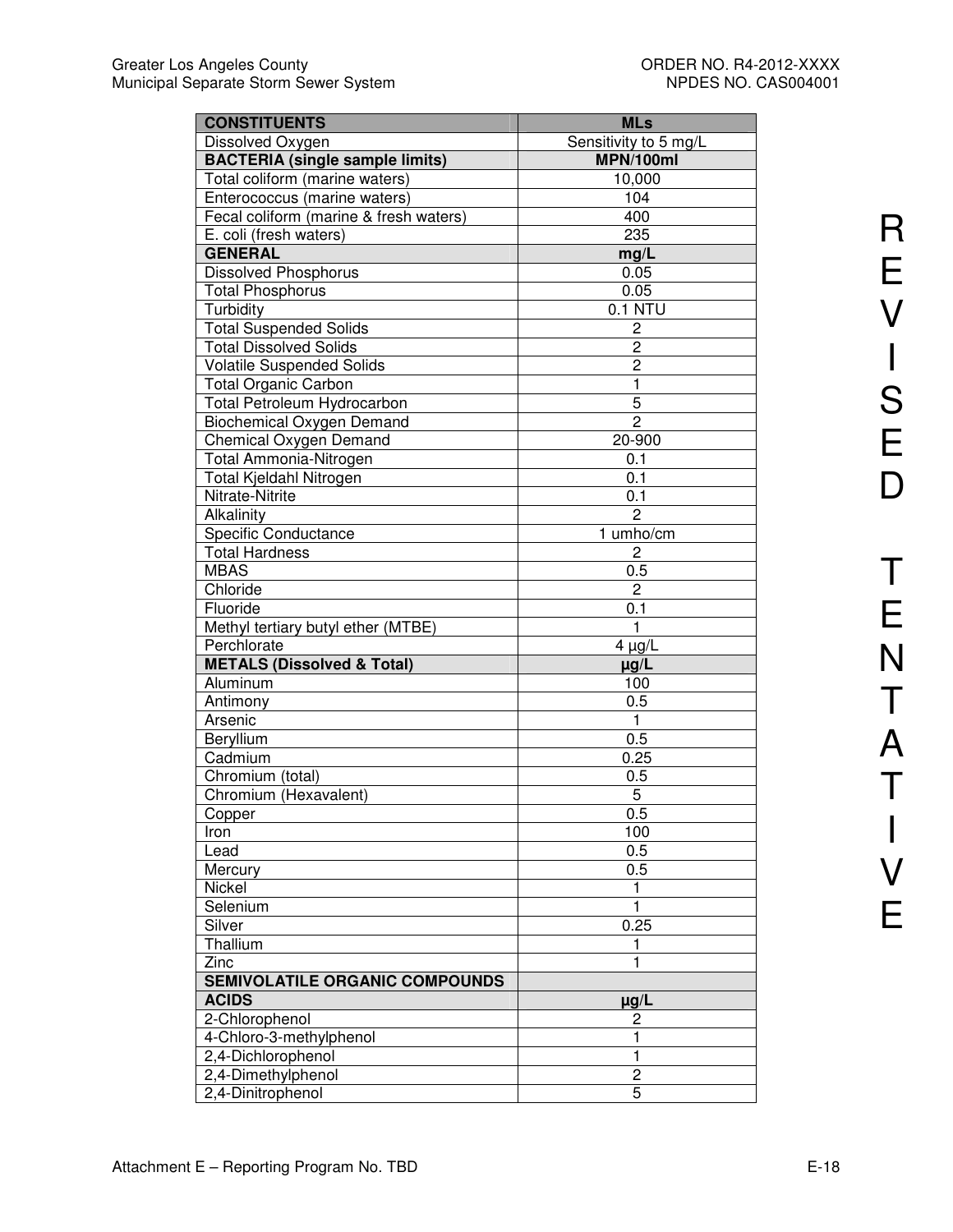| <b>CONSTITUENTS</b>          | <b>MLs</b>     |
|------------------------------|----------------|
| 2-Nitrophenol                | 10             |
| <b>ACIDS</b>                 | $\mu$ g/L      |
| 4-Nitrophenol                | 5              |
| Pentachlorophenol            | 2              |
| Phenol                       | 1              |
| 2,4,6-Trichlorophenol        | 10             |
| <b>BASE/NEUTRAL</b>          | $\mu$ g/L      |
| Acenaphthene                 | 1              |
| Acenaphthylene               | $\overline{c}$ |
| Anthracene                   | $\overline{c}$ |
| Benzidine                    | 5              |
| 1,2 Benzanthracene           | 5              |
| Benzo(a)pyrene               | $\overline{c}$ |
| Benzo(g,h,i)perylene         | 5              |
| 3,4 Benzoflouranthene        | 10             |
| Benzo(k)flouranthene         | $\overline{c}$ |
| Bis(2-Chloroethoxy) methane  | 5              |
| Bis(2-Chloroisopropyl) ether | $\overline{c}$ |
| Bis(2-Chloroethyl) ether     | 1              |
| Bis(2-Ethylhexl) phthalate   | 5              |
| 4-Bromophenyl phenyl ether   | 5              |
| Butyl benzyl phthalate       | 10             |
| 2-Chloroethyl vinyl ether    | 1              |
| 2-Chloronaphthalene          | 10             |
| 4-Chlorophenyl phenyl ether  | 5              |
| Chrysene                     | 5              |
| Dibenzo(a,h)anthracene       | 0.1            |
| 1,3-Dichlorobenzene          | 1              |
| 1,4-Dichlorobenzene          | 1              |
| 1,2-Dichlorobenzene          | 1              |
| 3,3-Dichlorobenzidine        | 5              |
| Diethyl phthalate            | $\overline{c}$ |
| Dimethyl phthalate           | $\overline{c}$ |
| di-n-Butyl phthalate         | 10             |
| 2,4-Dinitrotoluene           | 5              |
| 2,6-Dinitrotoluene           | 5              |
| 4,6 Dinitro-2-methylphenol   | 5              |
| 1,2-Diphenylhydrazine        | 1              |
| di-n-Octyl phthalate         | 10             |
| Fluoranthene                 | 0.05           |
| Fluorene                     | 0.1            |
| Hexachlorobenzene            | 1              |
| Hexachlorobutadiene          | $\mathbf{1}$   |
| Hexachloro-cyclopentadiene   | 5              |
| Hexachloroethane             | 1              |
| Indeno(1,2,3-cd)pyrene       | 0.05           |
| Isophorone                   | 1              |
| Naphthalene                  | 0.2            |
| Nitrobenzene                 | 1              |
| N-Nitroso-dimethyl amine     | 5              |
| N-Nitroso-diphenyl amine     | $\mathbf{1}$   |
| N-Nitroso-di-n-propyl amine  | 5              |
|                              |                |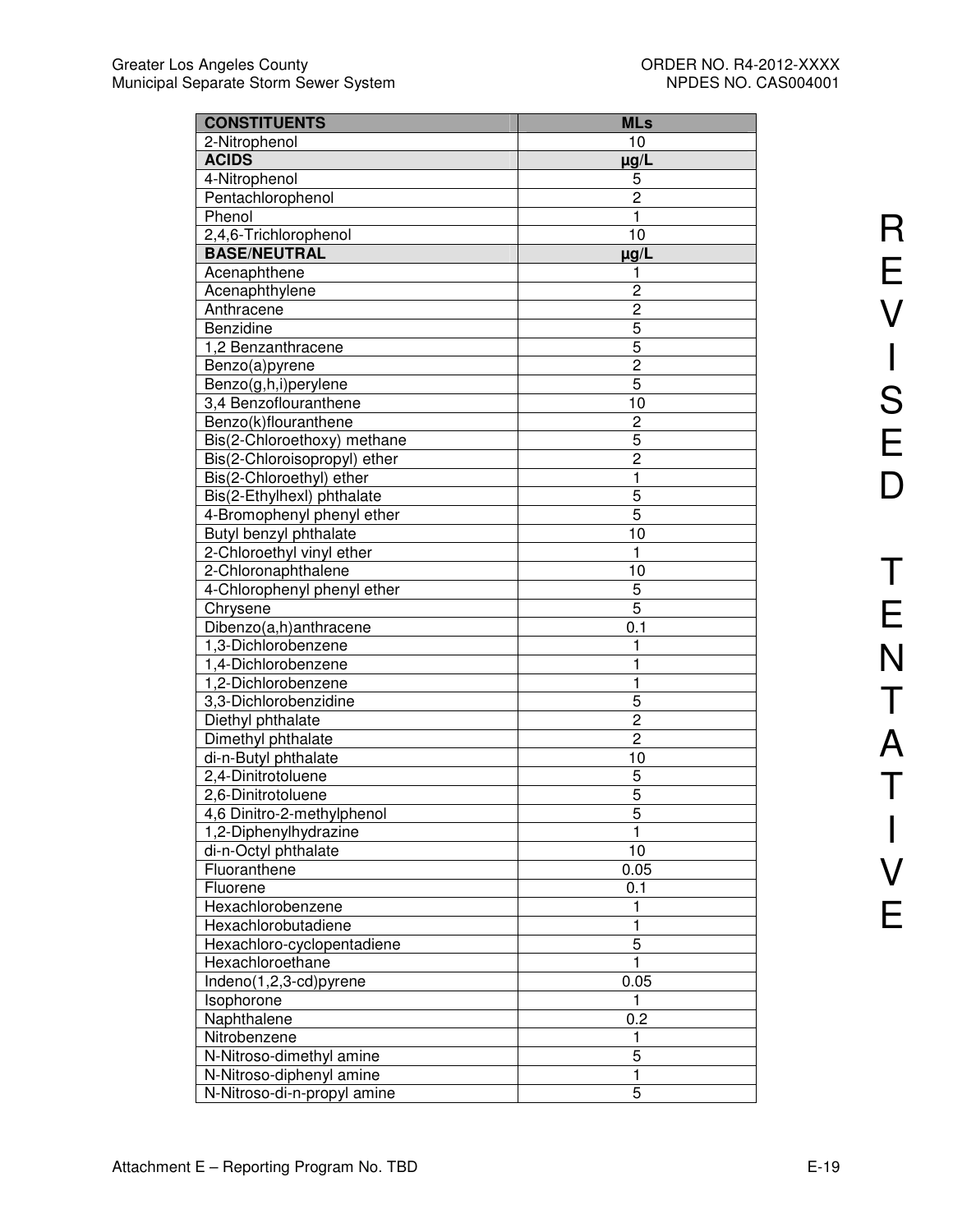| <b>CONSTITUENTS</b>               | <b>MLs</b>              |
|-----------------------------------|-------------------------|
| Phenanthrene                      | 0.05                    |
| <b>BASE/NEUTRAL</b>               | $\mu$ g/L               |
| Pyrene                            | 0.05                    |
| 1,2,4-Trichlorobenzene            | $\mathbf{1}$            |
| <b>CHLORINATED PESTICIDES</b>     | $\mu g/L$               |
| Aldrin                            | 0.005                   |
| alpha-BHC                         | 0.01                    |
| beta-BHC                          | 0.005                   |
| delta-BHC                         | 0.005                   |
| gamma-BHC (lindane)               | 0.02                    |
| alpha-chlordane                   | 0.1                     |
| gamma-chlordane                   | $0.\overline{1}$        |
| 4,4'-DDD                          | 0.05                    |
| 4,4'-DDE                          | 0.05                    |
| 4,4'-DDT                          | 0.01                    |
| Dieldrin                          | 0.01                    |
| alpha-Endosulfan                  | 0.02                    |
| beta-Endosulfan                   | 0.01                    |
| Endosulfan sulfate                | 0.05                    |
| Endrin                            | 0.01                    |
| Endrin aldehyde                   | 0.01                    |
| Heptachlor                        | 0.01                    |
| <b>Heptachlor Epoxide</b>         | 0.01                    |
| Toxaphene                         | 0.5                     |
| <b>POLYCHLORINATED BIPHENYLS</b>  | $\mu$ g/L               |
| Aroclor-1016                      | 0.5                     |
| Aroclor-1221                      | 0.5                     |
| Aroclor-1232                      | 0.5                     |
| Aroclor-1242                      | 0.5                     |
| Aroclor-1248                      | 0.5                     |
| Aroclor-1254                      | 0.5                     |
| Aroclor-1260                      | 0.5                     |
| <b>ORGANOPHOSPHATE PESTICIDES</b> | $\mu$ g/L               |
| Atrazine                          | $\overline{c}$          |
| Chlorpyrifos                      | 0.05                    |
| Cyanazine                         | $\overline{c}$          |
| Diazinon                          | 0.01                    |
| Malathion                         | 1                       |
| Prometryn                         | $\overline{\mathbf{c}}$ |
| Simazine                          | $\overline{2}$          |
| <b>HERBICIDES</b>                 | $\mu$ g/L               |
| $2,4-D$                           | 10                      |
| Glyphosate                        | 5                       |
| 2,4,5-TP-SILVEX                   | 0.5                     |

### **VII. OUTFALL BASED MONITORING**

**A. Storm Drains, Channels and Outfalls Map(s) and/or Database.** The IMP and/or CIMP plan(s) shall include a map(s) and/or database of the MS4 to include the following information: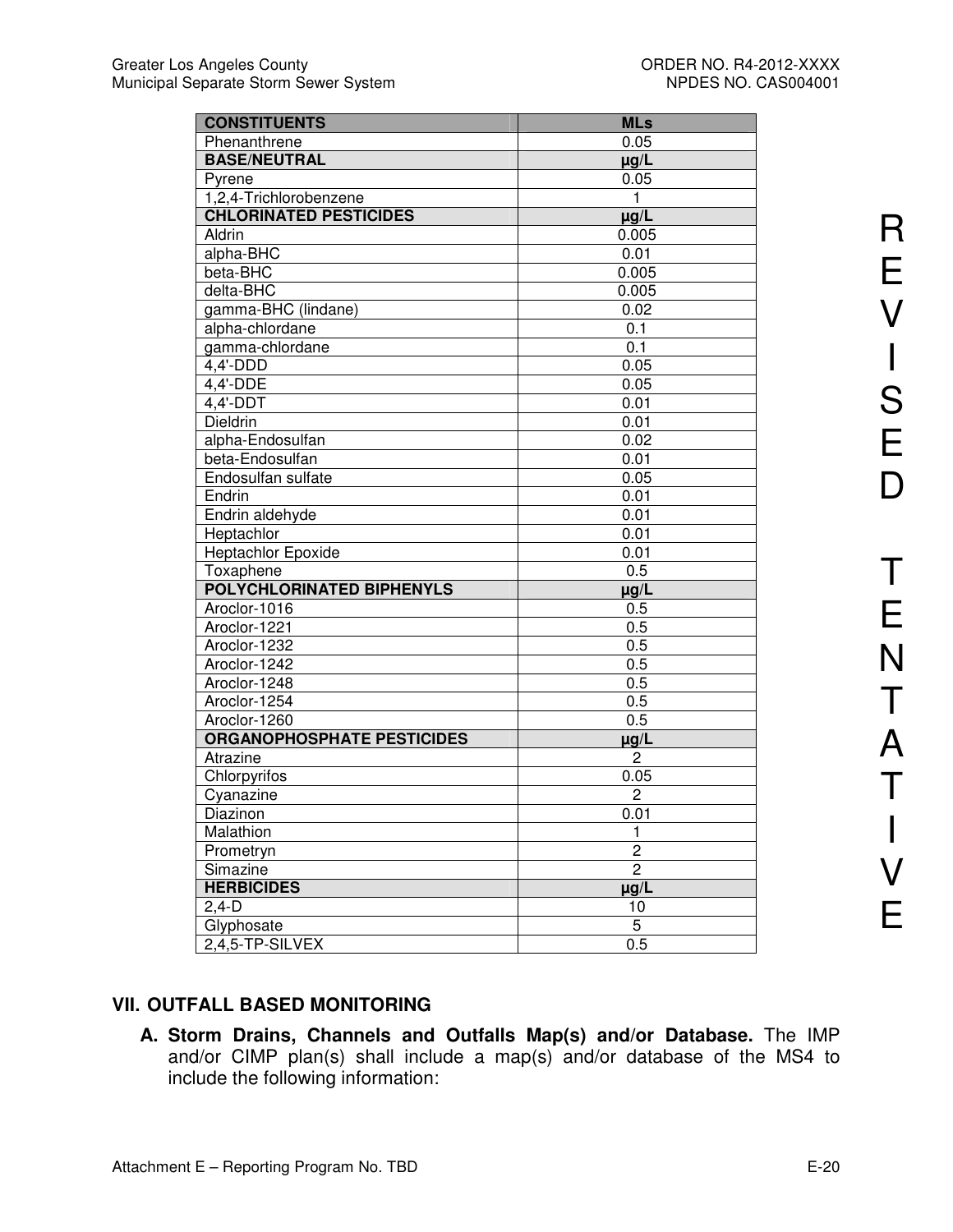- **1.** Surface water bodies within the Permittee(s) jurisdiction
- **2.** Sub-watershed (HUC 12) boundaries
- **3.** Land use overlay
- **4.** Effective Impervious Area (EIA) overlay (if available)
- **5.** Jurisdictional boundaries
- **6.** The location and length of all open channel and underground pipes 18 inches in diameter or greater (with the exception of catch basin connector pipes)
- **7.** The location of all dry weather diversions
- **8.** The location of all major MS4 outfalls within the Permittee's jurisdictional boundary. Each major outfall shall be assigned an alphanumeric identifier, which must be noted on the map
- **9.** Notation of outfalls with significant non-storm water discharges (to be updated annually)
- **10.** Storm drain outfall catchment areas for each major outfall within the Permittee(s) jurisdiction
- **11.** Each mapped MS4 outfall shall be linked to a database containing descriptive and monitoring data associated with the outfall. The data shall include:
	- **a.** Ownership
	- **b.** Coordinates
	- **c.** Physical description
	- **d.** Photographs of the outfall, where possible, to provide baseline information to track operation and maintenance needs over time
	- **e.** Determination of whether the outfall conveys significant non-storm water discharges
	- **f.** Storm water and non-storm water monitoring data

## **VIII. STORM WATER OUTFALL BASED MONITORING**

### **A. Storm Water Outfall Based Monitoring**

- **1.** Storm water discharges from the MS4 shall be monitored at outfalls and/or alternative access points such as manholes or in channels at the Permittee's jurisdictional boundary.
- **2.** The Permittee shall consider the following criteria when selecting outfalls for storm water discharge monitoring:
	- **a.** The storm water outfall based monitoring program should ensure representative data by monitoring at least one major outfall per subwatershed (HUC 12) drainage area, within the Permittee's jurisdiction, or alternate approaches as approved in an IMP or CIMP.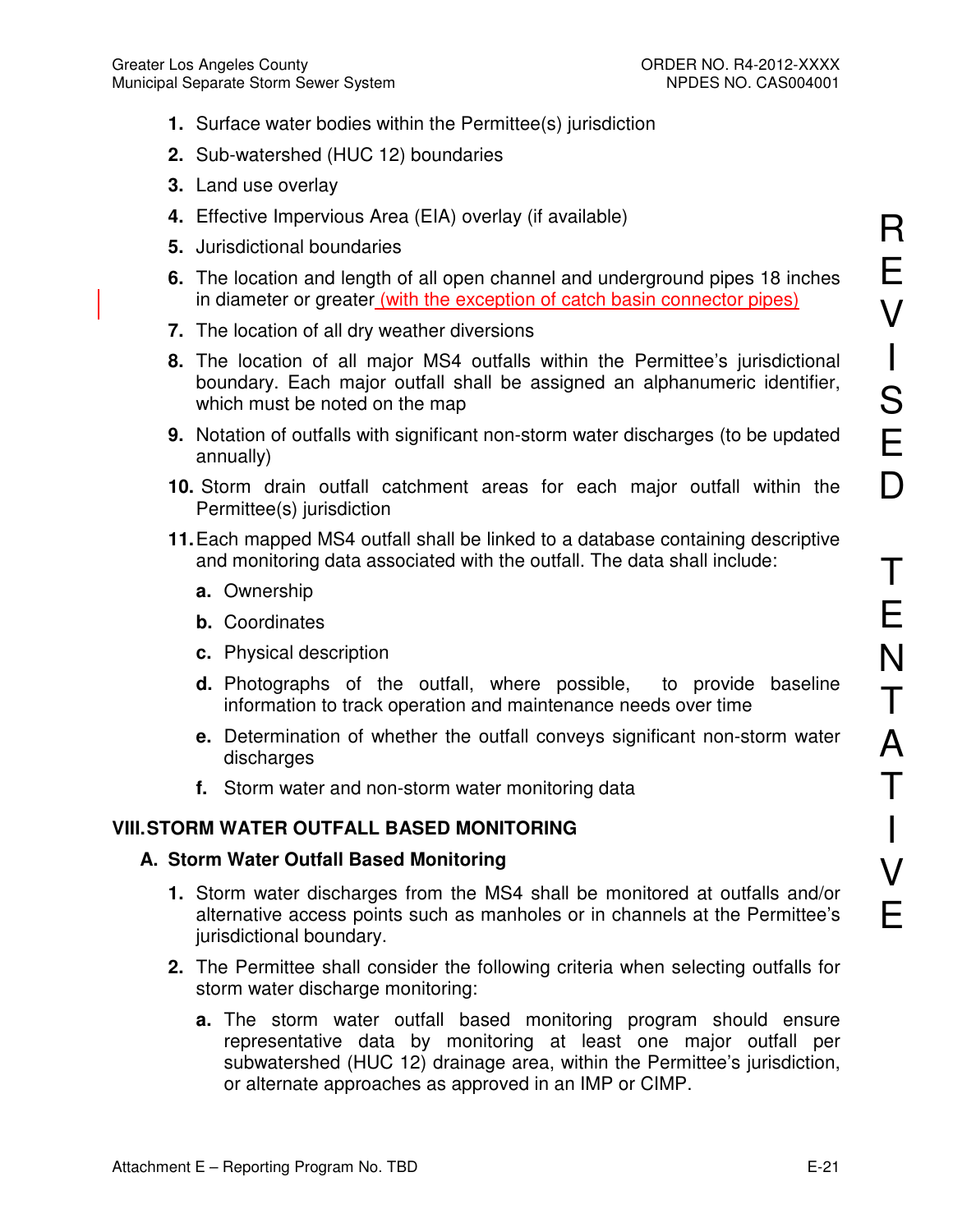- **b.** The drainage(s) to the selected outfall(s) shall be representative of the land uses within the Permittee's jurisdiction.
- **c.** If a Permittee is implementing an IMP, to the extent possible, the selected outfalls shall not receive drainage from another jurisdiction. If this is not possible, and a Permittee is pursuing an individual outfall based IMP program, the Permittee shall conduct "upstream" and "downstream" monitoring as the system enters and exits the Permittee's jurisdiction.
- **d.** The Permittee shall select outfalls with configurations that facilitate accurate flow measurement and in consideration of safety of monitoring personnel.
- **e.** The specific location of sample collection may be within the MS4 upstream of the actual outfall to the receiving water if field safety or accurate flow measurement require it.

#### **B. Minimum Storm Water Outfall Based Monitoring Requirements**

- **1.** The IMP and/or CIMP shall incorporate the following minimum requirements for monitoring storm water:
	- **a.** Storm water discharges shall be monitored a minimum of three times per year for all parameters except aquatic toxicity.
	- **b.** Monitoring shall be performed at the selected outfalls during wet weather conditions, defined for the purposes of this monitoring program as follows:
		- **i.** When the receiving water is the Santa Monica Bay or other ocean or estuary water body, wet weather occurs during a storm event equal to or greater than 0.1 inch of precipitation, as determined by the closest Los Angeles County rain gauge to the catchment area draining to the outfall, or based on an alternative precipitation threshold as provided for in an approved IMP or CIMP.
		- **ii.** When the receiving water body is a river, stream or creek, wet weather shall be defined as when the flow within the receiving water is at least 20 percent greater than the base flow or an alternative threshold as provided for in an approved IMP or CIMP, or as defined by effective TMDLs within the watershed.
		- **iii.** Monitoring of storm water discharges shall occur during wet weather conditions resulting from the first rain event of the year, and at least two additional wet weather events within the same wet weather season. Permittees shall target the first storm event of the storm year with a predicted rainfall of at least 0.25 inch at a seventy percent probability of rainfall at least 24 hours prior to the event start time. Permittees shall target subsequent storm events that forecast sufficient rainfall and runoff to meet program objectives and site specific study needs. Sampling events shall be separated by a minimum of three days of dry conditions (less than 0.1 inch of rain each day).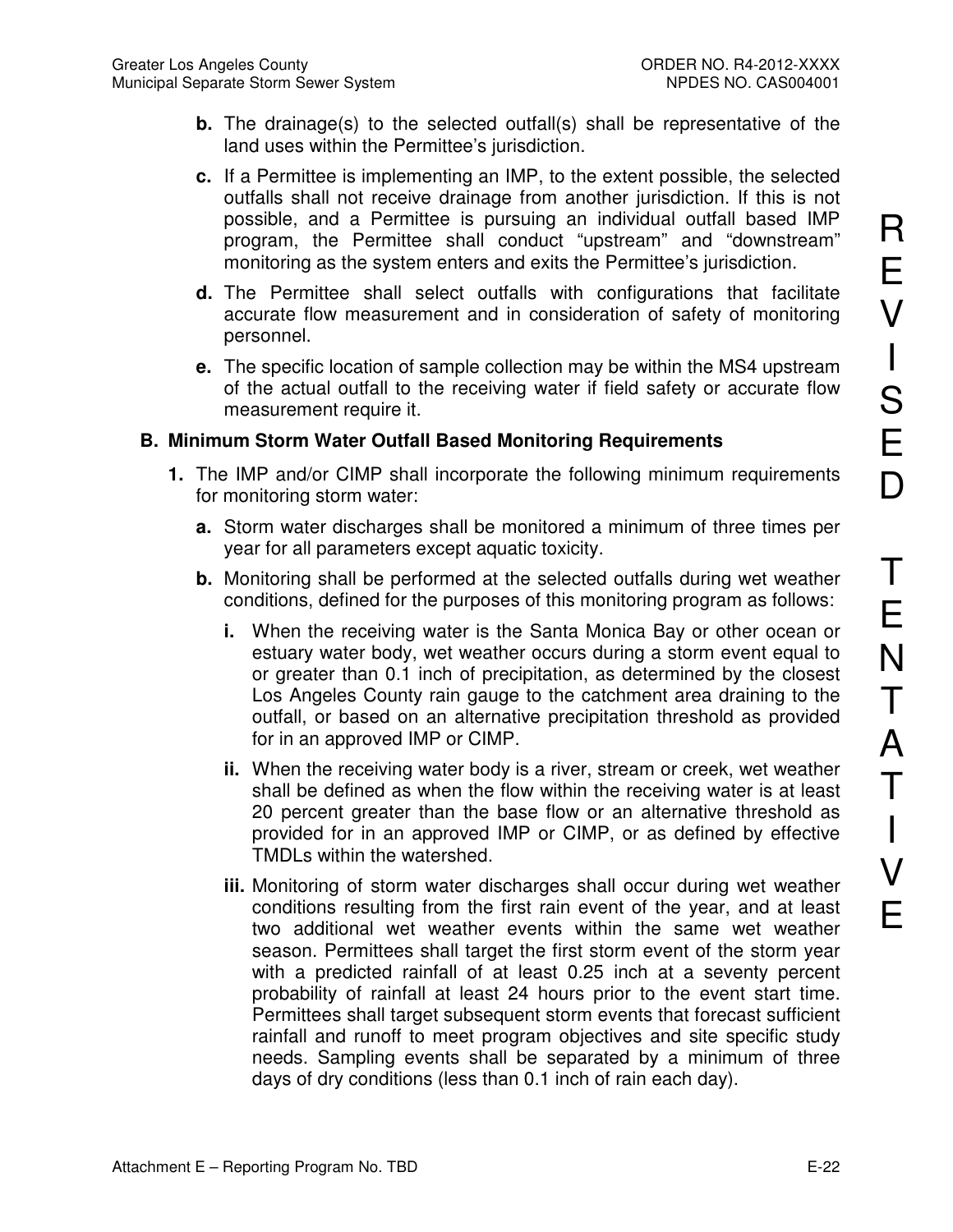- **c.** At a minimum, the following parameters shall be monitored unless a surrogate pollutant has been approved by the Executive Officer of the Regional Water Board:
	- **i.** Flow
	- **ii.** Pollutants assigned a WQBEL derived from TMDL WLAs (See Attachments L-R of this Order),
	- **iii.** Other pollutants identified on the CWA section 303(d) List for the receiving water or downstream receiving waters,
	- **iv.** Total Suspended Solids (TSS) and Suspended-Sediment Concentration (SSC) if the receiving water is listed on the CWA Section 303(d) list for sedimentation, siltation or turbidity,
	- **v.** Field measurements applicable to inland freshwater bodies only: hardness, pH, dissolved oxygen, temperature, and specific conductivity,
	- **vi.** Pollutants identified in a TIE conducted at the downstream receiving water monitoring station during the most recent sample event, or where the TIE conducted on the receiving water sample was inconclusive, aquatic toxicity. If the discharge exhibits aquatic toxicity, then a TIE shall be conducted.
- **d.** Other parameters in Table E-2 identified as exceeding the lowest applicable water quality objective in the nearest downstream receiving water monitoring station per Part VI.C.1.e.

#### **C. Sampling Methods**

- **1.** Samples shall be collected during the first 24 hours of the storm water discharge or for the entire storm water discharge if it is less than 24 hours.
- **2.** If a Permittee is not participating in a IMP or CIMP, the flow-weighted composite sample for a storm water discharge shall be taken with a continuous sampler, or it shall be taken as a combination of a minimum of 3 sample aliquots, taken in each hour of discharge for the first 24 hours of the discharge or for the entire discharge if the storm event is less than 24 hours, with each aliquot being separated by a minimum of 15 minutes within each hour of discharge, unless the Regional Water Board Executive Officer approves an alternate protocol.

### **IX. NON-STORM WATER OUTFALL BASED SCREENING AND MONITORING**

### **A. Objectives of the Non-Storm Water Outfall Screening and Monitoring Program**

The outfall screening and monitoring process is intended to meet the following objectives.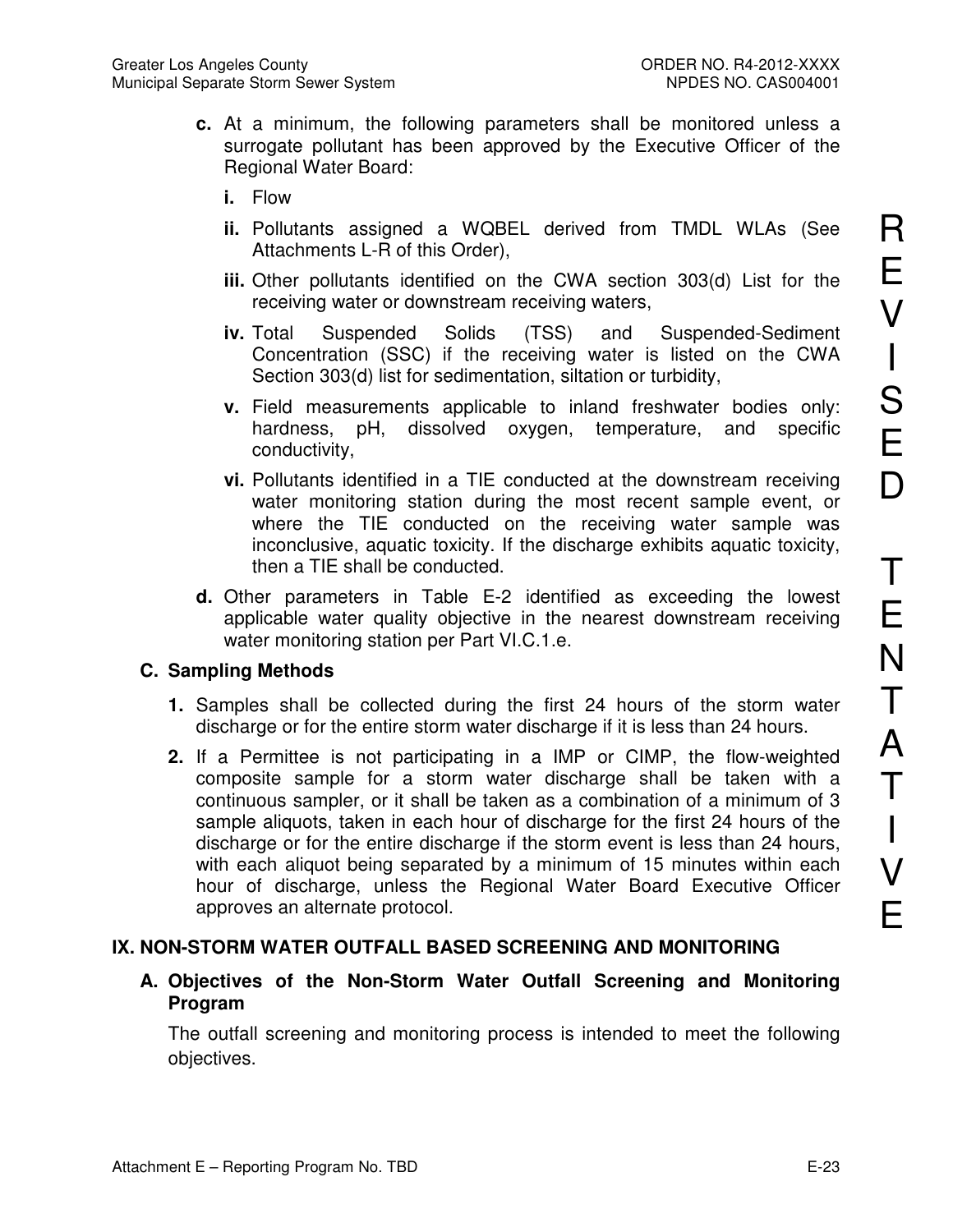- **1.** Develop criteria or other means to ensure that all outfalls with significant nonstorm water discharges are identified and assessed during the term of this Order.
- **2.** For outfalls determined to have significant non-storm water flow, determine whether flows are the result of illicit connections/illicit discharges (IC/IDs), authorized or conditionally exempt non-storm water flows, natural flows, or from unknown sources.
- **3.** Refer information related to identified IC/IDs to the IC/ID Elimination Program (Part VI.D.10 of this Order) for appropriate action.
- **4.** Based on existing screening or monitoring data or other institutional knowledge, assess the impact of non-storm water discharges (other than identified IC/IDs) on the receiving water.
- **5.** Prioritize monitoring of outfalls considering the potential threat to the receiving water and applicable TMDL compliance schedules.
- **6.** Conduct monitoring or assess existing monitoring data to determine the impact of non-storm water discharges on the receiving water.
- **7.** Conduct monitoring or other investigations to identify the source of pollutants in non-storm water discharges.
- **8.** Use results of the screening process to evaluate the conditionally exempt non-storm water discharges identified in Parts III.A.2 and III.A.3 of this Order and take appropriate actions pursuant to Part III.A.4.d of this Order for those discharges that have been found to be a source of pollutants. Any future reclassification shall occur per the conditions in Parts III.A.2 or III.A.6 of this Order.
- **9.** Maximize the use of Permittee resources by integrating the screening and monitoring process into existing or planned IMP and/or CIMP efforts.

## **B. Outfall Screening and Monitoring Plan**

- **1.** Concurrent with the development of an IMP or CIMP, or within one (1) year of the effective date of this Order, each Permittee shall submit a non-storm water outfall-based screening and monitoring program plan that documents with written procedures an explanation of how the program is to be implemented. The procedures must be updated as needed to reflect the Permittee's program. The plan may be a separate stand-alone document or may be part of an IMP or CIMP.
- **2.** Each Permittee shall conduct at least one re-assessment of its non-storm water outfall-based screening and monitoring program during the term of this Order to determine whether changes or updates are needed. Where changes are needed, the Permittee shall make the changes in its written program documents, implement these changes in practice, and describe the changes within the next annual report.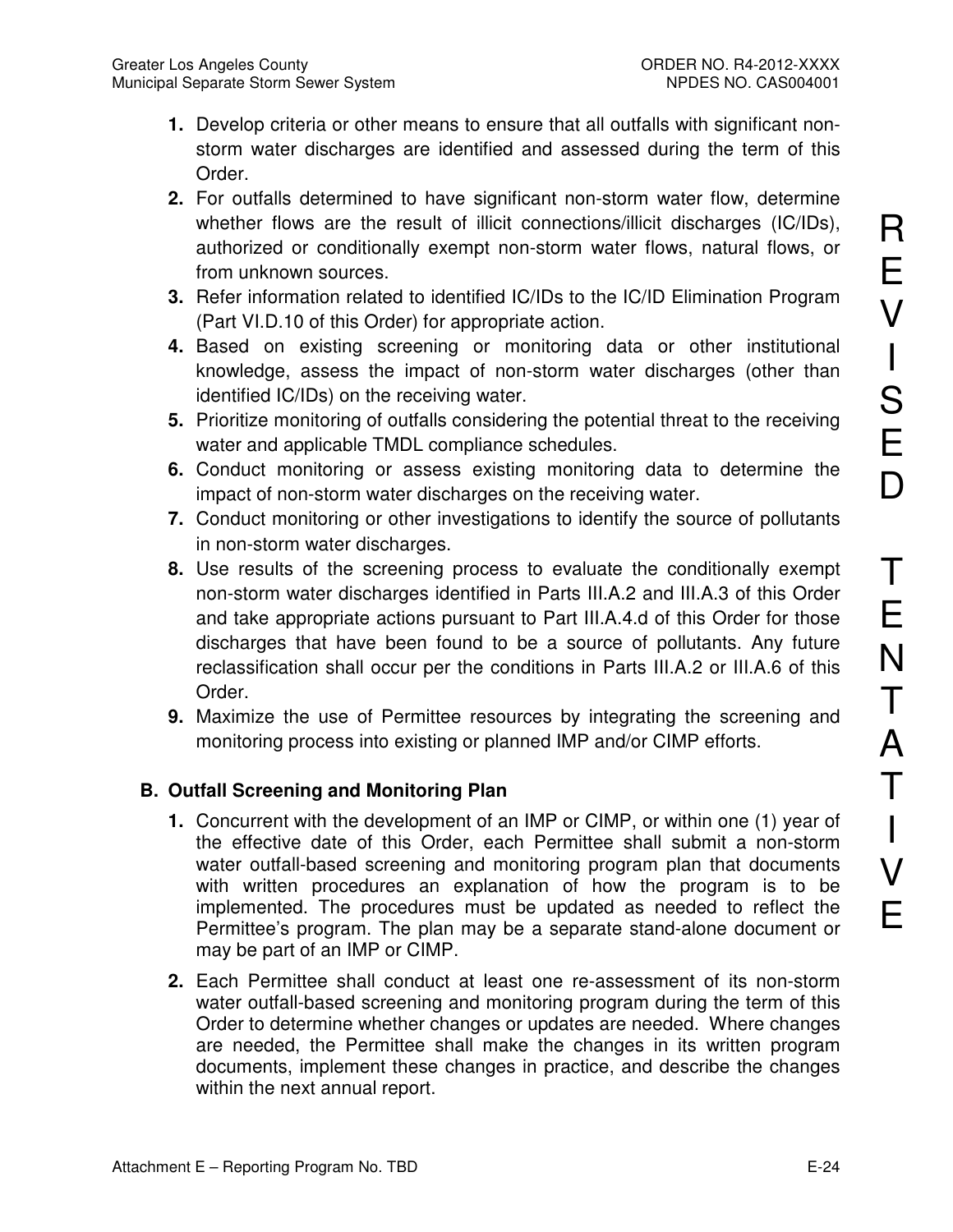#### **C. Identification of Outfalls with Significant with Non-Storm Water Discharge**

- **1.** Based on the inventory of MS4 outfalls required under Part VII of this MRP, each Permittee shall identify MS4 outfalls with significant non-storm water discharges. Significant non-storm water discharges may be determined by one or more of the following characteristics:
	- **a.** Discharges from major outfalls subject to dry weather TMDLs.
	- **b.** Discharges for which existing monitoring data exceeds non-storm water Action Levels identified in Attachment G of this Order.
	- **c.** Non-storm water discharges that have caused or have the potential to cause overtopping of downstream diversions.
	- **d.** Discharges exceeding a proposed threshold discharge rate as determined by the Permittee.
	- **e.** Other characteristics as determined by the Permittee and incorporated within their screening program plan.

#### **D. Inventory of MS4 Outfalls with Non-Storm Water Discharges**

- **1.** Each Permittee shall develop and maintain an inventory of MS4 outfalls and identify those with known significant non-storm water discharges and those requiring no further assessment. If the MS4 outfall requires no further assessment, the inventory must include the rationale for the determination of no further action required. This inventory shall be recorded in a database with outfall locations linked to the Storm Drains, Channels and Outfalls map required in Part VII.A of this MRP. GIS is preferred.
- **2.** As a component of the inventory, each Permittee shall record existing data from past outfall screening and monitoring and initiate data collection efforts as warranted. The data shall include the physical attributes of those MS4 outfalls or alternative monitoring locations determined to have significant nonstorm water discharges. Attributes to be obtained shall, at a minimum, include:
	- **a.** Date and time of last visual observation or inspection
	- **b.** Outfall alpha-numeric identifier
	- **c.** Description of outfall structure including size (e.g., diameter and shape)
	- **d.** Description of receiving water at the point of discharge (e.g., natural, softbottom with armored sides, trapezoidal, concrete channel)
	- **e.** Latitude/longitude coordinates
	- **f.** Nearest street address
	- **g.** Parking, access, and safety considerations
	- **h.** Photographs of outfall condition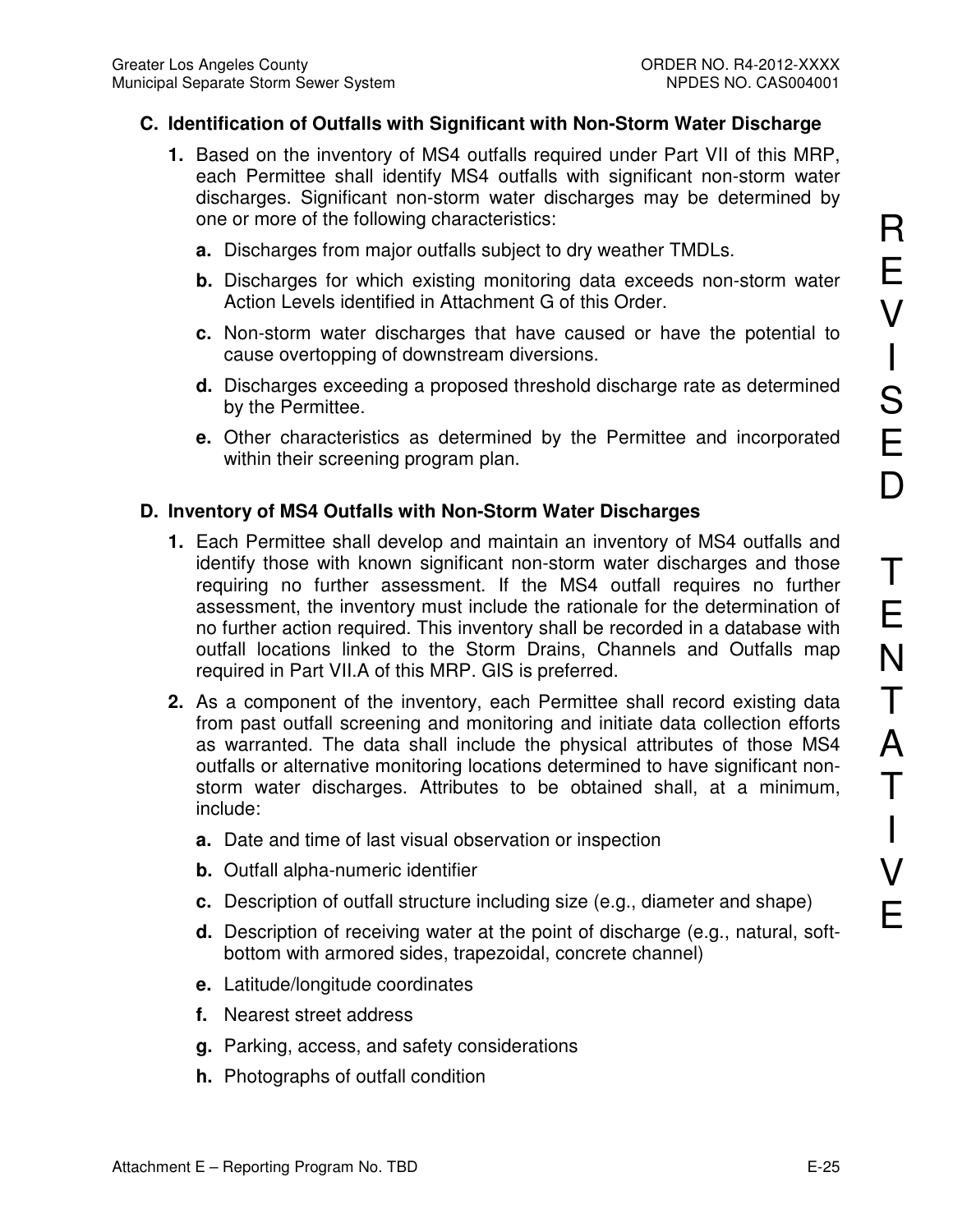- **i.** Photographs of significant non-storm water discharge (or indicators of discharge) unless safety considerations preclude obtaining photographs
- **j.** Estimation of discharge rate
- **k.** All diversions either upstream or downstream of the outfall
- **l.** Observations regarding discharge characteristics such as turbidity, odor, color, presence of debris, floatables, or characteristics that could aid in pollutant source identification.
- **4.** Each year, the Storm Drains, Channels and Outfalls map and associated outfall database required in Part VII.A of the MRP shall be updated to incorporate the most recent characterization data for outfalls with significant non-storm water discharge.

#### **E. Prioritized Source Identification**

- **1.** Outfalls within the inventory shall be prioritized in the following order (a= highest priority, etc.) for source identification activities:
	- **a.** Outfalls discharging directly to receiving waters with WQBELs or receiving water limitations in the TMDL provisions for which final compliance deadlines have passed.
	- **b.** All major outfalls and other outfalls that discharge to a receiving water subject to a TMDL shall be prioritized according to TMDL compliance schedules.
	- **c.** Outfalls for which monitoring data exist and indicate recurring exceedances of one or more of the Action Levels identified in Attachment G of this Order.
	- **d.** All other major outfalls identified to have significant non-storm water discharges.
- **2.** Each Permittee shall develop a source identification schedule based on the prioritized list of outfalls exhibiting significant non-storm water discharges. The schedule shall ensure that source investigations are conducted for no less than 25% of the outfalls in the inventory within three years of the effective date of this Order and 100% of the outfalls in the inventory within 5 years of the effective date of this Order.
- **3.** Alternatively, a Permittee may request an alternative prioritization and schedule from the Regional Water Board if it can demonstrate an equivalent level of source investigation and abatement through an approved IMP or CIMP.

### **F. Identify Source(s) of Significant Non-Storm Water Discharge**

**1.** If the source is determined to be an illicit discharge, each Permittee shall implement procedures to eliminate the discharge consistent with IC/ID requirements and document the actions in the next annual report.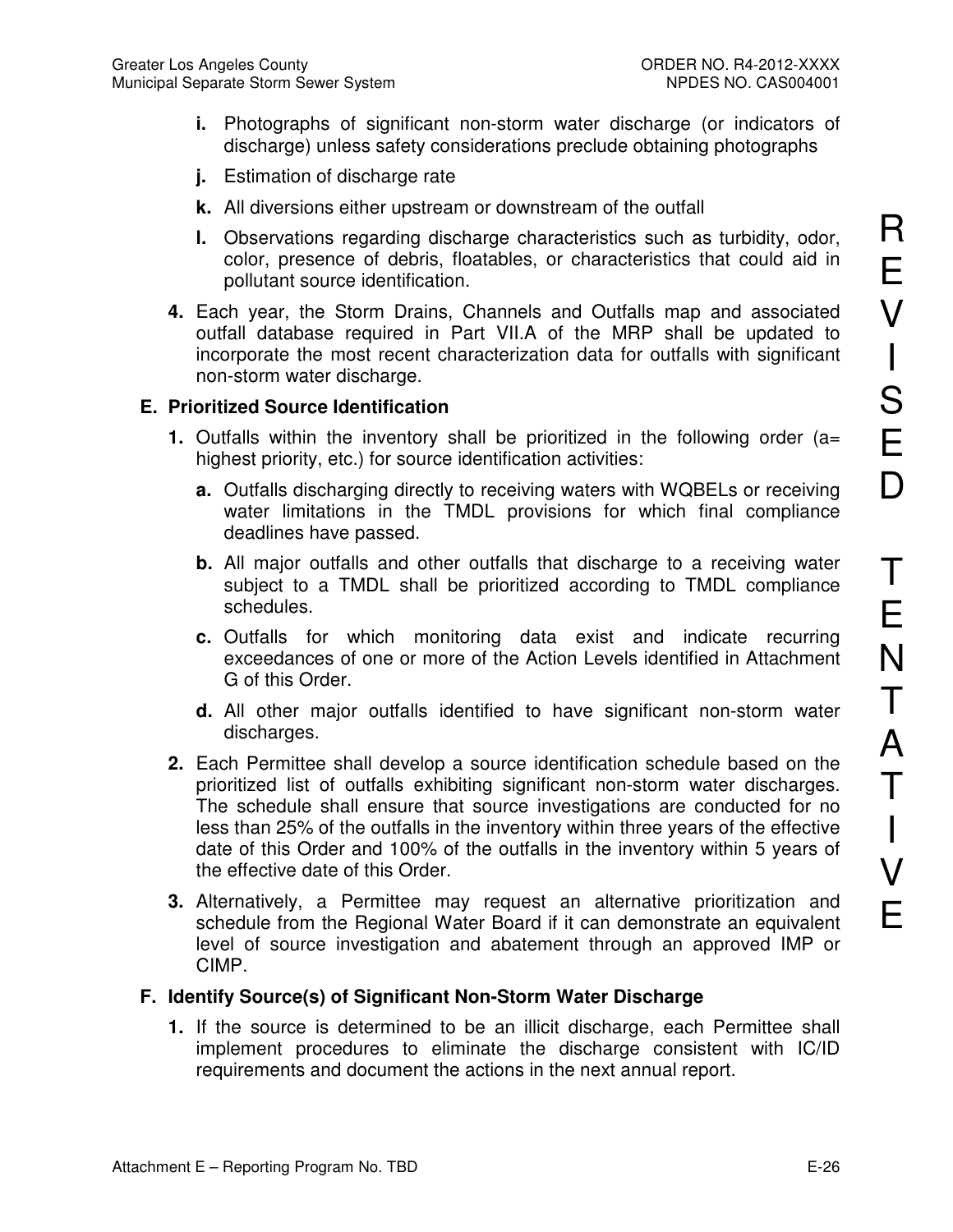- **2.** If the source is determined to be an NPDES permitted discharge, a discharge subject to a Record of Decision approved by USEPA pursuant to section 121 of CERCLA, a conditionally exempt essential non-storm water discharge, or entirely comprised of natural flows as defined at Part III.A.d of this Order, document the source and report to the Regional Water Board in the next annual report.
- **3.** If the source is either unknown or a conditionally exempt, but non-essential, non-storm water discharge, each Permittee shall conduct monitoring required in Part IX.G of this MRP.
- **4.** If the discharge is comprised of more than one source, the Permittee shall attempt to quantify the relative contribution from the individual or group of similar sources (e.g., irrigation overspray) and classify the contributions as authorized, conditionally exempt essential, natural, illicit discharge, conditionally exempt non-essential, or unknown.
- **5.** If the source of non-storm water discharge is unknown, the Permittee shall describe the efforts undertaken to identify the source. Methods for identifying the source of non-storm water discharge may include inspection and/or surveillance, discharge monitoring and data loggers, video or physical inspection, monitoring for indicator parameters (e.g., surfactants, chlorine, Pyrethroids), or other means.
- **6.** If a source originates within an upstream jurisdiction, the Permittee shall inform in writing both the upstream jurisdiction and the Regional Water Board within 30 days of determination of the presence of the discharge, all available characterization data, contribution determination efforts, and efforts taken to identify its source.
- **7.** MS4 outfalls requiring no further action shall be maintained in the Storm Drains, Channels and Outfalls map and associated database (see Part VII.A. of this MRP).

### **G. Monitor Non-Storm Water Discharges Exceeding Criteria**

- **1.** Within 90 days after completing the source identification or after the Executive Officer of the Regional Water Board approves the IMP or CIMP, whichever is later, each Permittee shall monitor outfalls that have been determined to convey significant discharges comprised of either unknown or conditionally exempt non-storm water discharges, or continuing discharges attributed to illicit discharges. The following parameters shall be monitored:
	- **a.** Flow,
	- **b.** Pollutants assigned a WQBEL or receiving water limitation to implement TMDL Provisions for the respective receiving water, as identified in Attachments L - R of this Order,
	- **c.** Other pollutants identified on the CWA section 303(d) List for the receiving water or downstream receiving waters,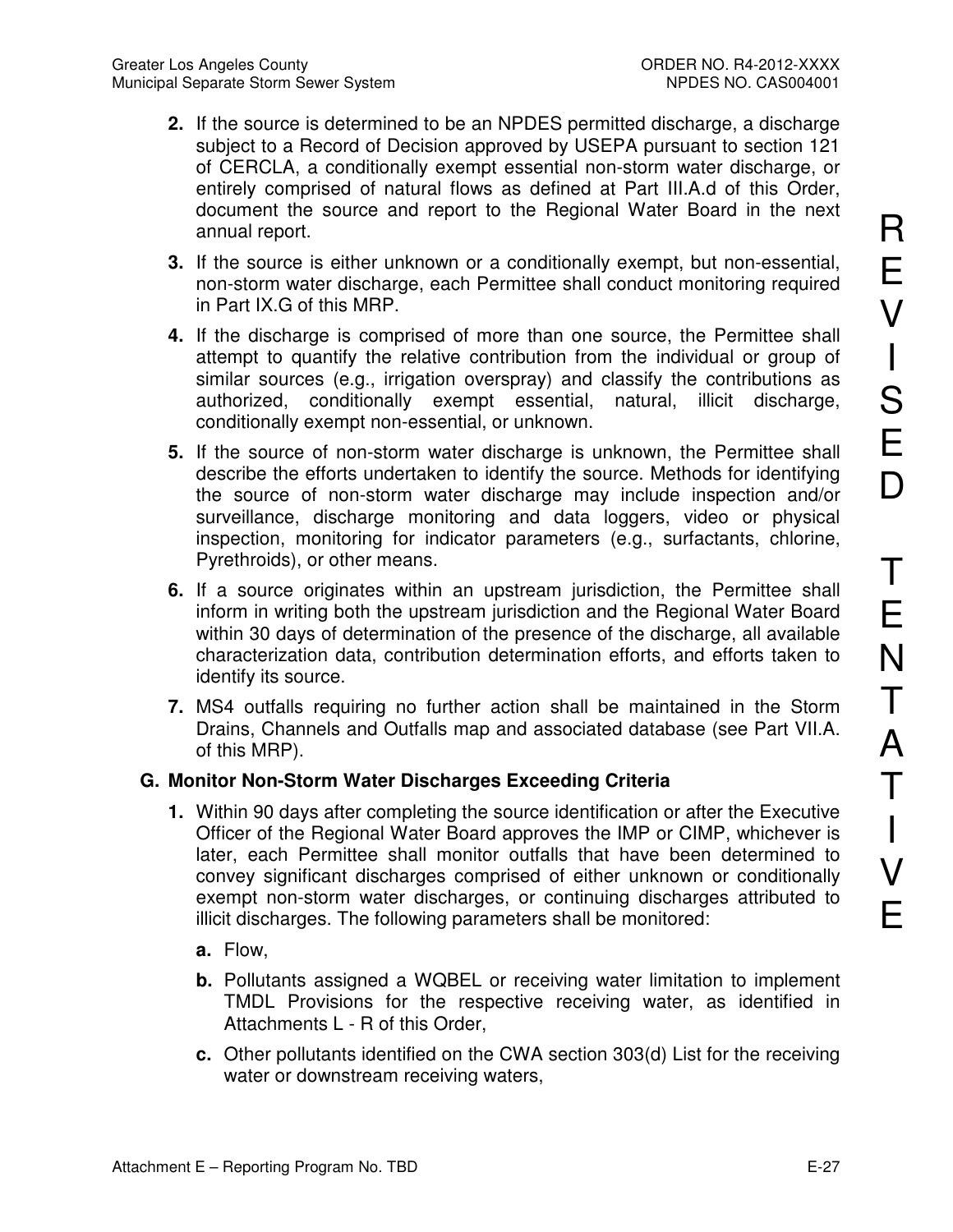- **d.** Pollutants identified in a TIE conducted in response to observed aquatic toxicity during dry weather at the nearest downstream receiving water monitoring station during the last sample event or, where the TIE conducted on the receiving water sample was inconclusive, aquatic toxicity. If the discharge exhibits aquatic toxicity, then a TIE shall be conducted.
- **e.** Other parameters in Table E-2 identified as exceeding the lowest applicable water quality objective in the nearest downstream receiving water monitoring station per Part VI.D.1.d.
- **2.** For outfalls subject to a dry weather TMDL, monitoring frequency shall be per the approved TMDL Monitoring Plan or as otherwise specified in the TMDL, or as specified in an IMP or CIMP approved by the Executive Officer of the Regional Water Board.
- **3.** For outfalls not subject to dry weather TMDLs, monitoring frequency shall be four times during the first year following source identification, distributed approximately quarterly, during dry weather conditions or as specified in an IMP or CIMP approved by the Executive Officer of the Regional Water Board.
- **4.** Except as required by an applicable TMDL Monitoring Plan, IMP, or CIMP approved by the Executive Officer of the Regional Water Board, monitoring frequency may be reduced to twice per year, beginning in the second year of monitoring, if pollutant concentrations measured during the first year do not exceed WQBELs, non-storm water Action Levels or water quality standards for other pollutants identified on the CWA section 303(d) List for the receiving water or downstream receiving waters.
- **5.** Following two one years of monitoring, the Permittee may submit a written request to the Executive Officer of the Regional Water Board to reduce or eliminate monitoring of specified pollutants, based on an evaluation of the monitoring data.

### **H. Sampling Methods**

- **1.** For the purposes of this monitoring program, non-storm water discharges shall be monitored during days when precipitation is  $< 0.1$  inch and those days not less than 3 days after a rain day unless an alternative criterion is provided for in an approved IMP or CIMP. A rain day is defined as those with  $>= 0.1$  inch of rain.
- **2.** Flow-weighted composite samples shall be taken for a non-storm water discharge using a continuous sampler, or it shall be taken as a combination of a minimum of 3 sample aliquots, taken in each hour during a 24-hour period, unless the Regional Water Board Executive Officer approves an alternate protocol.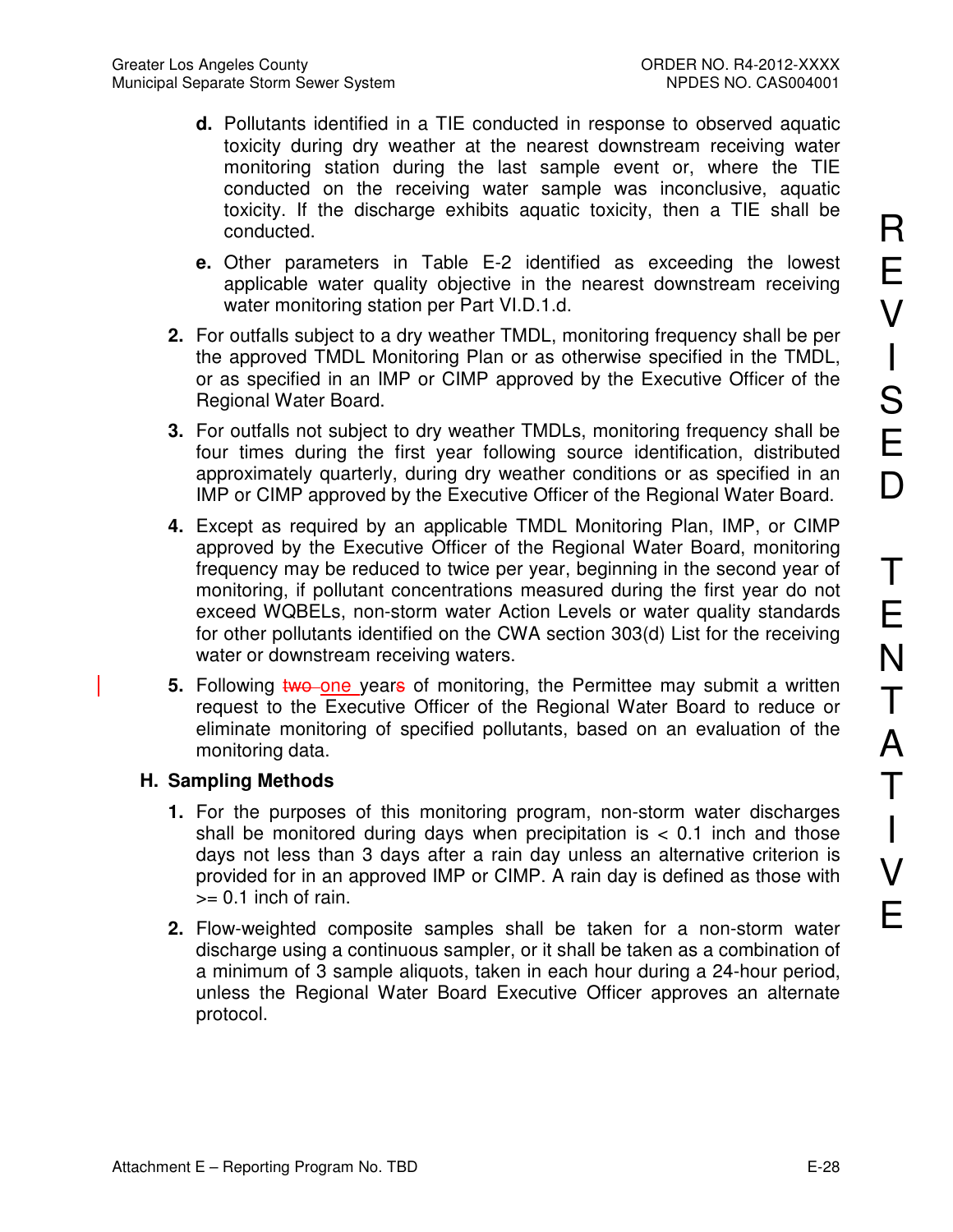## **X. NEW DEVELOPMENT/RE-DEVELOPMENT EFFECTIVENESS TRACKING**

- **A.** Each Permittee shall maintain a database providing the following information for each new development/re-development subject to the requirements of Part VI.D.6 of this Order that is approved by the Permittee on or after the effective date of this Order:
	- **1.** Name of the Project and Developer,
	- **2.** Project location and map (preferably linked to the GIS storm drain map),
	- **3.** Date of Certificate of Occupancy,
	- **4.** 85<sup>th</sup> percentile storm event for the project design (inches per 24 hours),
	- **5.** 95<sup>th</sup> percentile storm event for projects draining to natural water bodies (inches per 24 hours),
	- **6.** Other design criteria required to meet hydromodification requirements for drainages to natural water bodies,
	- **7.** Project design storm (inches per 24-hours),
	- **8.** Project design storm volume (gallons or MGD),
	- **9.** Percent of design storm volume to be retained on site,
	- **10.** Design volume for water quality mitigation treatment BMPs, if any.
	- **11.** If flow through, water quality treatment BMPs are approved, provide the oneyear, one-hour storm intensity as depicted on the most recently issued isohyetal map published by the Los Angeles County Hydrologist,
	- **12.** Percent of design storm volume to be infiltrated at an off-site mitigation or groundwater replenishment project site,
	- **13. Percent of design storm volume to be retained or treated with biofiltration at** an off-site retrofit project,
	- **14.** Location and maps (preferably linked to the GIS storm drain map required in Part VII.A of this MRP) of off-site mitigation, groundwater replenishment, or retrofit sites,
	- **15.** Documentation of issuance of requirements to the developer.

### **XI. REGIONAL STUDIES**

### **A. Southern California Stormwater Monitoring Coalition Watershed Monitoring Program**

**1.** The Southern California Stormwater Monitoring Coalition (SMC) Regional Watershed Monitoring Program was initiated in 2008. This program is conducted in collaboration with the Southern California Coastal Water Research Project (SCCWRP), State Water Board's Surface Water Ambient Monitoring Program, three Southern California Regional Water Quality Control Boards (Los Angeles, Santa Ana, and San Diego) and several county storm water agencies (Los Angeles, Ventura, Orange, Riverside, San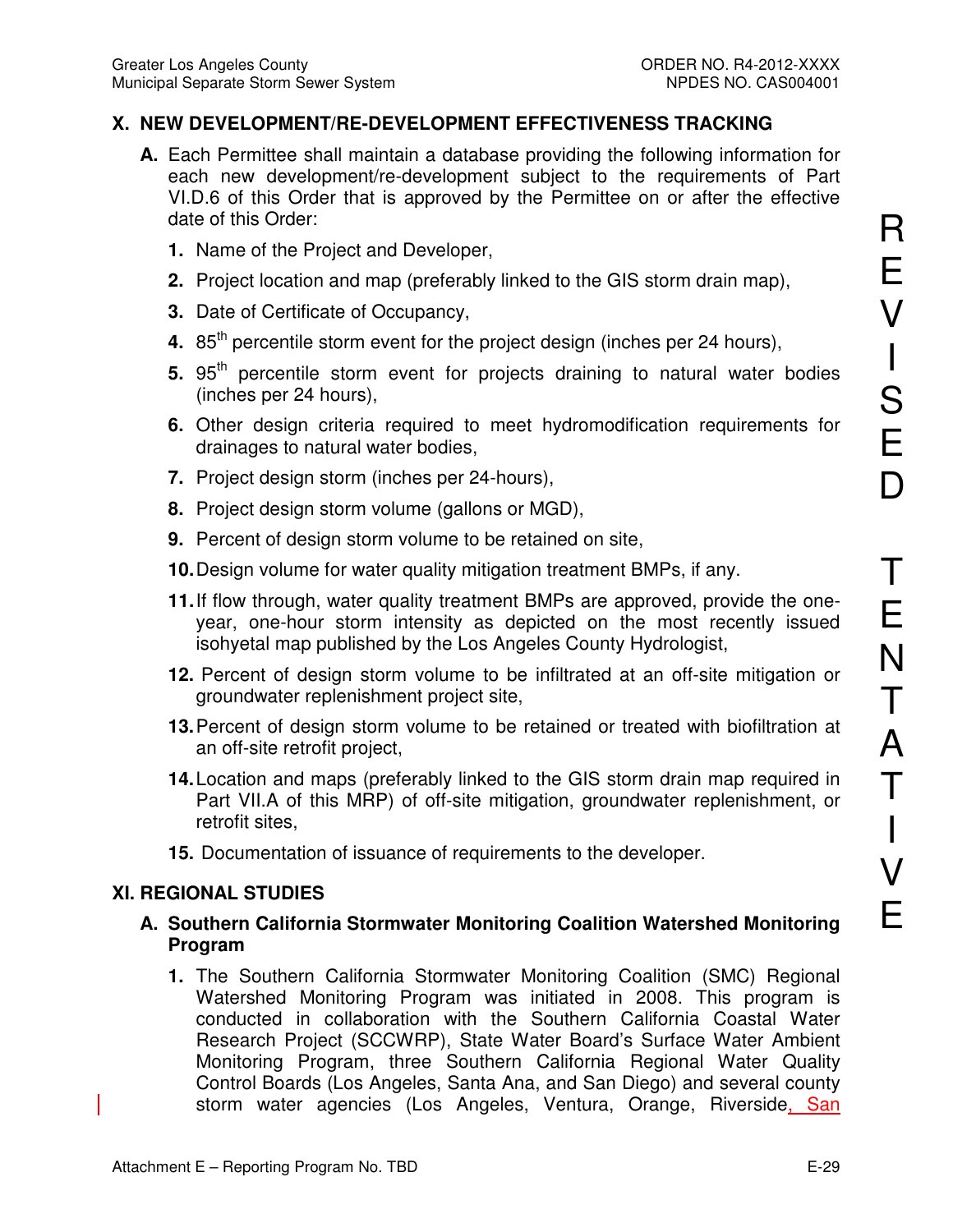Bernardino and San Diego). SCCWRP acts as the facilitator to organize the program and completes data analysis and report preparation.

- **2.** The SMC monitoring program seeks to coordinate and leverage existing monitoring efforts to produce regional estimates of condition, improve data comparability and quality assurance, and maximize data availability, while conserving monitoring expenditures. The primary goal of this program is to implement an ongoing, large-scale regional monitoring program for southern California's coastal streams and rivers. The monitoring program addresses three main questions:
	- **a.** What is the condition of streams in southern California?
	- **b.** What are the stressors that affect stream condition?; and
	- **c.** Are conditions getting better or worse?
- **3.** A comprehensive program was designed by the SMC, in which each participating group assesses its local watersheds and then contributes their portion to the overall regional assessment. The program utilizes the following indicators: benthic macroinvertebrate community bioassessment, benthic algal community bioassessment (soft algae and diatoms), riparian wetland evaluation (using California Rapid Assessment Methodology), water chemistry (nutrients and certain pesticides), water toxicity (using Ceriodaphnia), and physical habitat. Sampling occurs in 15 coastal southern California watersheds from Ventura to the US-Mexico border, and sites are sampled randomly across three land use types (open space, urban and agriculture). Six sites are sampled per year per watershed, resulting in monitoring of 90 sites per year and 450 sites overall over a five-year period (reaching the statistically desirable target of 30 data points per watershed).
- **4.** To continue to implement the SMC design, each Permittee shall be responsible for supporting the monitoring described at the sites within the watershed management area(s) that overlap with the Permittee's jurisdictional area. These include six random sites annually in the Santa Monica Bay Watershed Management area and at three random sites annually in the Santa Clara River Watershed (the other three sites are funded by the Ventura County MS4 Permittees). Permittees shall continue to contribute monitoring resources to the San Gabriel River and Los Angeles River Regional Watershed Monitoring Programs (overall, both of these programs fund six sites per year to contribute to the SMC Program).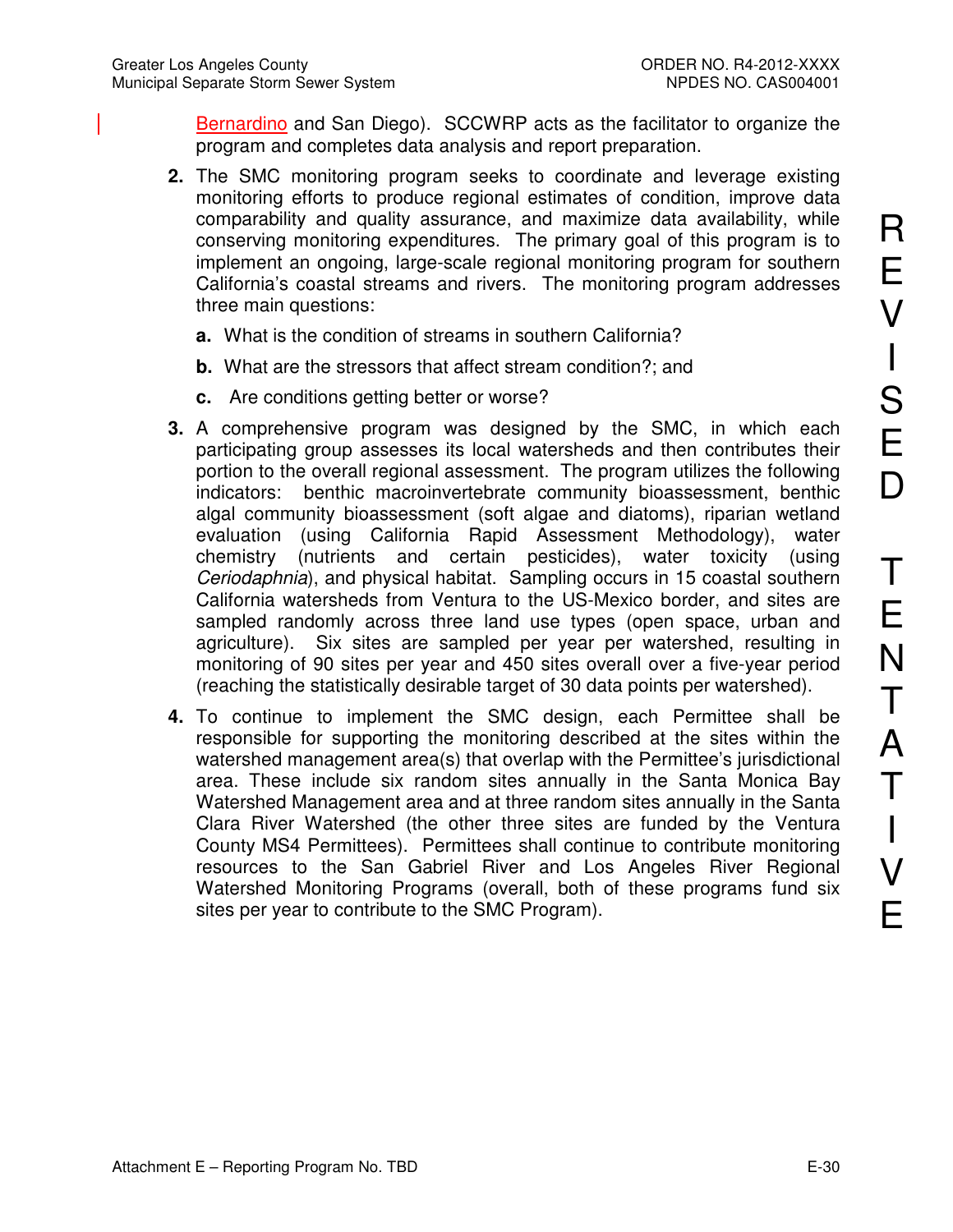## **XII. AQUATIC TOXICITY MONITORING METHODS**

- **A.** Aquatic Toxicity Monitoring as required in Parts VI (Receiving Water Monitoring), VIII (Storm Water Outfall Based Monitoring), and IX (Non-storm Water Outfall Based Monitoring) of this MRP, shall be conducted according to the procedures described in this Part. When the State Water Board's Policy for Toxicity Assessment and Control is fully approved and in effect, the Regional Water Board Executive Officer may direct the Permittee(s) to replace current toxicity program elements with standardized procedures in the policy.
- **B.** The Permittee(s) shall collect and analyze samples taken from receiving water monitoring locations to evaluate the extent and causes of toxicity in receiving waters.
- **C.** Toxicity samples may be flow-weighted composite samples, or grab samples, for wet and dry event sampling.
- **D.** The total sample volume shall be determined both by the specific toxicity test method used and the additional volume necessary for TIE studies. Sufficient sample volume shall be collected to perform both the required toxicity tests and TIE studies.
- **E.** Holding Times. All toxicity tests shall be conducted as soon as possible following sample collection. The 36-hour sample holding time for test initiation shall be targeted. However, no more than 72 hours shall elapse before the conclusion of sample collection and test initiation.
- **F.** Definition of Chronic Toxicity. Chronic toxicity measures a sublethal effect (e.g., reduced growth, reproduction) to experimental test organisms exposed to an effluent or receiving waters compared to that of the control organisms.

### **G. Chronic Toxicity Monitoring Programs.**

**1.** Freshwater Test Species and Methods.

If samples are collected in receiving waters with salinity <1 ppt, or from outfalls discharging to receiving waters with salinity <1 ppt, then the Permittee(s) shall conduct the following critical life stage chronic toxicity tests on undiluted samples in accordance with species and short-term test methods in Short-term Methods for Estimating the Chronic Toxicity of Effluents and Receiving Waters to Freshwater Organisms (EPA/821/R-02/013, 2002; Table IA, 40 CFR Part 136). In no case shall the following test species be substituted with another organism unless written authorization from the Regional Water Board Executive Officer is received.

**i.** A static renewal toxicity test with the fathead minnow, Pimephales promelas (Larval Survival and Growth Test Method 1000.0<sup>4</sup>).

 $\overline{a}$ 

<sup>4</sup> Daily observations for mortality make it possible to calculate acute toxicity for desired exposure periods (e.g., a 7-day acute endpoint).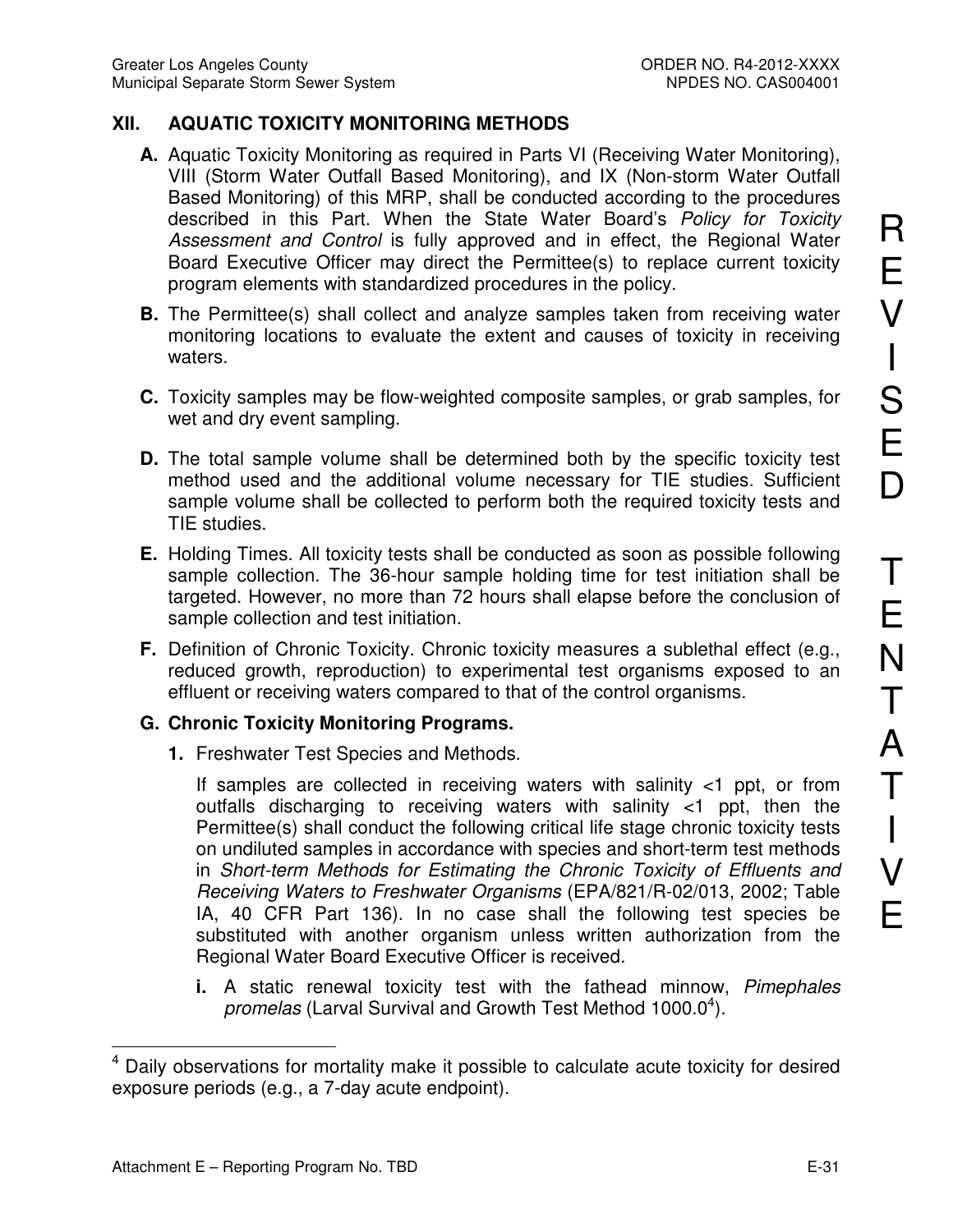- **ii.** A static renewal toxicity test with the daphnid, Ceriodaphnia dubia (Survival and Reproduction Test Method  $1002.0^5$ ).
- **iii.** A static renewal toxicity test with the green alga, Selenastrum capricornutum (also named Raphidocelis subcapitata) (Growth Test Method 1003.0).
- **2.** Marine and Estuarine Test Species and Methods.

If samples are collected in receiving waters with salinity >1 ppt, or from outfalls discharging to receiving waters with salinity  $\geq 1$  ppt, then the Permittee(s) shall conduct the following critical life stage chronic toxicity tests on undiluted samples in accordance with species and short-term test methods in Short-term Methods for Estimating the Chronic Toxicity of Effluents and Receiving Waters to West Coast Marine and Estuarine Organisms (EPA/600/R-95/136, 1995). Artificial sea salts shall be used to increase sample salinity. In no case shall the following test species be substituted with another organism unless written authorization from the Regional Water Board Executive Officer is received.

- **a.** A static renewal toxicity test with the topsmelt, Atherinops affinis (Larval Survival and Growth Test Method 1006.01 $5$ );
- **b.** A static non-renewal toxicity test with the purple sea urchin, Strongylocentrotus purpuratus (Fertilization Test Method 1008.0); and
- **c.** A static non-renewal toxicity test with the giant kelp, Macrocystis pyrifera (Germination and Growth Test Method 1009.0).
- **3.** Test Species Sensitivity Screening.

To determine the most sensitive test species, the Permittee(s) shall conduct two wet weather and two dry weather toxicity tests with a vertebrate, an invertebrate, and a plant. After this screening period, subsequent monitoring shall be conducted using the most sensitive test species. Alternatively, if a sensitive test species has already been determined, or if there is prior knowledge of potential toxicant(s) and a test species is sensitive to such toxicant(s), then monitoring shall be conducted using only that test species. Sensitive test species determinations shall also consider the most sensitive test species used for proximal receiving water monitoring. After the screening period, subsequent monitoring shall be conducted using the most sensitive test species. Rescreening shall occur in the fourth year of the permit term.

**4.** Chronic toxicity test biological endpoint data shall be analyzed using the Test of Significant Toxicity t-test approach specified in National Pollutant Discharge Elimination System Test of Significant Toxicity Implementation Document (U.S. Environmental Protection Agency, Office of Wastewater Management, Washington, D.C. EPA 833-R-10-003, 2010-). For this monitoring program, the critical chronic instream waste concentration (IWC) is set at 100% receiving water for receiving water samples and 100% effluent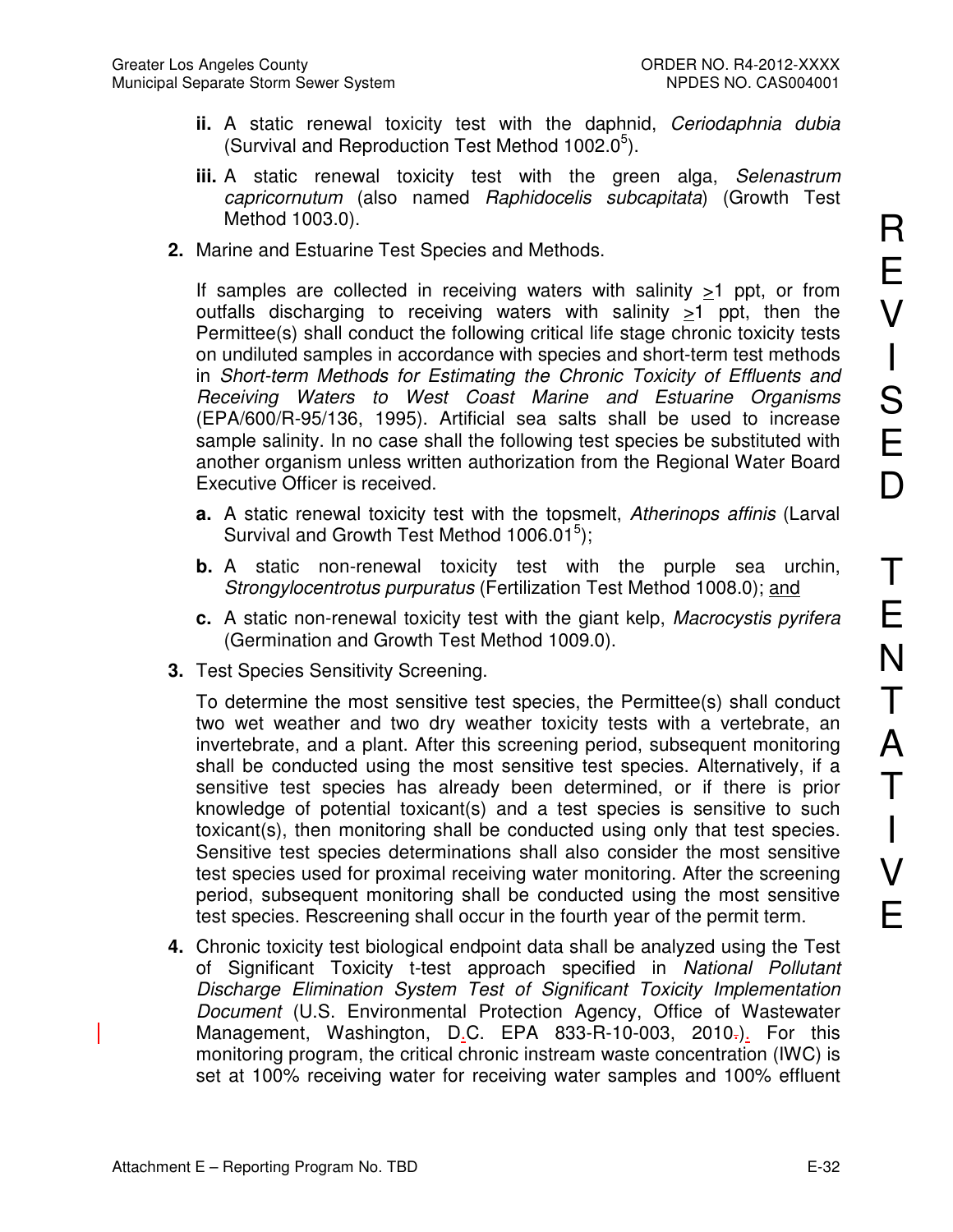for wet- and dry-weather outfall samples. A 100% receiving water/outfall effluent sample and a control shall be tested.

- **H.** Quality Assurance.
	- **1.** If the receiving water or outfall effluent test does not meet all test acceptability criteria (TAC) specified in the test methods manuals (Short-term Methods for Estimating the Chronic Toxicity of Effluents and Receiving Waters to Freshwater Organisms (EPA/821/R-02/013, 2002) and Short-term Methods for Estimating the Chronic Toxicity of Effluents and Receiving Waters to West Coast Marine and Estuarine Organisms (EPA/600/R-95/136, 1995)), then the Permittee(s) must re-sample and re-test at the earliest time possible.
	- **2.** Control water, including brine controls, shall be laboratory water prepared and used as specified in the test methods manuals.
	- **3.** If organisms are not cultured in-house, then concurrent testing with a reference toxicant shall be conducted. If organisms are cultured in-house, then monthly reference toxicant testing is sufficient. Reference toxicant tests and effluent toxicity tests shall be conducted using the same test conditions (e.g., same test duration, etc.).
- **I.** Toxicity Identification Evaluation (TIE).
	- **1.** A toxicity test sample is immediately subject to TIE procedures to identify the toxic chemical(s), if either the survival or sublethal endpoint demonstrates a Percent Effect value equal to or greater than 50% at the IWC. Percent Effect is defined as the effect value—denoted as the difference between the mean control response and the mean IWC response, divided by the mean control response—multiplied by 100.
	- **2.** A TIE shall be performed to identify the causes of toxicity using the same species and test method and, as guidance, U.S. EPA manuals: Toxicity Identification Evaluation: Characterization of Chronically Toxic Effluents, Phase I (EPA/600/6-91/005F, 1992); Methods for Aquatic Toxicity Identification Evaluations, Phase II Toxicity Identification Procedures for Samples Exhibiting Acute and Chronic Toxicity (EPA/600/R-92/080, 1993); Methods for Aquatic Toxicity Identification Evaluations, Phase III Toxicity Confirmation Procedures for Samples Exhibiting Acute and Chronic Toxicity (EPA/600/R-92/081, 1993); and Marine Toxicity Identification Evaluation (TIE): Phase I Guidance Document (EPA/600/R-96-054, 1996).
	- **3.** The TIE should be conducted on the test species demonstrating the most sensitive toxicity response at a sampling station. A TIE may be conducted on a different test species demonstrating a toxicity response with the caveat that once the toxicant(s) are identified, the most sensitive test species triggering the TIE shall be further tested to verify that the toxicant has been identified and addressed.
	- **4.** A TIE Prioritization Metric (see Appendix 5 in SMC Model Monitoring Program) may be utilized to rank sites for TIEs.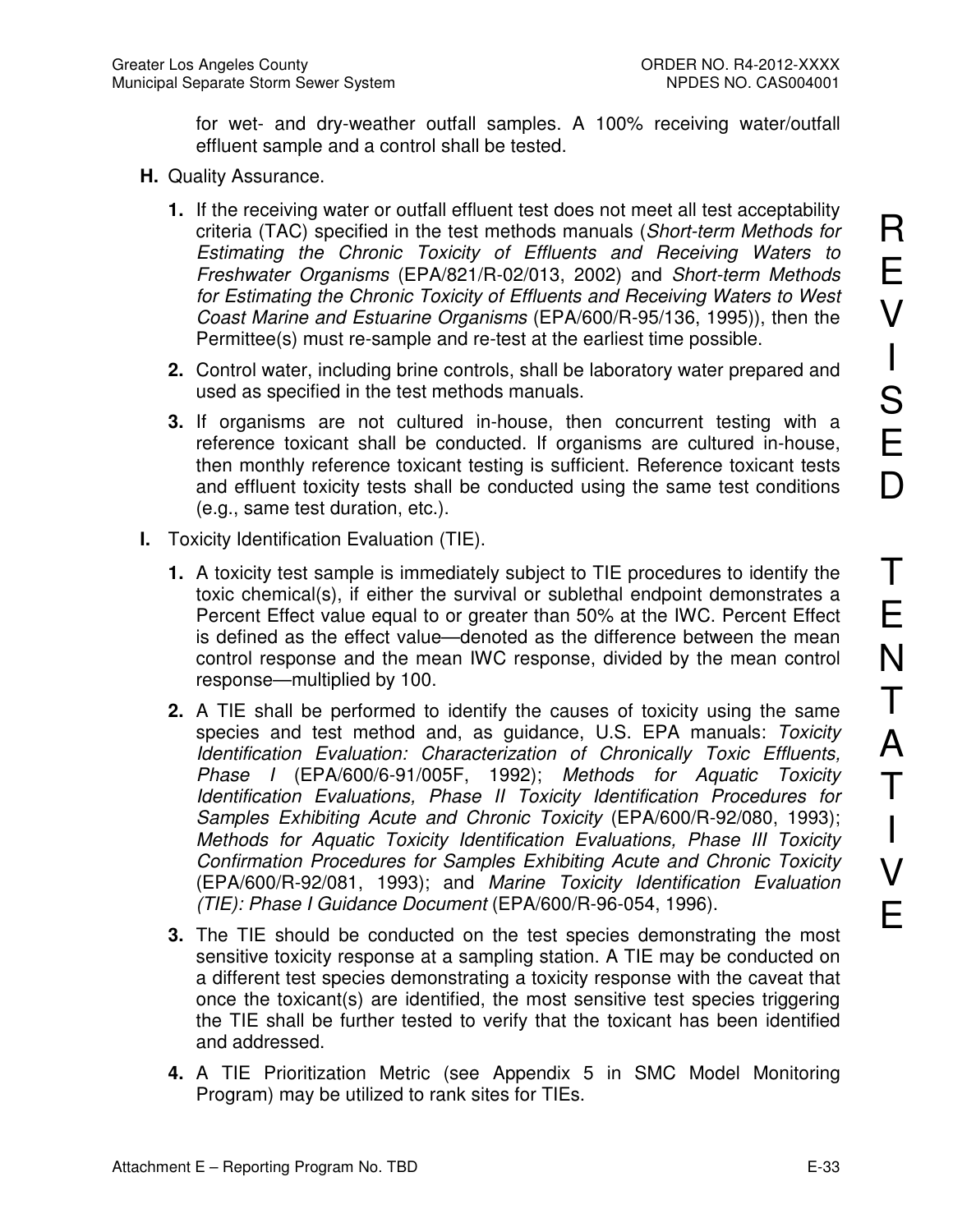- **J.** Toxicity Reduction Evaluation (TRE).
	- **1.** When a toxicant or class of toxicants is identified through a TIE conducted at a receiving water monitoring station, Permittees shall analyze for the toxicant(s) during the next scheduled sampling event in the discharge from the outfall(s) upstream of the receiving water location.
	- **2.** If the toxicant is present in the discharge from the outfall at levels above the applicable receiving water limitation, a TRE shall be performed for that toxicant.
	- **3.** The TRE shall include all reasonable steps to identify the source(s) of toxicity and discuss appropriate BMPs to eliminate the causes of toxicity. No later than 30 days after the source of toxicity and appropriate BMPs are identified, the Permittee(s) shall submit a TRE Corrective Action Plan to the Regional Water Board Executive Officer for approval. At minimum, the plan shall include a discussion of the following:
		- **a.** The potential sources of pollutant(s) causing toxicity.
		- **b.** A list of municipalities and agencies that may have jurisdiction over sources of pollutant(s) causing toxicity.
		- **c.** Recommended BMPs to reduce the pollutant(s) causing toxicity.
		- **d.** Proposed post-construction control measures to reduce the pollutant(s) causing toxicity.
		- **e.** Follow-up monitoring to demonstrate that the toxicants have been reduced or eliminated.
	- **4.** The TRE process shall be coordinated with TMDL development and implementation (i.e., if a TMDL for 4,4'-DDD is being implemented when a TRE for 4,4'-DDD is required, then efforts shall be coordinated to avoid overlap).

### **K. Chronic Toxicity Reporting**

- **1.** Aquatic toxicity monitoring results submitted to the Regional Water Board shall be consistent with the requirements identified in Part XIV.L and M and Part XVIII.A.5 and A.7 of the MRP.
- **2.** The Annual Report in Part XVIII of the MRP shall include:
	- **a.** A full laboratory report for each chronic toxicity test prepared according to the appropriate test methods manual chapter on Report Preparation, including:
		- **i.** The chronic toxicity test results for the t-test, reported as "Pass" or "Fail", and the "Percent Effect".
		- **ii.** The dates of sample collection and initiation of each toxicity test.
		- **iii.** Test species with biological endpoint values for each concentration tested.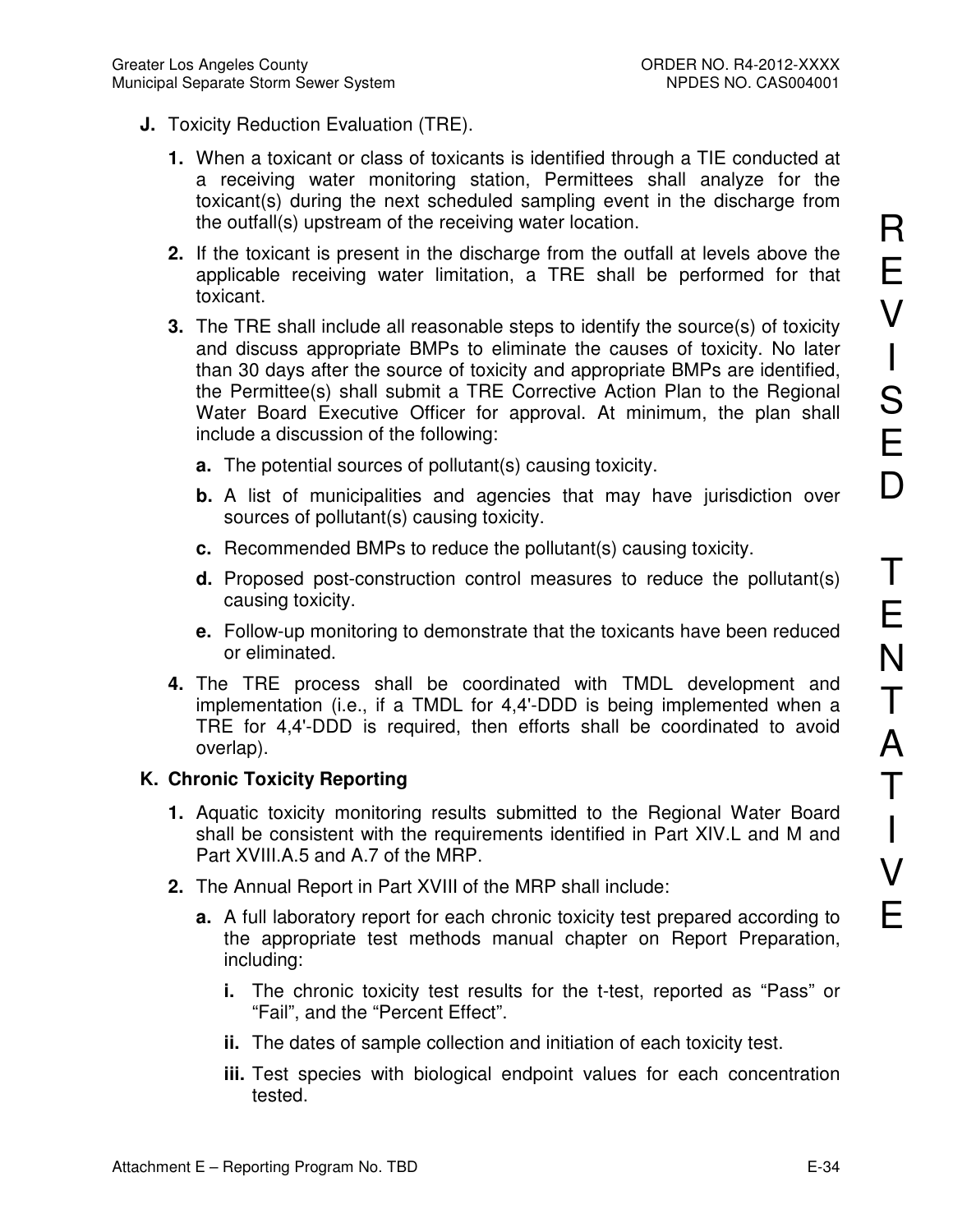- **iv.** Reference toxicant test results.
- **v.** Water quality measurements for each toxicity test (e.g., pH, dissolved oxygen, temperature, conductivity, hardness, salinity, chlorine, ammonia).
- **vi.** TRE/TIE testing results.
- **vii.** A printout of CETIS (Comprehensive Environmental Toxicity Information System) program results.
- **b.** All results for receiving water or outfall effluent parameters monitored concurrently with the toxicity test.
- **c.** TIEs (Phases I, II, and III) that have been completed or are being conducted, by monitoring station.
- **d.** The development, implementation, and results for each TRE Corrective Action Plan, beginning the year following the identification of each pollutant or pollutant class causing chronic toxicity.

# **XIII. SPECIAL STUDIES**

**A.** Each Permittee shall be responsible for conducting special studies required in an effective TMDL or an approved TMDL Monitoring Plan applicable to a watershed that transects its political boundary.

# **XIV. STANDARD MONITORING AND REPORTING PROVISIONS**

- **A.** All monitoring and reporting activities shall meet the following requirements.
	- **1.** Monitoring and Records [40 CFR section 122.41(j)(1)]
		- **a.** Samples and measurements taken for the purpose of monitoring shall be representative of the monitored activity.
		- **b.** Monitoring and Records [40 CFR section 122.41(j)(2)] [California Water Code § 13383(a)]
			- **i.** Permittees shall retain records of all monitoring information, including all calibration and maintenance records and all original strip chart recordings for continuous monitoring instrumentation, copies of all reports required by this Order, and records of all data used to complete the Report of Waste Discharge (ROWD) and application for this Order, for a period of at least three (3) years from the date of the sample, measurement, report, or application. This period may be extended by request of the Regional Water Board Executive Officer or USEPA at any time.
		- **c.** Monitoring and Records [40 CFR section 122.41(j)(3)]
			- **i.** Records of monitoring information shall include: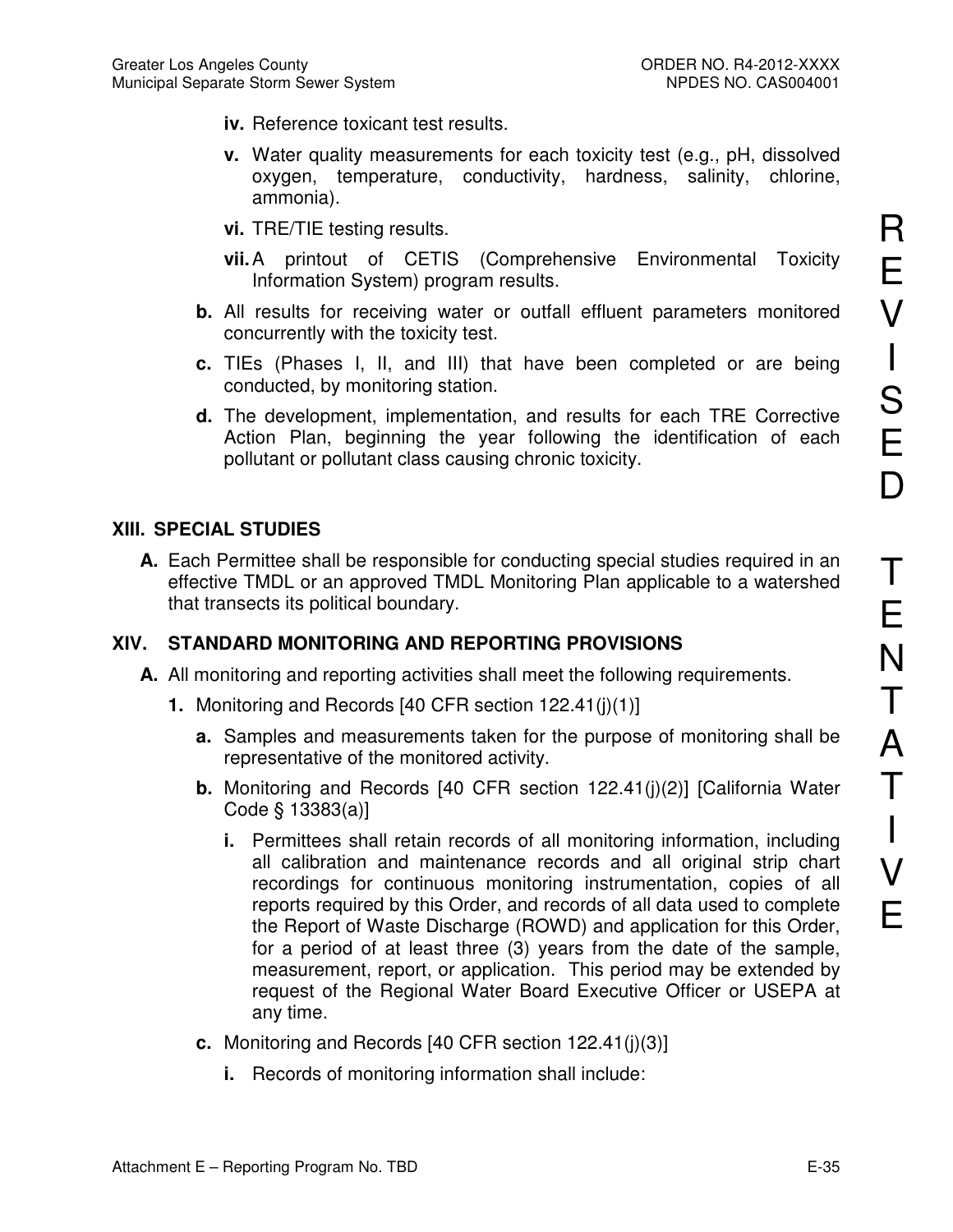- **1.** The date, time of sampling or measurements, exact place, weather conditions, and rain fall amount.
- **2.** The individual(s) who performed the sampling or measurements.
- **3.** The date(s) analyses were performed.
- **4.** The individual(s) who performed the analyses.
- **5.** The analytical techniques or methods used.
- **6.** The results of such analyses.
- **7.** The data sheets showing toxicity test results.
- **d.** Monitoring and Records [40 CFR section 122.41(j)(4)]. All monitoring, sampling, sample preservation, and analyses must be conducted according to test procedures approved under 40 CFR Part 136 for the analysis of pollutants, unless another test procedure is required under 40 CFR subchapter N or O or is otherwise specified in this Order for such pollutants. If a particular Minimum Level (ML) is not attainable in accordance with procedures set forth in 40 CFR Part 136, the lowest quantifiable concentration of the lowest calibration standard analyzed by a specific analytical procedure may be used instead.
- **e.** Monitoring and Records [40 CFR section 122.41(j)(5)]. The CWA provides that any person who falsifies, tampers with, or knowingly renders inaccurate any monitoring device or method required to be maintained under this Order shall, upon conviction, be punished by a fine of not more than \$10,000, or by imprisonment for not more than 2 years, or both. If a conviction of a person is for a violation committed after a first conviction of such person under this paragraph, punishment is a fine of not more than \$20,000 per day of violation, or by imprisonment of not more than four years, or both.
- **B.** All chemical, bacteriological, and toxicity analyses shall be conducted at a laboratory:
	- **1.** Certified for such analyses by an appropriate governmental regulatory agency.
	- **2.** Participated in "Intercalibration Studies" for storm water pollutant analysis conducted by the SMC.<sup>5</sup>
	- **3.** Which performs laboratory analyses consistent with the storm water monitoring guidelines as specified in, the Stormwater Monitoring Coalition Laboratory Guidance Document, 2nd Edition R. Gossettt and K. Schiff (2007), and its revisions.

 $\overline{a}$  $5$  The 'Intercalibration Studies' are conducted periodically by the SMC to establish a consensus based approach for achieving minimal levels of comparability among different testing laboratories for storm water samples to minimize analytical procedure bias. Stormwater Monitoring Coalition Laboratory Document, Technical Report 420 (2004) and subsequent revisions and augmentations.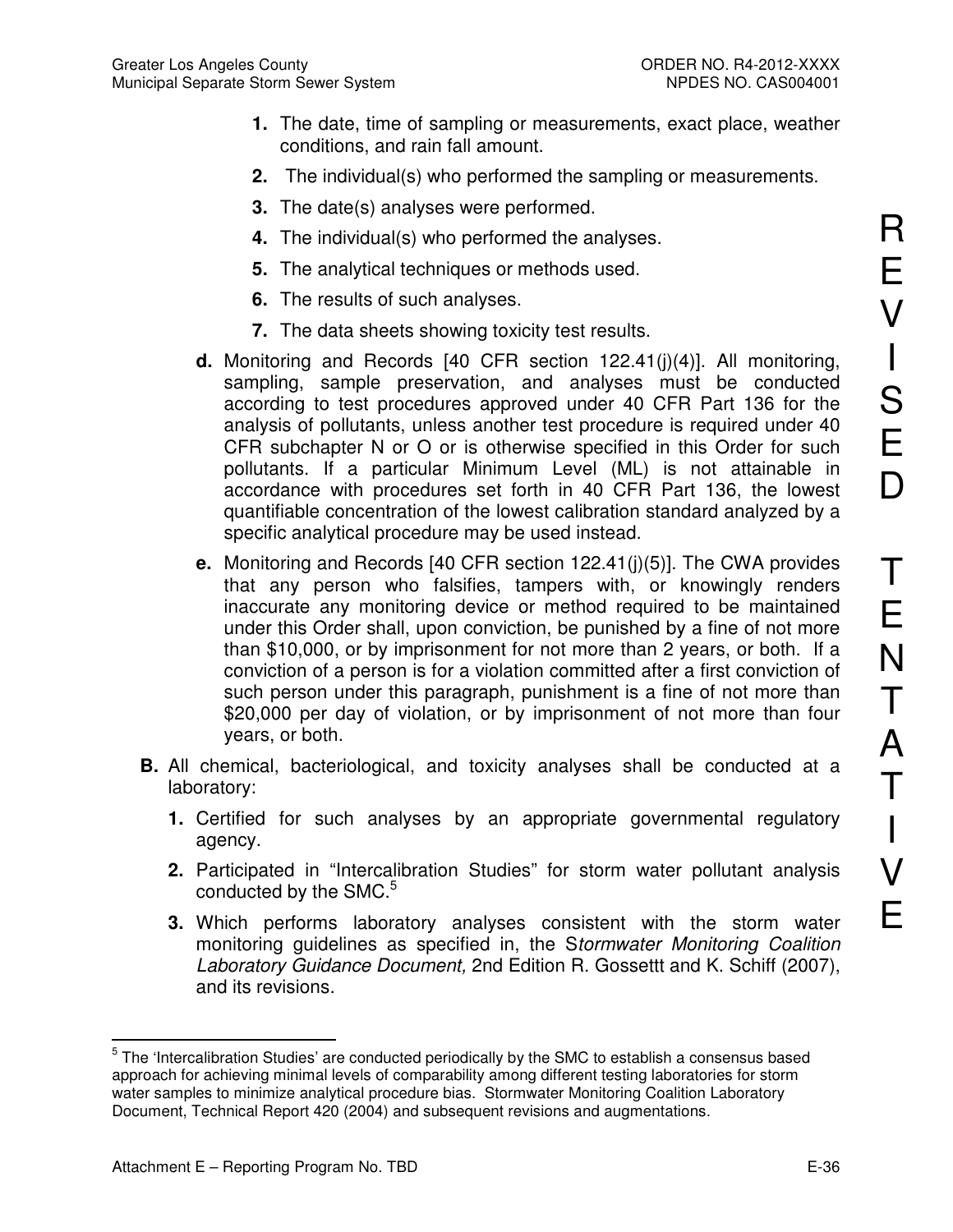- **C.** For priority toxic pollutants that are identified in the CTR (65 Fed. Reg. 3168240 CFR §131.38), the MLs published in Appendix 4 of the Policy for Implementation of Toxics Standards for Inland Surface Waters, Enclosed Bays and Estuaries of California (SIP) shall be used for all analyses, unless otherwise specified.
- **D.** The Monitoring Report shall specify the analytical method used, the Method Detection Level (MDL) and the ML for each pollutant. For the purpose of reporting compliance with numerical limitations, performance goals, and receiving water limitations, analytical data shall be reported with one of the following methods, as appropriate:
	- **1.** An actual numerical value for sample results greater than or equal to the ML.
	- **2.** "Not-detected (ND)" for sample results less than the laboratory's MDL with the MDL indicated for the analytical method used.
	- **3.** "Detected, but Not Quantified (DNQ)" if results are greater than or equal to the laboratory's MDL but less than the ML. The estimated chemical concentration of the sample shall also be reported. This is the concentration that results from the confirmed detection of the substance by the analytical method below the ML value.
- **E.** For priority toxic pollutants, if the Permittee can demonstrate that a particular ML is not attainable, in accordance with procedures set forth in 40 CFR Part 136, the lowest quantifiable concentration of the lowest calibration standard analyzed by a specific analytical procedure (assuming that all the method specified sample weights, volumes, and processing steps have been followed) may be used instead of the ML listed in Appendix 4 of the SIP. The Permittee must submit documentation from the laboratory to the Regional Water Board Executive Officer for approval prior to raising the ML for any constituent.

### **F. Monitoring Reports [40 CFR § 122.41(I)(4)(ii)].**

**1.** If a Permittee monitors any pollutant more frequently than required by this Order using test procedures approved under 40 CFR Part 136, or another method specified in this Order, the results of such monitoring shall be included in the calculation and reporting of the data submitted in the Annual Monitoring Reports.

### **G. Monitoring Reports [40 CFR § 122.41(I)(4)(iii)]**

- **1.** Calculations for all limitations, which require averaging of measurements, shall utilize an arithmetic mean unless otherwise specified in this Order.
- **H.** If no flow occurred during the reporting period, then the Monitoring Report shall so state.
- **I.** The Regional Water Board or its Executive Officer, consistent with 40 CFR section 122.41, may approve changes to the Monitoring and Reporting Program, after providing the opportunity for public comment, either: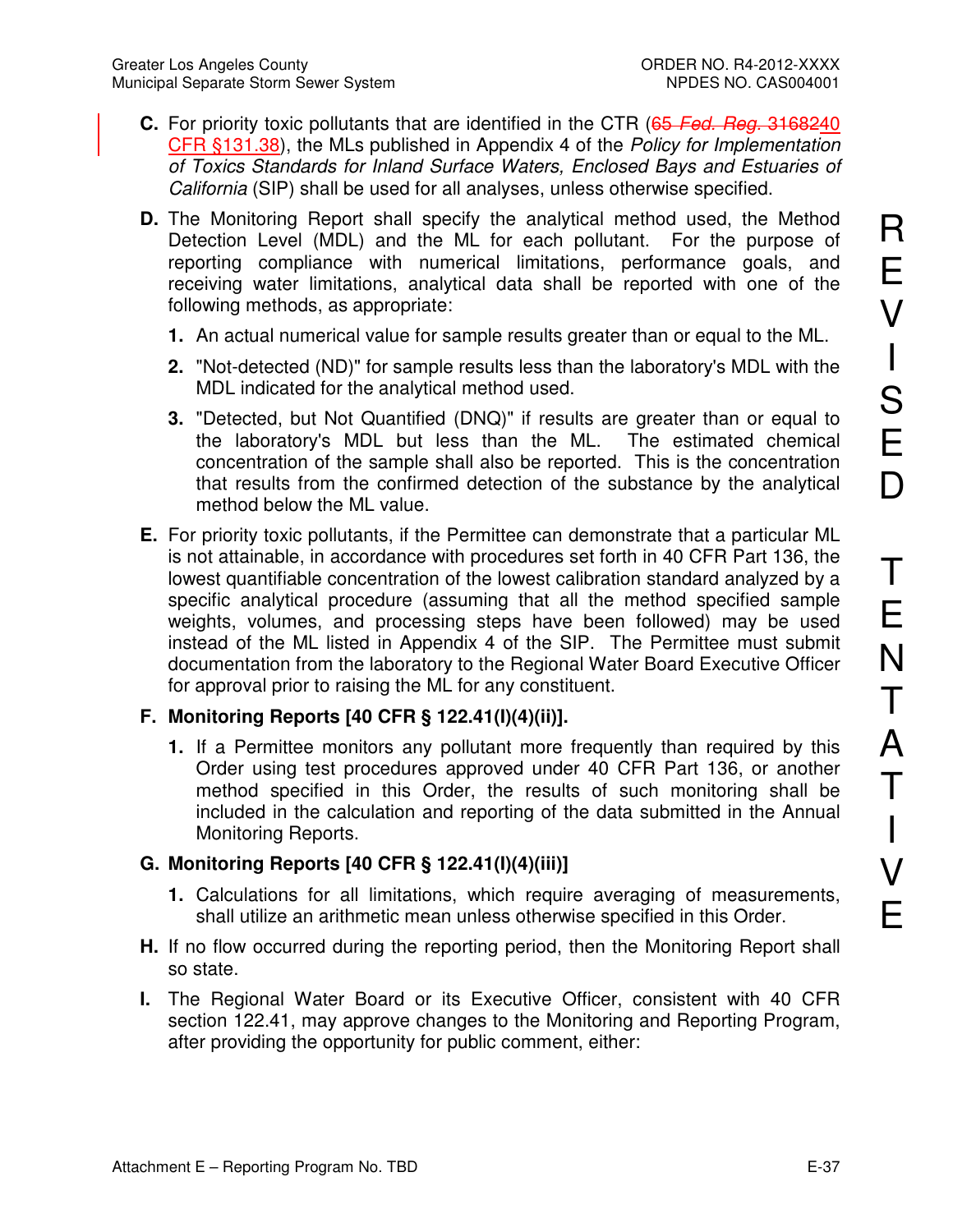- **1.** By request of a Permittee or by an interested person after submittal of the Monitoring Report. Such request shall be in writing and filed not later than 60 days after the Monitoring Report submittal date, or
- **2.** As deemed necessary by the Regional Water Board Executive Officer, following notice to the Permittees.
- **J.** Permittees must provide a copy of the Standard Operation Procedures (SOPs) for the Monitoring and Reporting Program No. CI XXXX to the Regional Water Board upon request. The SOP will consist of five elements: Title page, Table of Contents, Procedures, Quality Assurance/ Quality Control (QA/ QC), and References. Briefly describe the purpose of the work or process, including any regulatory information or standards that are appropriate to the SOP process, and the scope to indicate what is covered. Denote what sequential procedures should be followed, divided into significant sections; e.g., possible interferences, equipment needed, equipment/instrument maintenance and calibration, personnel qualifications, and safety considerations. Describe QA/ QC activities, and list any cited or significant references.
- **K.** When monitoring cannot be performed to comply with the requirements of this Order due to circumstances beyond a Permittee's control, then within two working days, the following shall be submitted to the Regional Water Board Executive Officer:
	- **1.** Statement of situation.
	- **2.** Explanation of circumstance(s) with documentation.
	- **3.** Statement of corrective action for the future.
- **L.** Results of monitoring from each receiving water or outfall based monitoring station conducted in accordance with the Standard Operating Procedure submitted under Standard Provision 14 of this MRP shall be sent electronically to the Regional Water Board's Storm Water site at MS4stormwaterRB4@waterboards.ca.gov, semi-annually, highlighting exceedances of applicable WQBELs, receiving water limitations, action levels, or aquatic toxicity thresholds to implement TMDL provisions and Basin Plan water quality objectives, including California Toxic Rule continuous maximum concentration (CMC) criteria for all test results, with corresponding sampling dates per receiving water monitoring station. The sample data transmitted shall be in the most recent update of the Southern California Municipal Storm Water Monitoring Coalition's (SMC) Standardized Data Transfer Formats (SDTFs).
- **M.** When monitoring data provides evidence that a storm water or non-storm water discharge has caused or contributed to an exceedance of a WQBEL, a nonstorm water action level, or aquatic toxicity, the Permittee shall submit notification to the Regional Water Board electronically on a semi-annual basis.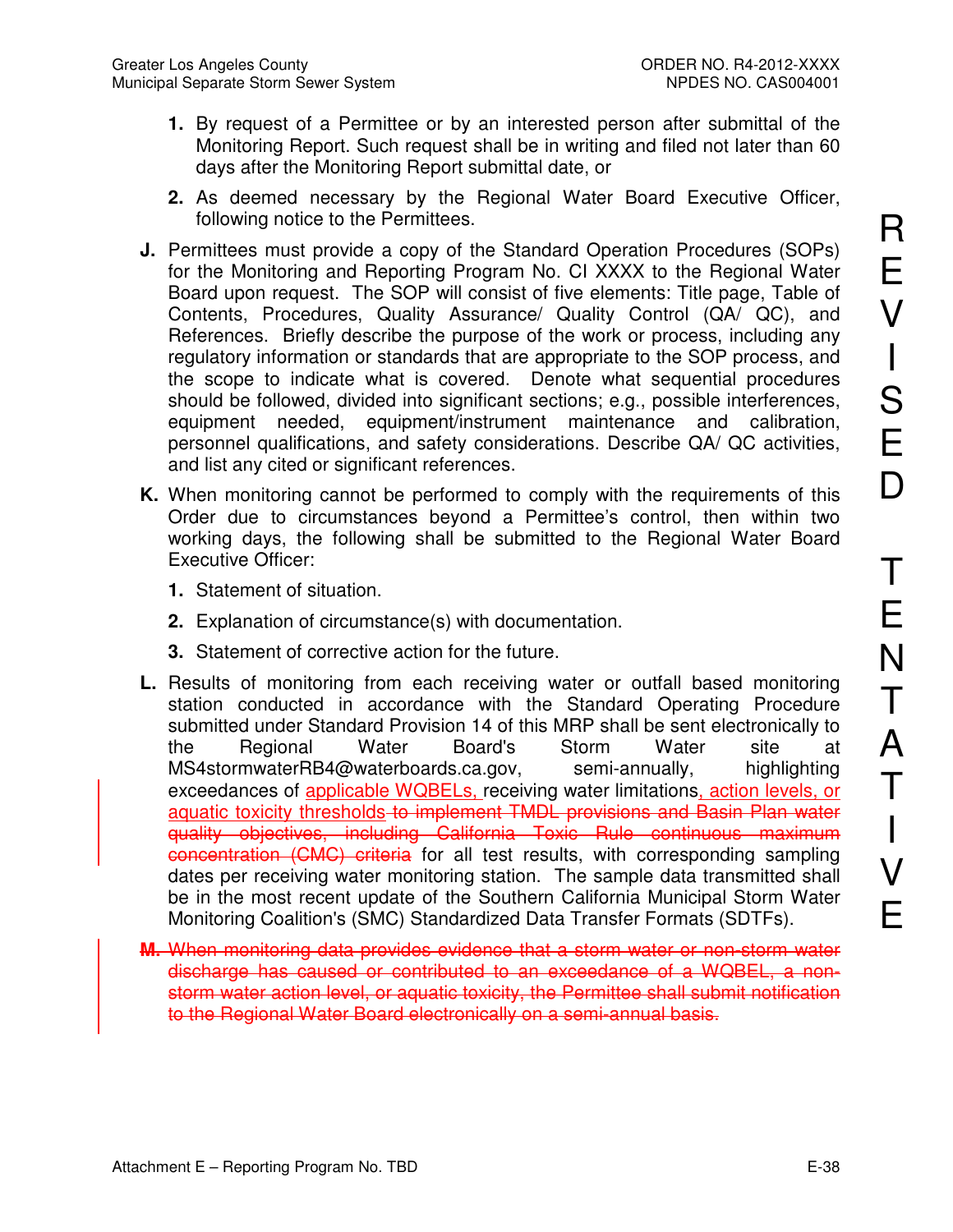## **XV. ANNUAL REPORT SUBMITTAL TIMELINES**

**A.** Each Permittee or group of Permittees shall submit by December 15<sup>th</sup> of each year beginning in 2013, an Annual Report to the Regional Water Board Executive Officer in the form of a one hard copy and three compact disks (CD) (or equivalent electronic format).

## **XVI. ANNUAL REPORTING REQUIREMENT OBJECTIVES**

- **A.** The annual reporting process is intended to meet the following objectives.
	- **1.** Present summary information that allows the Regional Water Board to assess:
		- **a.** Each Permittee's participation in one or more Watershed Management Programs.
		- **b.** The impact of each Permittee(s) storm water and non-storm water discharges on the receiving water.
		- **c.** Each Permittee's compliance with receiving water limitations, numeric water quality-based effluent limitations, and non-storm water action levels.
		- **d.** The effectiveness of each Permittee(s) control measures in reducing discharges of pollutants from the MS4 to receiving waters.
		- **e.** Whether the quality of MS4 discharges and the health of receiving waters is improving, staying the same, or declining as a result watershed management program efforts, and/or TMDL implementation measures, or other Minimum Control Measures.
		- **f.** Whether changes in water quality can be attributed to pollutant controls imposed on new development, re-development, or retrofit projects.
	- **2.** Present detailed data and information in an accessible format to allow the Regional Water Board to verify conclusions presented in a Permittee's summary information.
	- **3.** Provide the Permittee(s) a forum to discuss the effectiveness of its past and ongoing control measure efforts and to convey its plans for future control measures.
	- **4.** Present data and conclusions in a transparent manner so as to allow review and understanding by the general public.
	- **5.** Focus each Permittee's reporting efforts on watershed condition, water quality assessment, and an evaluation of the effectiveness of control measures.

## **XVII. WATERSHED SUMMARY INFORMATION, ORGANIZATION AND CONTENT**

**B.** Each Permittee shall include the information requested in A.1 through A.3 below in its odd year Annual Report (e.g., Year 1, 3, 5). The requested information shall be provided for each watershed within the Permittee's jurisdiction. Alternatively, permittees participating in a Watershed Management Program may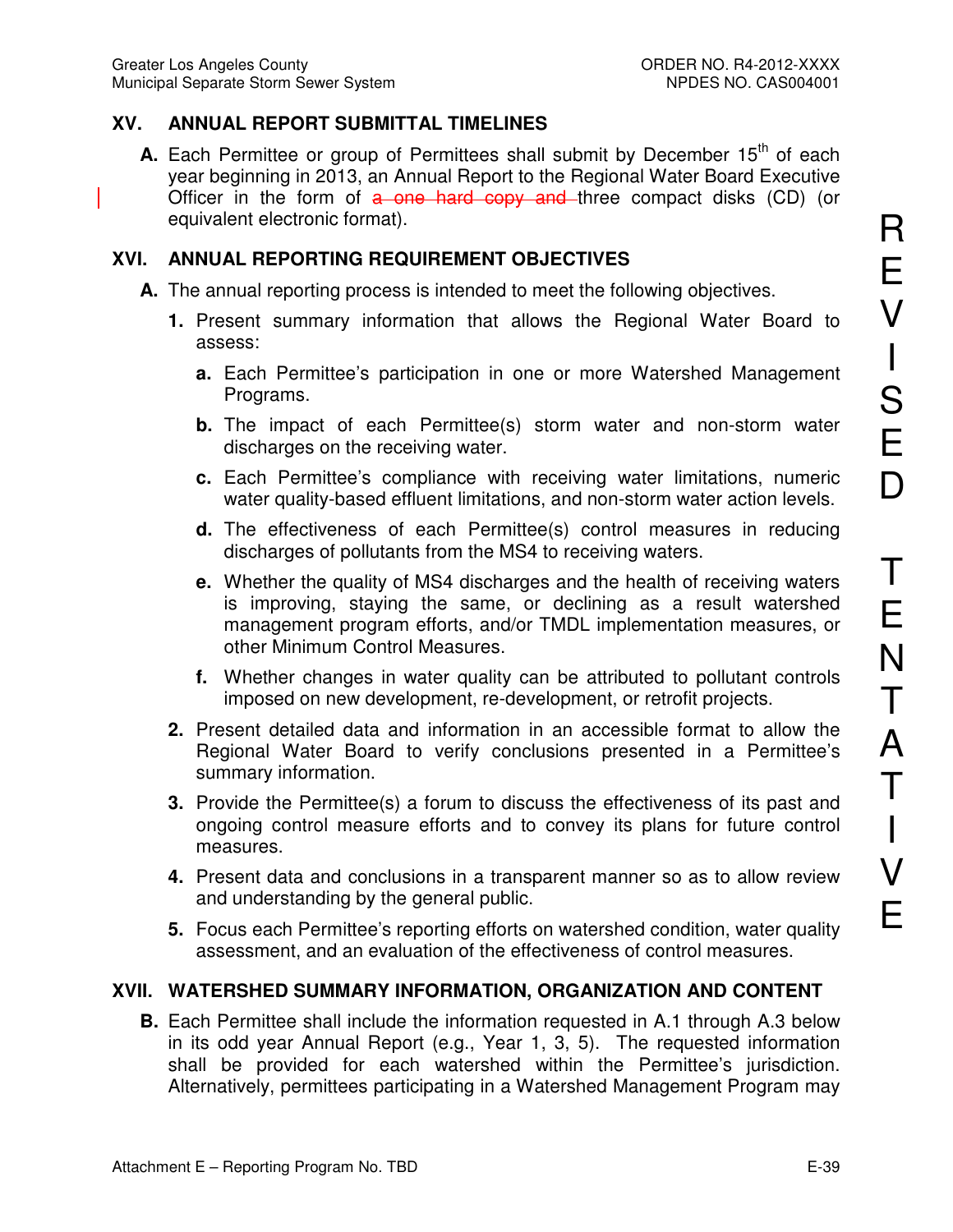provide the requested information through the development and submission of a Watershed Management Program plan and any updates thereto.

- **1. Watershed Management Area.** Where a Permittee has individually or collaboratively developed a Watershed Management Program Plan (WMPP) as described in Part VI.C of this Order, reference to the Watershed Management Program plan and any revisions thereto may suffice for baseline information regarding the Watershed Management Area.
	- **a.** The following information shall be included for each Watershed Management Area within the Permittee(s) jurisdiction, where not included in a WMPP:
		- **i.** A description of effective TMDLs, applicable WQBELs and receiving water limitations, and implementation and reporting requirements, and compliance dates
		- **ii.** CWA section 303(d) listings of impaired waters not addressed by TMDLs
		- **iii.** Results of regional bioassessment monitoring
		- **iv.** A description of known hydromodifications to receiving waters and a description, including locations, of natural drainage systems
		- **v.** Description of groundwater recharge areas including number and acres
		- **vi.** Maps and/or aerial photographs identifying the location of ESAs, ASBS, natural drainage systems, and groundwater recharge areas
- **2. Subwatershed (HUC-12) Description.** The following information shall be included for each Subwatershed (HUC-12) within the Permittee(s) jurisdiction. Where a Permittee has individually or collaboratively developed a WMPP as described in Part VI.C of this Order, reference to the WMPP and any revisions thereto may suffice for baseline information regarding the subwatershed (HUC-12) descriptions, where the required information is already included in the WMPP. The summary information describing the subwatershed shall include the following information:
	- **a.** Description including HUC-12 number, name and a list of all tributaries named in the Basin Plan
	- **b.** Land Use map of the HUC-12 subwatershed
	- **c.** 85<sup>th</sup> percentile, 24-hour rainfall isohyetal map for the subwatershed
	- **d.** One-year, one-hour storm intensity isohyetal map for the subwatershed
	- **e.** MS4 map for the subwatershed, including major MS4 outfalls and all lowflow diversions
- **3. Description of the Permittee(s) Drainage Area within the Subwatershed.**  Where a Permittee has individually or collaboratively developed a WMPP as described in Part VI.C of this Order, reference to the WMPP and any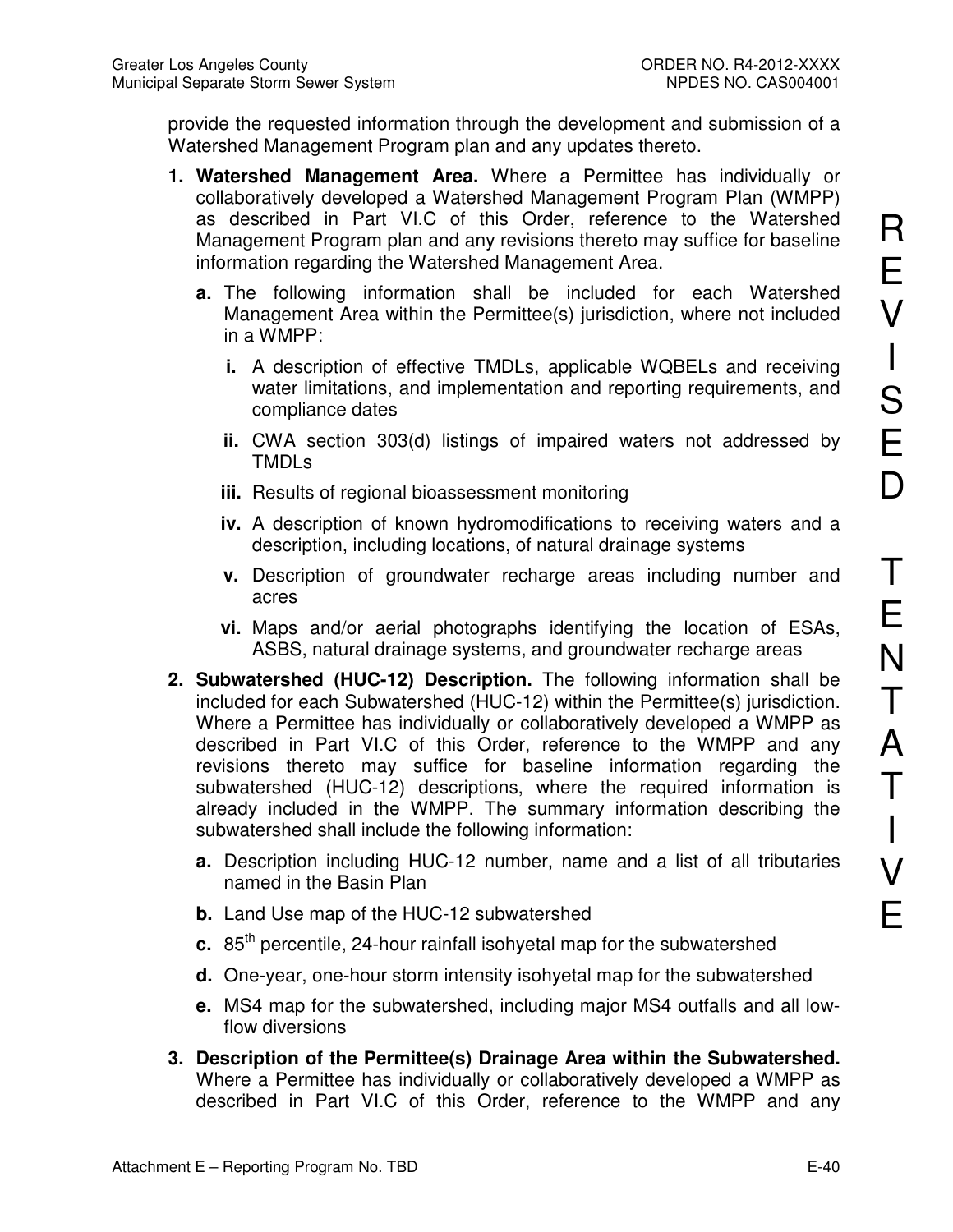revisions thereto may suffice for baseline information regarding the Permittee's Drainage Area within the subwatershed (HUC-12), where the required information is already included in the Watershed Management Program. The following information shall be included for each jurisdiction within the Subwatershed (HUC-12):

- **a.** A subwatershed map depicting the Permittee(s) jurisdictional area and the MS4, including major outfalls (with identification numbers), and low flow diversions (with identifying names or numbers) located, within the Permittee's jurisdiction.
- **b.** Provide the estimated baseline percent of effective impervious area (EIA) within the Permittee(s) jurisdictional area as existed at the time that this Order became effective.

### **XVIII. ANNUAL ASSESSMENT AND REPORTING**

**A.** Each Permittee or group of Watershed Permittees shall include the information requested in A.1 through A.7 below in its Annual Report. The requested information shall be provided for each watershed within the Permittee's jurisdiction. Each Permittee shall format its Annual Report to align with the reporting requirements identified in Parts A.1 through A.7 below.

Annual Reports submitted on behalf of a group of Watershed Permittees shall clearly identify all data collected and strategies, control measures, and assessments implemented by each Permittee within its jurisdiction as well as those implemented by multiple Permittees on a watershed scale.

- **1. Storm Water Control Measures.** Each Permittee shall make all reasonable efforts to determine, compile, analyze, and summarize the following information.
	- **a.** Estimated cumulative change in percent EIA since the effective date of this Order and, if possible, the estimated change in the storm water runoff volume during the 85<sup>th</sup> percentile storm event.
	- **b.** Summary of New Development/Re-development Projects constructed within the Permittee(s) jurisdictional area during the reporting year.
	- **c.** Summary of Retrofit Projects that reduced or disconnected impervious area from the MS4 during the reporting year.
	- **d.** Summary of other projects designed to intercept storm water runoff prior to discharge to the MS4 during the reporting year.
	- **e.** For the projects summarized above in 1.b through 1.d, estimate the total runoff volume retained on site by the implemented projects.
	- **f.** Summary of actions taken in compliance with TMDL implementation plans or approved Watershed Management Programs to implement TMDL provisions in Part VI.E and Attachments L-R of this Order.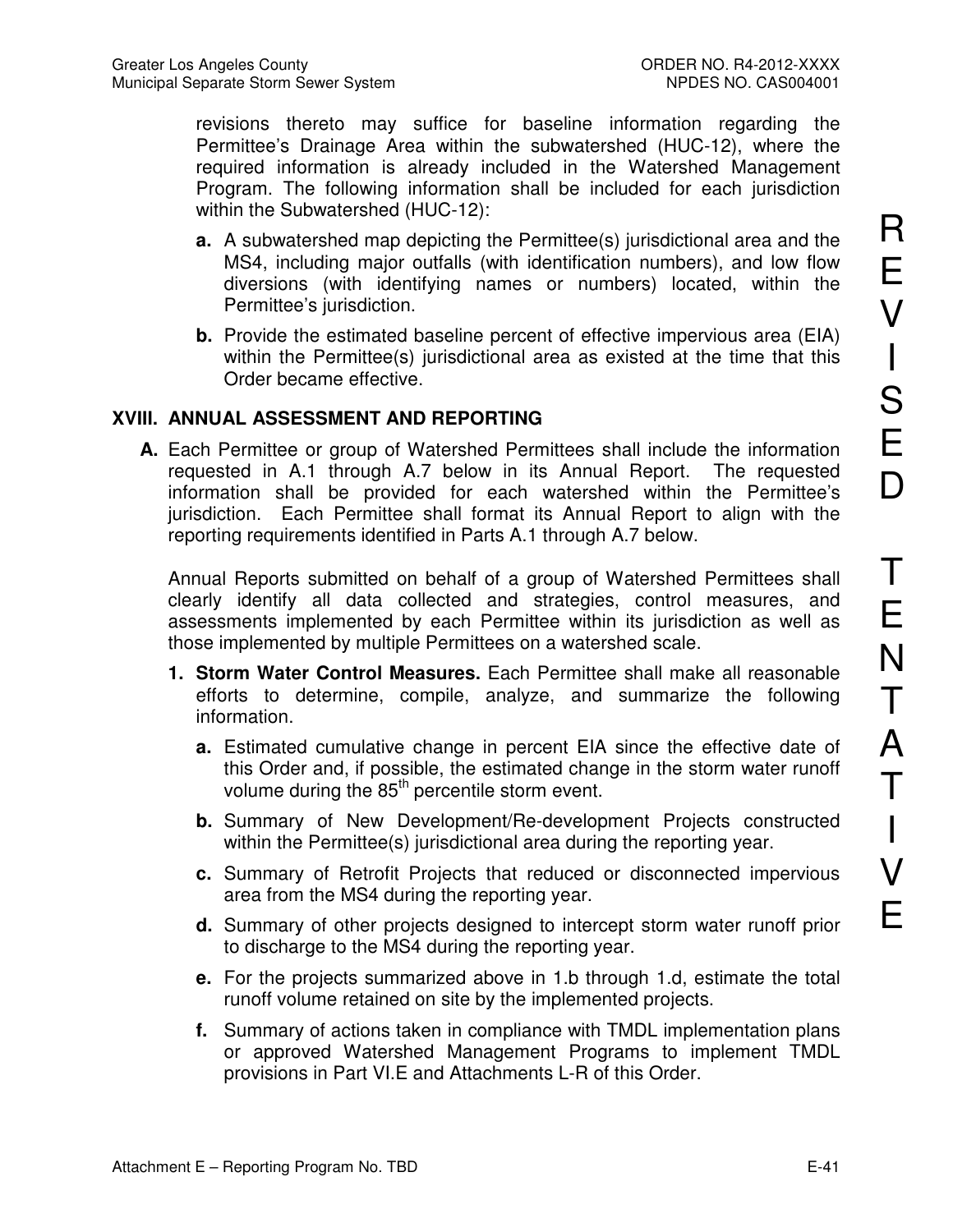- **g.** Summary of riparian buffer/wetland restoration projects completed during the reporting year. For riparian buffers include width, length and vegetation type; for wetland include acres restored, enhanced or created.
- **h.** Summary of other Minimum Control Measures implemented during the reporting year, as the Permittee deems relevant.
- **i.** Status of all multi-year efforts that were not completed in the current year and will therefore continue into the subsequent year(s). Additionally, if any of the requested information cannot be obtained, the Permittee shall provide a discussion of the factor(s) limiting its acquisition and steps that will be taken to improve future data collection efforts.

### **2. Effectiveness Assessment of Storm Water Control Measures**

- **a.** Rainfall summary for the reporting year. Summarize the number of storm events, highest volume event (inches/24 hours), highest number of consecutive days with measureable rainfall, total rainfall during the reporting year compared to average annual rainfall for the subwatershed. Precipitation data shall may be obtained from Los Angeles County Department of Public Works rain gauge stations available at http://www.ladpw.org/wrd/precip/.
- **b.** Provide a summary table describing rainfall during storm water outfall and wet-weather receiving water monitoring events. The summary description shall include the date, time that the storm commenced and the storm duration in hours, the highest 15-minute recorded storm intensity (converted to inches/hour), the total storm volume (inches), and the time between the storm event sampled and the end of the previous storm event.
- **c.** Where control measures were designed to reduce impervious cover or storm water peak flow and flow duration, provide hydrographs or flow data of pre- and post-control activity for the  $85<sup>th</sup>$  percentile, 24-hour rain event, if available.
- **d.** For natural drainage systems, develop a reference watershed flow duration curve and compare it to a flow duration curve for the subwatershed under current conditions.
- **e.** Provide an assessment as to whether the quality of storm water discharges as measured at designed outfalls is improving, staying the same or declining. The Permittee may compare water quality data from the reporting year to previous years with similar rainfall patterns, conduct trends analysis, or use other means to develop and support its conclusions (e.g., use of non-storm water action levels or municipal action levels as provided in Attachment G of this Order).
- **f.** Provide an assessment as to whether wet-weather receiving water quality within the jurisdiction of the Permittee is improving, staying the same or declining, when normalized for variations in rainfall patterns. The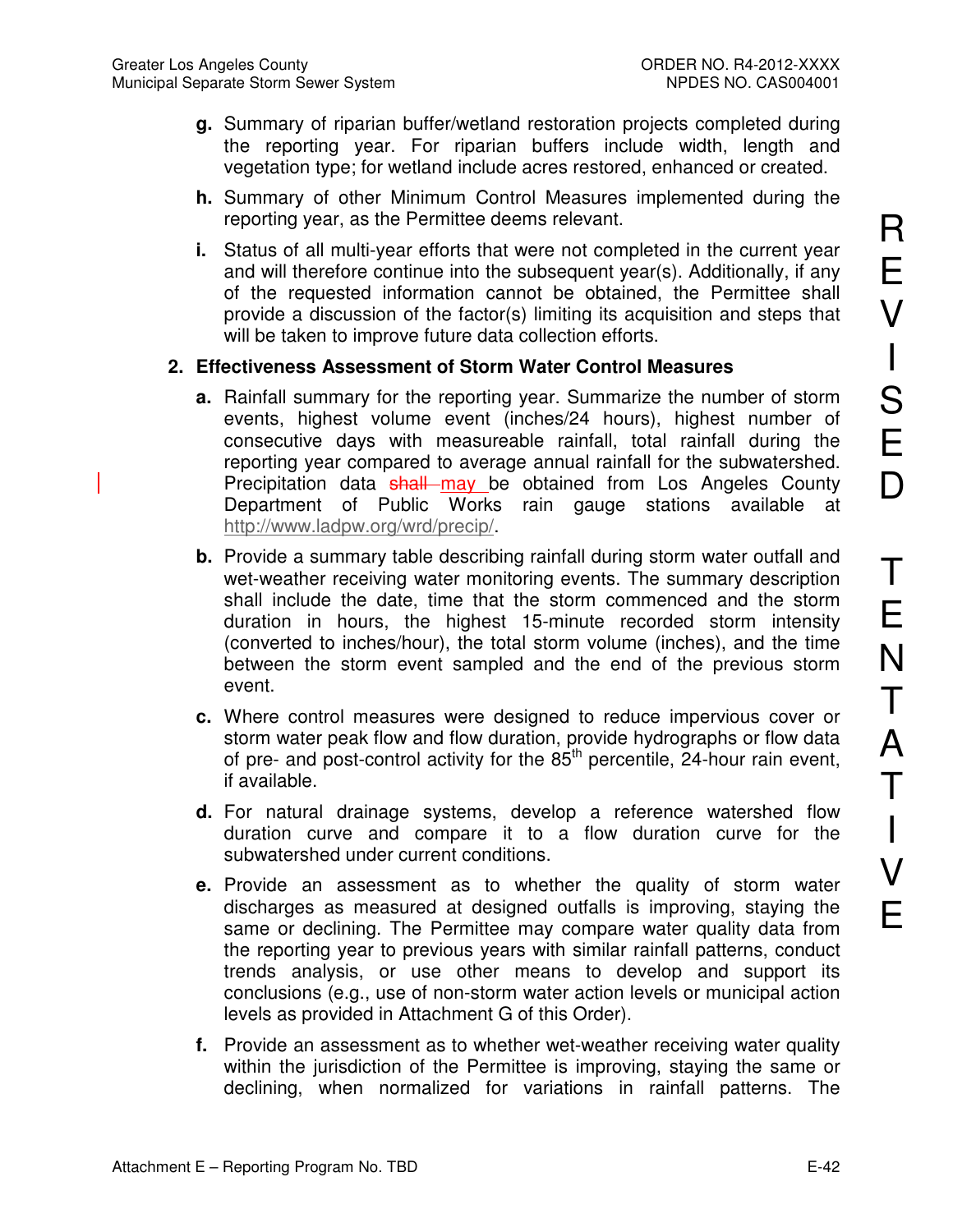Permittee may compare water quality data from the reporting year to previous years with similar rainfall patterns, conduct trends analysis, draw from regional bioassessment studies, or use other means to develop and support its conclusions.

**g.** Status of all multi-year efforts, including TMDL implementation, that were not completed in the current year and will continue into the subsequent year(s). Additionally, if any of the requested information cannot be obtained, the Permittee shall provide a discussion of the factor(s) limiting its acquisition and steps that will be taken to improve future data collection efforts.

#### **3. Non-Storm Water Control Measures**

- **a.** Estimate the number of major outfalls within the Permittee's jurisdiction in the subwatershed.
- **b.** Provide the number of outfalls that were screened for significant nonstorm water discharges during the reporting year.
- **c.** Provide the cumulative number of outfalls that have been screened for significant non-storm water discharges since the date this Order was adopted through the reporting year.
- **d.** Provide the number of outfalls with confirmed significant non-storm water discharge.
- **e.** Provide the number of outfalls where significant non-storm water discharge was attributed to other NPDES permitted discharges; other authorized non-storm water discharges; or conditionally exempt discharges pursuant to Part III.A of this Order.
- **f.** Provide the number of outfalls where significant non-storm water discharges were abated as a result of the Permittee's actions.
- **g.** Provide the number of outfalls where non-storm water discharges was monitored.
- **h.** Provide the status of all multi-year efforts, including TMDL implementation, that were not completed in the current year and will continue into the subsequent year(s). Additionally, if any of the requested information cannot be obtained, the Permittee shall provide a discussion of the factor(s) limiting its acquisition and steps that will be taken to improve future data collection efforts.

#### **4. Effectiveness Assessment of Non-Storm Water Control Measures**

**a.** Provide an assessment as to whether receiving water quality within the jurisdiction of the Permittee is impaired, improving, staying the same or declining during dry-weather conditions. Each Permittee may compare water quality data from the reporting year to previous years with similar dry-weather flows, conduct trends analysis, draw from regional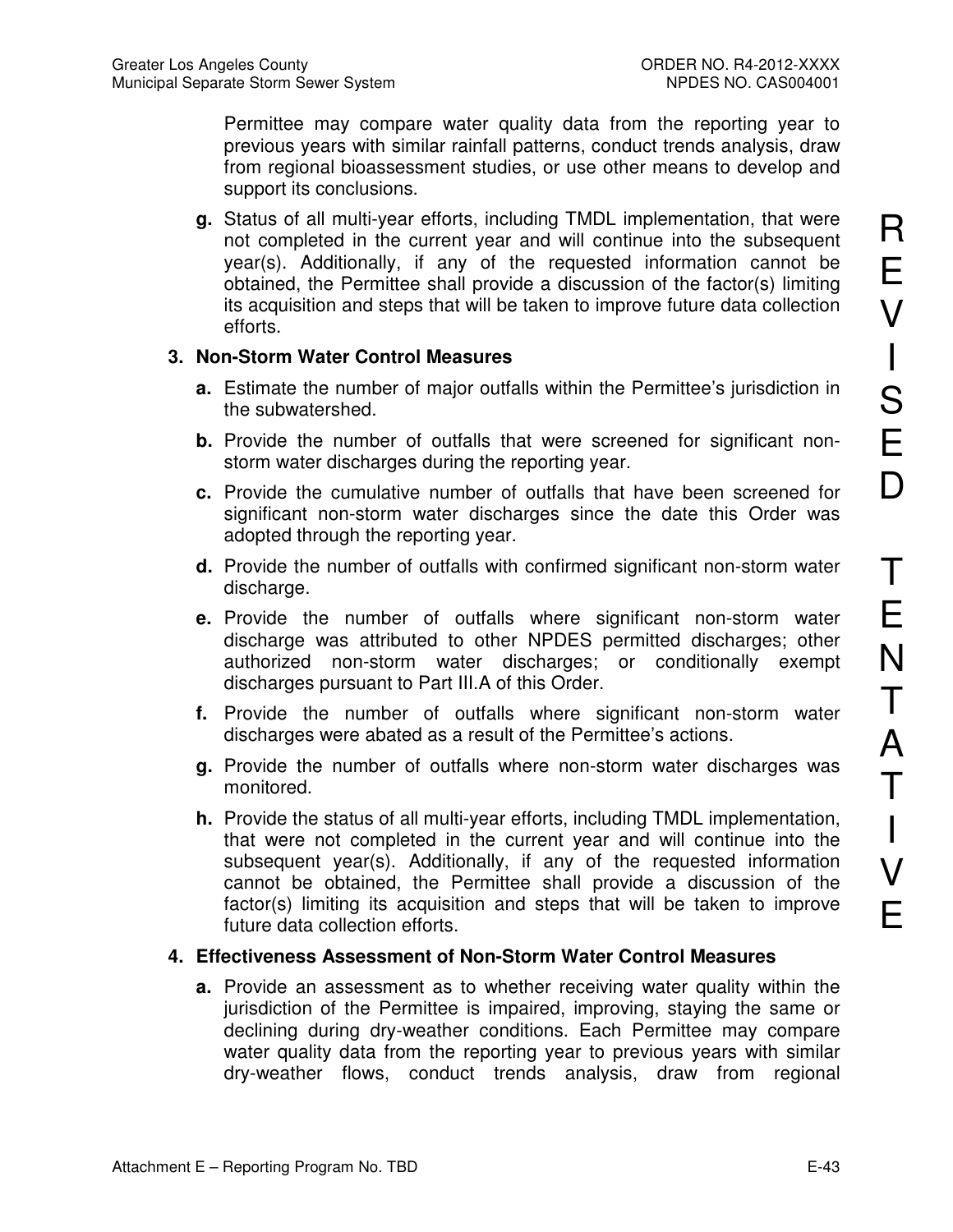bioassessment studies, or use other means to develop and support its conclusions.

- **b.** Provide an assessment of the effectiveness of the Permittee(s) control measures in effectively prohibiting non-storm water discharges through the MS4 to the receiving water.
- **c.** Provide the status of all multi-year efforts that were not completed in the current year and will continue into the subsequent year(s).

#### **5. Integrated Monitoring Compliance Report**

- **a.** Provide an Integrated Monitoring Report that summarizes all identified exceedances of (1) outfall-based storm water monitoring data, (2) wet weather receiving water monitoring data, (3) dry weather receiving water data, and (4) non-storm water outfall monitoring data against all applicable receiving water limitations, water quality-based effluent limitations, nonstorm water action levels, and aquatic toxicity thresholds as defined in Sections XII.F and G of this MRP. All sample results that exceeded one or more applicable thresholds shall be readily identified.
- **b.** If aquatic toxicity was confirmed and a TIE was conducted, identify the toxic chemicals as determined by the TIE. Include all relevant data to allow the Regional Water Board to review the adequacy and findings of the TIE. This shall include, but not be limited to, the sample(s) date, sample(s) start and end time, sample type(s) (flow-weighted composite, grab, or field measurement), sample location(s) as depicted on the map, the parameters, the analytical results, and the applicable limitation.
- **c.** Provide a description of efforts that were taken to mitigate and/or eliminate all non-storm water discharges that exceeded one or more applicable water quality based effluent limitations, non-storm water action levels, or caused or contributed to Aquatic Toxicity.
- **d.** Provide a description of efforts that were taken to address storm water discharges that exceeded one or more applicable water quality based effluent limitations, or caused or contributed to Aquatic Toxicity.
- **e.** Where Receiving Water Limitations were exceeded, provide a description of efforts that were taken to determine whether discharges from the MS4 caused or contributed to the exceedances and all efforts that were taken to control the discharge of pollutants from the MS4 to those receiving waters in response to the exceedances.

### **6. Adaptive Management Strategies**

- **a.** Identify the most effective control measures and describe why the measures were effective and how other control measures will be optimized based on past experiences.
- **b.** Identify the least effective control measures and describe why the measures were deemed ineffective and how the control measures will be modified or terminated.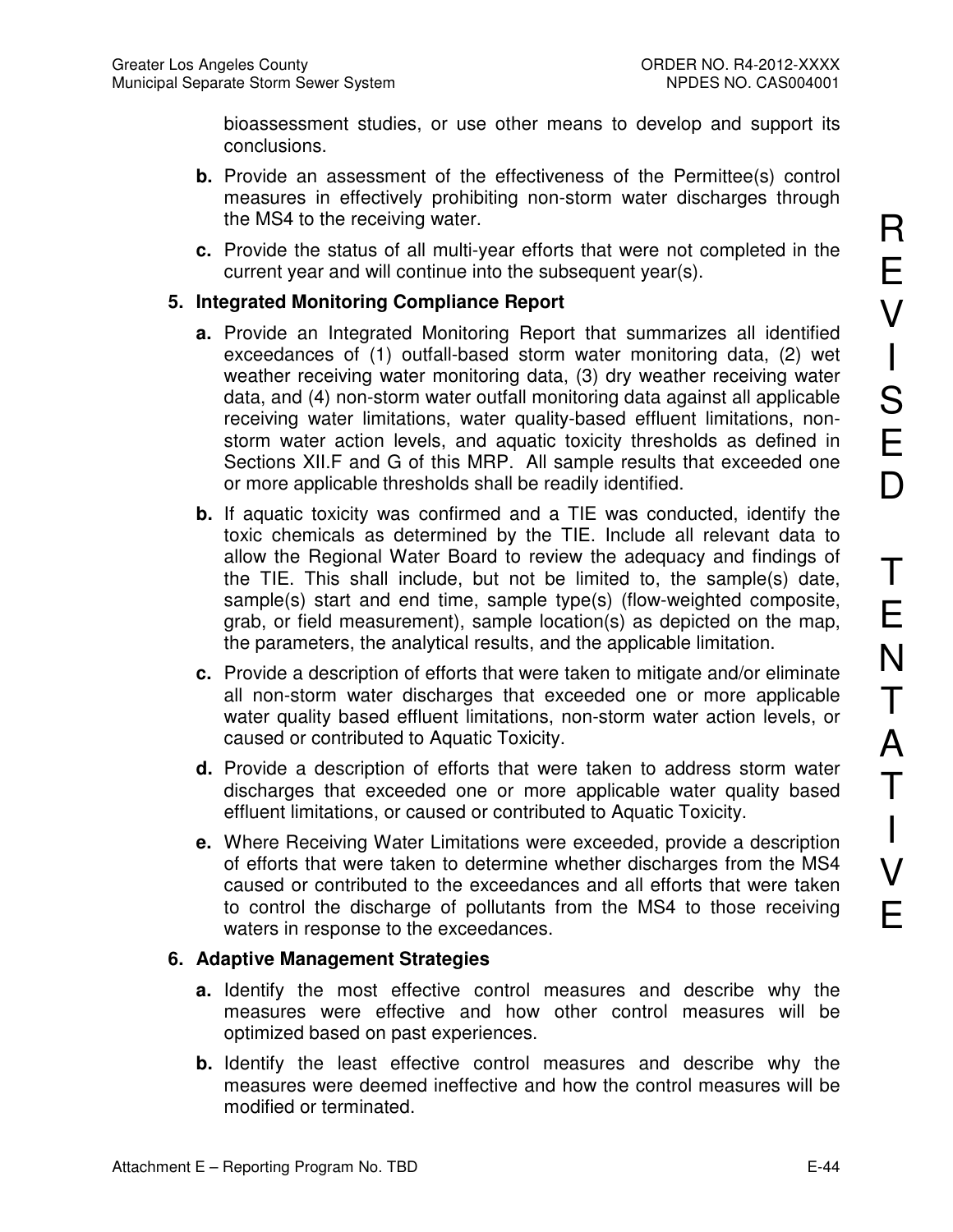- **c.** Identify significant changes to control measures during the prior year and the rationale for the changes.
- **d.** Describe all significant changes to control measures anticipated to be made in the next year and the rationale for the changes. Those changes requiring approval of the Regional Water Board or its Executive Officer shall be clearly identified at the beginning of the Annual Report.
- **e.** Include a detailed description of control measures to be applied to New Development or Re-development projects disturbing more than 50 acres.
- **f.** Provide the status of all multi-year efforts that were not completed in the current year and will continue into the subsequent year(s).

## **7. Supporting Data and Information**

- **a.** All monitoring data and associated meta data used to prepare the Annual Report shall be summarized in an Excel spreadsheet and sorted by watershed, subwatershed and monitoring station/outfall identifier linked to the subwatershed map. The data summary must include the date, sample type (flow-weighted composite, grab, field measurement), sample start and stop times, parameter, analytical method, value, and units. The date field must be linked to a database summarizing the weather data for the sampling date including 24-hour rainfall, rainfall intensity, and days since the previous rain event.
- **b.** Optional. The Permittee may at its option, provide an additional detailed summary table describing control measures that are not otherwise described in the reporting requirements.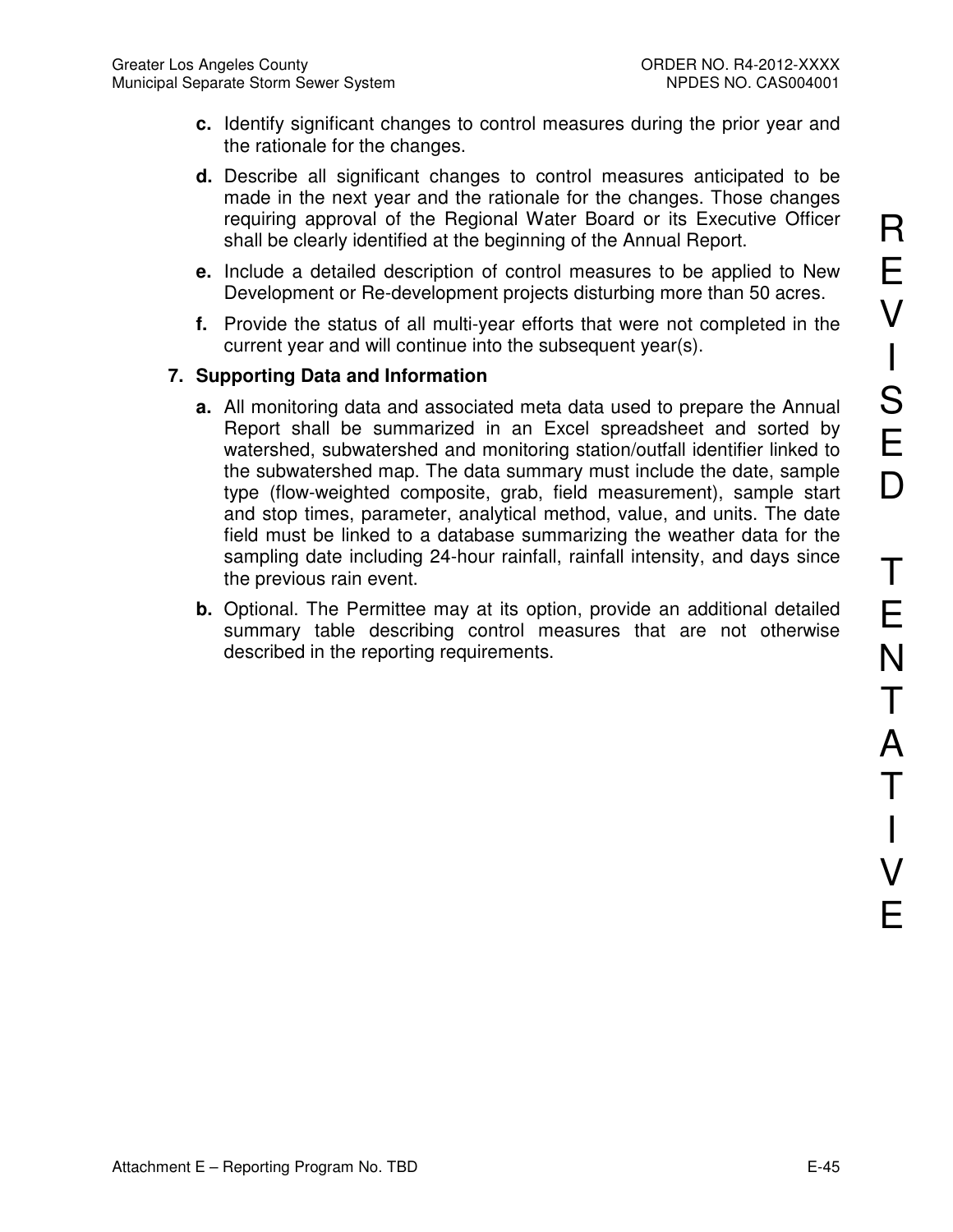#### **XIX. TMDL REPORTING**

 Permittees shall report on the progress of TMDL implementation per the schedules identified below in Sections A – G.

## **A. Reporting Requirements for Santa Clara River WMA TMDLs**

| Deliverable                               | Description                                                                  | Due Date $(s)$                                   |  |  |
|-------------------------------------------|------------------------------------------------------------------------------|--------------------------------------------------|--|--|
| Santa Clara River Nitrogen Compounds TMDL |                                                                              |                                                  |  |  |
| <b>Work Plan</b>                          | Permittees shall submit a Work Plan to estimate ammonia and nitrogen         | Submit an IMP or CIMP plan concurrently with the |  |  |
|                                           | loadings from the MS4 for approval by the Regional Water Board               | Permittee's draft WMP, or                        |  |  |
|                                           | Executive Officer. The Work Plan must include monitoring for ammonia,        |                                                  |  |  |
|                                           | nitrate, and nitrite. The Work Plan may include a phased approach wherein    |                                                  |  |  |
|                                           | the first phase is based on monitoring from the existing mass emission       | If a WMP or IMP or CIMP will not be developed    |  |  |
|                                           | station in the Santa Clara River. The Work Plan must also contain a          | then submitted the Work Plan 12 months after the |  |  |
|                                           | protocol and a schedule for implementing additional monitoring if            | effective date of this Order.                    |  |  |
|                                           | necessary. The Work Plan must also propose triggers for conducting source    |                                                  |  |  |
|                                           | identification and implementing BMPs, if necessary.                          |                                                  |  |  |
| Progress Reports                          | Annual progress reports on the Implementation Plan must be submitted to      | December 15, 2013, and annually thereafter       |  |  |
|                                           | the Regional Water Board.                                                    |                                                  |  |  |
|                                           | <b>Upper Santa Clara River Chloride TMDL</b>                                 |                                                  |  |  |
| <b>Monitoring Results</b>                 | Permittees shall conduct chloride, TDS, and sulfate monitoring to ensure     | December 15, 2013, and annually thereafter       |  |  |
|                                           | that water quality objectives are being met.                                 |                                                  |  |  |
|                                           | Lake Elizabeth, Munz Lake, and Lake Hughes Trash                             |                                                  |  |  |
| <b>Progress Reports</b>                   | Report compliance with the installation of full capture systems.             | December 15, 2013, and annually thereafter       |  |  |
|                                           |                                                                              |                                                  |  |  |
|                                           | Santa Clara River Estuary and Reaches 3, 5, 6, and 7 Indicator Bacteria TMDL |                                                  |  |  |
| Receiving Water                           | Permittees must submit a comprehensive in-stream bacteria water quality      | March 21, 2013, or                               |  |  |
| Monitoring Plan and                       | monitoring plan for the Santa Clara River Watershed. The monitoring plan     |                                                  |  |  |
| <b>Outfall Monitoring Plan</b>            | should include all applicable bacteria water quality objectives and the      | Submit an IMP or CIMP plan concurrently with the |  |  |
|                                           | sampling frequency must be adequate to assess compliance with the            | Permittee's draft WMP.                           |  |  |
|                                           | geometric mean objectives. At a minimum, at least one sampling station       |                                                  |  |  |
|                                           | shall be located in each impaired reach. The outfall monitoring plan shall   |                                                  |  |  |
|                                           | propose an adequate number of representative outfalls to be sampled, a       |                                                  |  |  |
|                                           | sampling frequency, and protocol for enhanced outfall monitoring as a        |                                                  |  |  |
|                                           | result of an in-stream exceedance. The Monitoring Plans must be approved     |                                                  |  |  |
|                                           | by the Regional Water Board Executive Officer before the monitoring data     |                                                  |  |  |
|                                           | can be considered during the implementation of the TMDL. Once the            |                                                  |  |  |
|                                           | monitoring plan is approved by the Executive Officer, monitoring shall       |                                                  |  |  |
|                                           | commence within 30 days.                                                     |                                                  |  |  |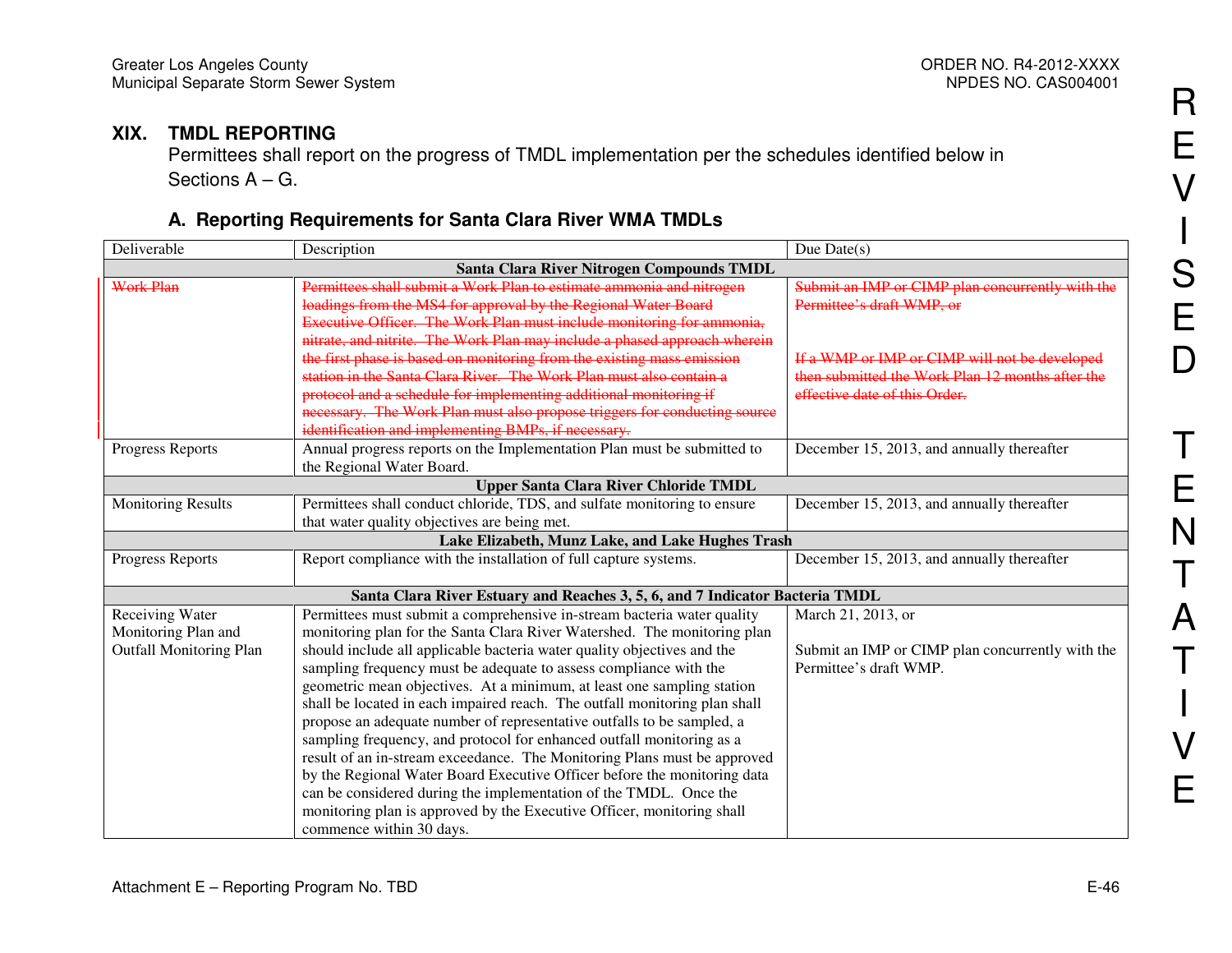NPDES NO. CAS004001

| Draft Implementation Plan | Permittees must submit a draft Implementation Plan outlining how each       | March 21, 2015                                   |
|---------------------------|-----------------------------------------------------------------------------|--------------------------------------------------|
|                           | intends to cooperatively or individually achieve compliance with the water  |                                                  |
|                           | quality-based effluent limitations and the receiving water limitations. The |                                                  |
|                           | Implementation Plan shall include implementation methods, an                |                                                  |
|                           | implementation schedule and proposed milestones.                            |                                                  |
| Final Implementation Plan | Permittees must submit a final Implementation Plan.                         | Six months after receipt of Regional Water Board |
|                           |                                                                             | comments on the draft Implementation Plan.       |
| <b>Board Briefing</b>     | Permittees shall provide a verbal update to the Regional Water Board on the | March 21, 2017                                   |
|                           | progress of TMDL implementation.                                            |                                                  |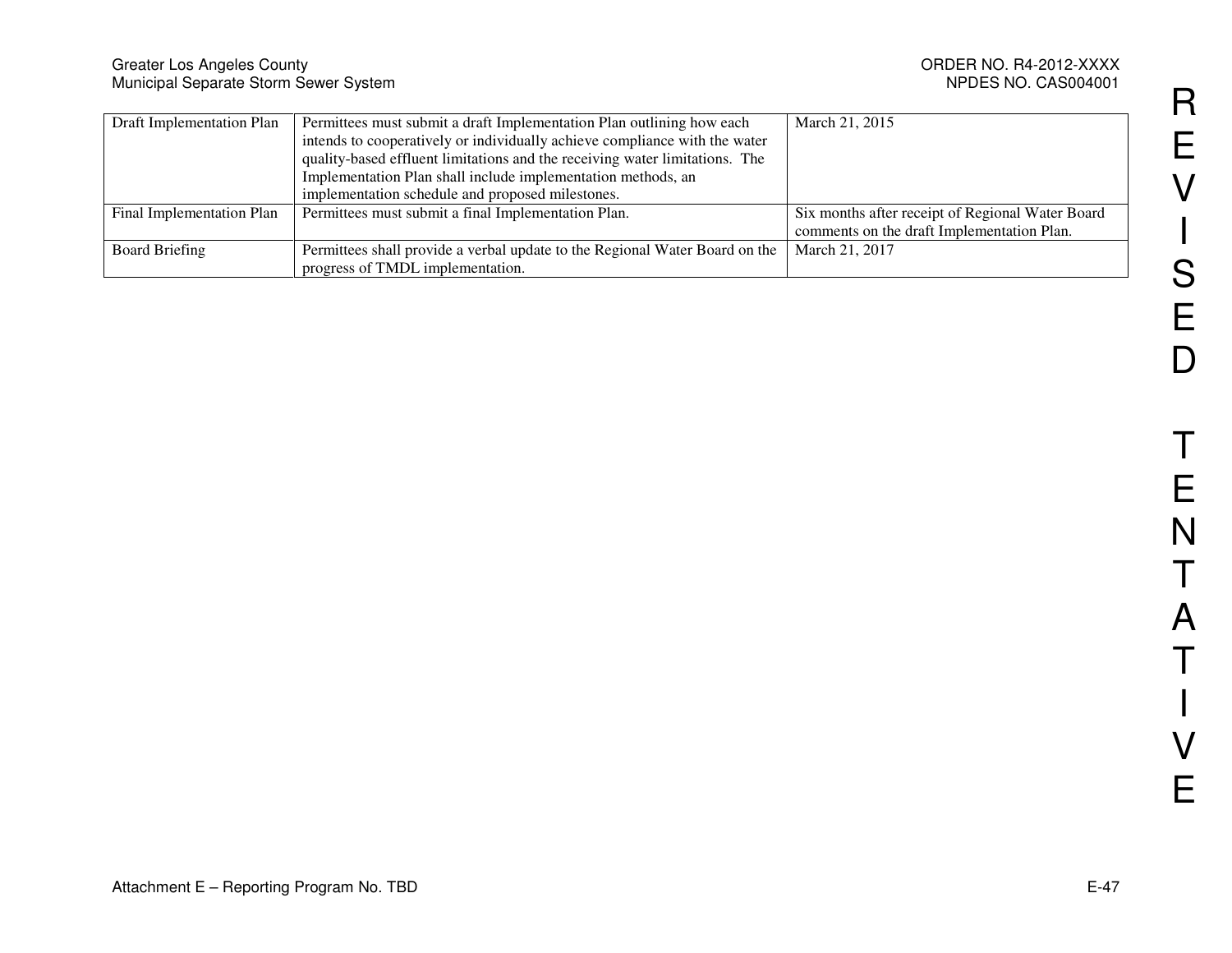## **B. Reporting Requirements for Santa Monica Bay WMA TMDLs**

| Deliverable                                      | Description                                                                                                                                                                                                                                                                                                                                                                                                                                                                                                                                                                                                                                                                                                                                                 | Due Date $(s)$                                                                                                                                                                                                                                                                                                                                                                                  |
|--------------------------------------------------|-------------------------------------------------------------------------------------------------------------------------------------------------------------------------------------------------------------------------------------------------------------------------------------------------------------------------------------------------------------------------------------------------------------------------------------------------------------------------------------------------------------------------------------------------------------------------------------------------------------------------------------------------------------------------------------------------------------------------------------------------------------|-------------------------------------------------------------------------------------------------------------------------------------------------------------------------------------------------------------------------------------------------------------------------------------------------------------------------------------------------------------------------------------------------|
| Santa Monica Bay Beaches Bacteria TMDL           |                                                                                                                                                                                                                                                                                                                                                                                                                                                                                                                                                                                                                                                                                                                                                             |                                                                                                                                                                                                                                                                                                                                                                                                 |
| <b>Monitoring Results</b>                        | Monthly data summary reports shall be submitted to the Regional Water<br>Board by the last day of each month for data collected during the previous<br>month. Two agencies will submit the monthly reports on behalf of all<br>Permittees: City of Los Angeles, Department of Public Works, Bureau of                                                                                                                                                                                                                                                                                                                                                                                                                                                       | Monthly on the last day of the month.                                                                                                                                                                                                                                                                                                                                                           |
|                                                  | Sanitation, Environmental Monitoring Division (on behalf of<br>Jurisdictional Groups 1 through 6, 8, and 9); and Los Angeles County<br>Sanitation Districts (on behalf of Jurisdictional Group 7).                                                                                                                                                                                                                                                                                                                                                                                                                                                                                                                                                          |                                                                                                                                                                                                                                                                                                                                                                                                 |
|                                                  | Santa Monica Bay Nearshore and Offshore Debris TMDL                                                                                                                                                                                                                                                                                                                                                                                                                                                                                                                                                                                                                                                                                                         |                                                                                                                                                                                                                                                                                                                                                                                                 |
| Trash Monitoring and<br>Reporting Plan (TMRP)    | Permittees shall develop a Trash Monitoring and Reporting Plan (TMRP)<br>for Regional Water Board Executive Officer approval that describes the<br>methodologies that will be used to assess and monitor trash in their                                                                                                                                                                                                                                                                                                                                                                                                                                                                                                                                     | Submit an IMP or CIMP plan concurrently with<br>the Permittee's draft WMP, or                                                                                                                                                                                                                                                                                                                   |
|                                                  | responsible areas within the Santa Monica Bay WMA or along Santa<br>Monica Bay. The TMRP shall include a plan to establish a site specific<br>trash baseline water quality-based effluent limitation if Permittees elect to<br>not use the default baseline effluent limitation. Requirements for the<br>TMRP shall include, but are not limited to, assessment and quantification<br>of trash collected from source areas in the Santa Monica Bay WMA, and<br>shoreline of the Santa Monica Bay. The monitoring plan shall provide<br>details on the frequency, location, and reporting format. Permittees shall<br>propose a metric (e.g., weight, volume, pieces of trash) to measure the<br>amount of trash discharged from their jurisdictional areas. | If a WMP or IMP or CIMP will not be developed<br>then submitted the TMRP 12 months after the<br>effective date of this Order.                                                                                                                                                                                                                                                                   |
| <b>Implement TMRP</b>                            | <b>Implement TMRP</b>                                                                                                                                                                                                                                                                                                                                                                                                                                                                                                                                                                                                                                                                                                                                       | If TMRP is submitted by September 20, 2012,<br>then implement the TMRP 6 months from receipt<br>of letter of approval from Regional Water Board<br>Executive Officer, or the date a plan is established<br>by the Executive Officer; or<br>If an IMP or CIMP is submitted, then monitoring<br>shall commence within 30 days after approval of<br>the IMP or CIMP plan by the Executive Officer. |
| Plastic Pellets Monitoring and<br>Reporting Plan | Permittees identified as responsible jurisdictions and agencies for point<br>sources of trash in the Santa Monica Bay Debris TMDL and in the<br>existing Malibu Creek and Ballona Creek Trash TMDLs, including the<br>Los Angeles County Flood Control District, shall either prepare a Plastic                                                                                                                                                                                                                                                                                                                                                                                                                                                             | September 20, 2013, or<br>Submit an IMP or CIMP plan concurrently with<br>the Permittee's draft WMP.                                                                                                                                                                                                                                                                                            |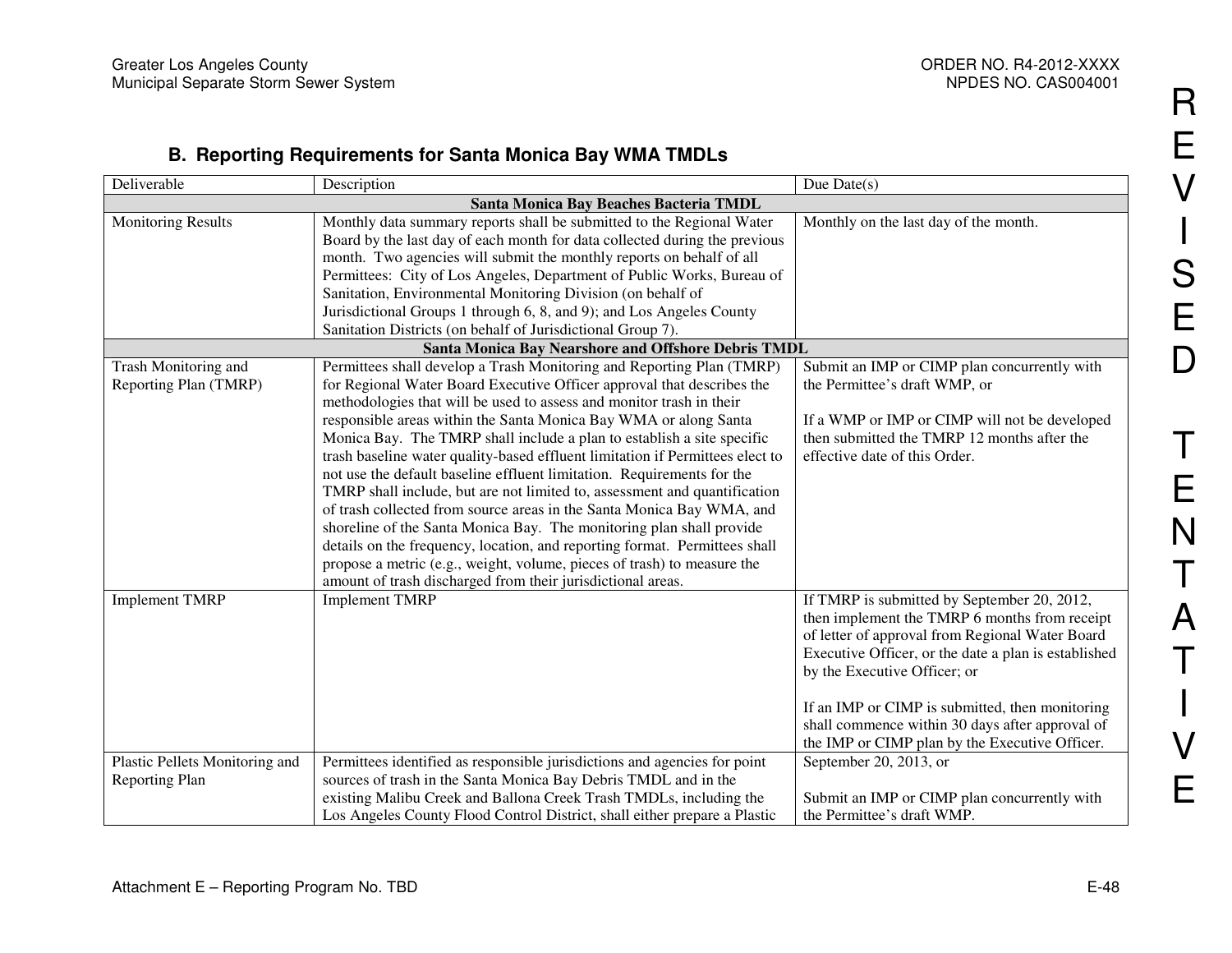|                                 | Pellet Monitoring and Reporting Plan (PMRP) or demonstrate that a            |                                                   |
|---------------------------------|------------------------------------------------------------------------------|---------------------------------------------------|
|                                 | PMRP is not required.                                                        |                                                   |
|                                 |                                                                              |                                                   |
|                                 | The PMRP shall include protocols for a timely and appropriate response       |                                                   |
|                                 | to possible plastic pellets spills within a Permittees' jurisdictional area, |                                                   |
|                                 | and a comprehensive plan to ensure that plastic pellets are contained.       |                                                   |
| <b>Implement PMRP</b>           | <b>Implement PMRP</b>                                                        | March 20, 2016                                    |
| Submit results of               | Submit results of implementing TMRP and PMRP, recommend trash                | December 15, 2013, and annually thereafter        |
| implementing TMRP and           | baseline water quality-based effluent limitations, and propose               |                                                   |
| <b>PMRP</b>                     | prioritization of Full Capture System installation or implementation of      |                                                   |
|                                 | other measures to attain the required trash and plastic pellet reduction.    |                                                   |
|                                 | Santa Monica Bay TMDL for DDTs and PCBs (USEPA established)                  |                                                   |
| Monitoring and Reporting        | Permittees shall develop a Monitoring and Reporting Plan for Regional        | Submit an IMP or CIMP plan concurrently with      |
| Plan                            | Water Board Executive Officer approval that describes the methodologies      | the Permittee's draft WMP, or                     |
|                                 | that will be used to monitor and assess sediment for DDT and PCBs. The       |                                                   |
|                                 | monitoring design and assessment framework should be designed to             | If a WMP or IMP or CIMP will not be developed     |
|                                 | provide credible estimates of the total mass loadings to the Santa Monica    | then submitted the Monitoring and Reporting Plan  |
|                                 | Bay. Monitoring should be conducted on a coordinated watershed-wide          | 12 months after the effective date of this Order. |
|                                 |                                                                              |                                                   |
|                                 | basis using sufficiently sensitive analytical methods for DDT and PCBs.      |                                                   |
|                                 | Monitoring sediments in catch basins designed for pollutant prevention       |                                                   |
|                                 | may be a way for Permittees to quantify load reductions to the Santa         |                                                   |
|                                 | Monica Bay.                                                                  |                                                   |
|                                 | <b>Malibu Creek and Lagoon Bacteria TMDL</b>                                 |                                                   |
| <b>Monitoring Results</b>       | Monthly data summary reports shall be submitted to the Regional Water        | Monthly on the last day of the month.             |
|                                 | Board by the last day of each month for data collected during the previous   |                                                   |
|                                 | month.                                                                       |                                                   |
|                                 | <b>Malibu Creek Watershed Trash TMDL</b>                                     |                                                   |
| Submit results of TMRP          | Submit results of Trash Monitoring and Reporting Plan (TMRP),                | December 15, 2013, and annually thereafter        |
|                                 | recommend trash baseline water quality-based effluent limitations, and       |                                                   |
|                                 | propose prioritization of Full Capture System installation or                |                                                   |
|                                 | implementation of other measures to attain the required trash.               |                                                   |
|                                 | Malibu Creek Watershed Nutrients TMDL (USEPA established)                    |                                                   |
| Monitoring and Reporting        | Permittees shall develop a Monitoring and Reporting Plan for Regional        | Submit an IMP or CIMP plan concurrently with      |
| Plan                            | Water Board Executive Officer approval that demonstrates compliance          | the Permittee's draft WMP, or                     |
|                                 | with the water quality-based effluent limitations for total nitrogen and     |                                                   |
|                                 | total phosphorus.                                                            | If a WMP or IMP or CIMP will not be developed     |
|                                 |                                                                              | then submitted the Monitoring and Reporting Plan  |
|                                 |                                                                              | 12 months after the effective date of this Order. |
|                                 |                                                                              |                                                   |
| <b>Ballona Creek Trash TMDL</b> |                                                                              |                                                   |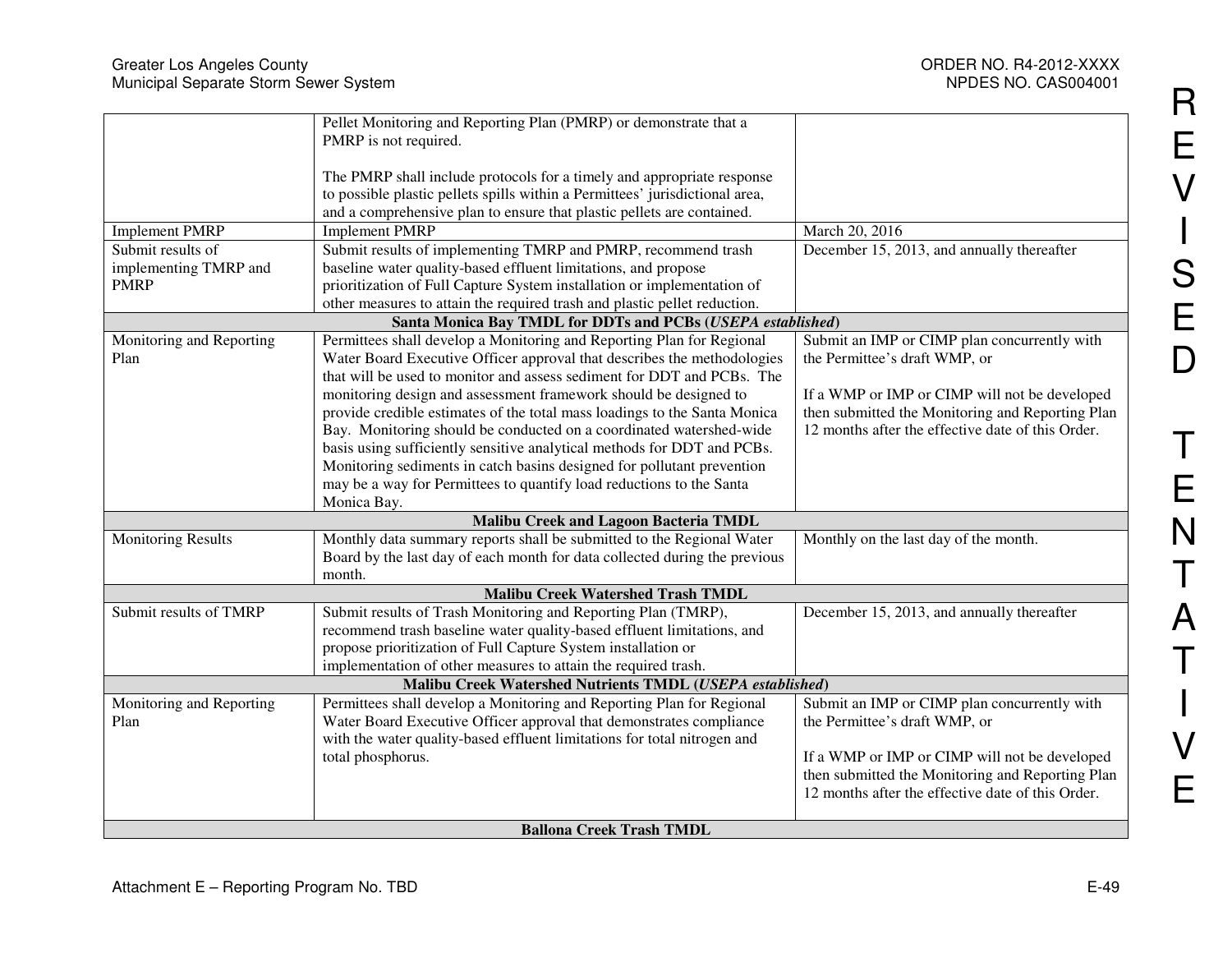#### Greater Los Angeles County ORDER NO. R4-2012-XXXX Municipal Separate Storm Sewer System NPDES NO. CAS004001

| <b>Annual Progress Reports</b>  | Report compliance with the required percent reduction of trash discharged<br>to Ballona Creek. | December 15, 2013, and annually thereafter.       |  |  |
|---------------------------------|------------------------------------------------------------------------------------------------|---------------------------------------------------|--|--|
|                                 | <b>Ballona Creek Estuary Toxic Pollutants TMDL</b>                                             |                                                   |  |  |
| <b>Annual Monitoring Report</b> | Permittees shall submit annual monitoring reports, which include                               | December 15, 2013, and annually thereafter.       |  |  |
|                                 | compliance summary tables, to the Regional Water Board.                                        |                                                   |  |  |
|                                 | Ballona Creek, Ballona Estuary and Sepulveda Channel Bacteria TMDL                             |                                                   |  |  |
| <b>Monitoring Results</b>       | Monthly data summary reports shall be submitted to the Regional Water                          | Monthly on the last day of the month.             |  |  |
|                                 | Board by the last day of each month for data collected during the previous                     |                                                   |  |  |
|                                 | month.                                                                                         |                                                   |  |  |
|                                 | <b>Ballona Creek Metals TMDL</b>                                                               |                                                   |  |  |
| <b>Annual Monitoring Report</b> | Permittees shall submit annual monitoring reports, which include                               | December 15, 2013, and annually thereafter.       |  |  |
|                                 | compliance summary tables, to the Regional Water Board.                                        |                                                   |  |  |
|                                 | Ballona Creek Wetlands TMDL for Sediment and Invasive Exotic Vegetation (USEPA established)    |                                                   |  |  |
| Monitoring and Reporting        | Permittees shall develop a Sediment Monitoring and Reporting Plan for                          | Submit an IMP or CIMP plan concurrently with      |  |  |
| Plan                            | Regional Water Board Executive Officer approval to quantify the annual                         | the Permittee's draft WMP, or                     |  |  |
|                                 | loading of sediment from the Ballona Creek Watershed and the impact of                         |                                                   |  |  |
|                                 | the sediment loading into the Ballona Creek Wetlands.                                          | If a WMP or IMP or CIMP will not be developed     |  |  |
|                                 |                                                                                                | then submitted the Monitoring and Reporting Plan  |  |  |
|                                 |                                                                                                | 12 months after the effective date of this Order. |  |  |
|                                 |                                                                                                |                                                   |  |  |
|                                 | Marina del Rey Harbor Mothers' Beach and Back Basins Bacteria TMDL                             |                                                   |  |  |
| <b>Monitoring Results</b>       | Monthly data summary reports shall be submitted to the Regional Water                          | Monthly on the last day of the month.             |  |  |
|                                 | Board by the last day of each month for data collected during the previous                     |                                                   |  |  |
|                                 | month.                                                                                         |                                                   |  |  |
|                                 | Marina del Rey Harbor Toxic Pollutants TMDL                                                    |                                                   |  |  |
| <b>Annual Monitoring Report</b> | Permittees shall submit annual monitoring reports, which include                               | December 15, 2013, and annually thereafter.       |  |  |
|                                 | compliance summary tables, to the Regional Water Board.                                        |                                                   |  |  |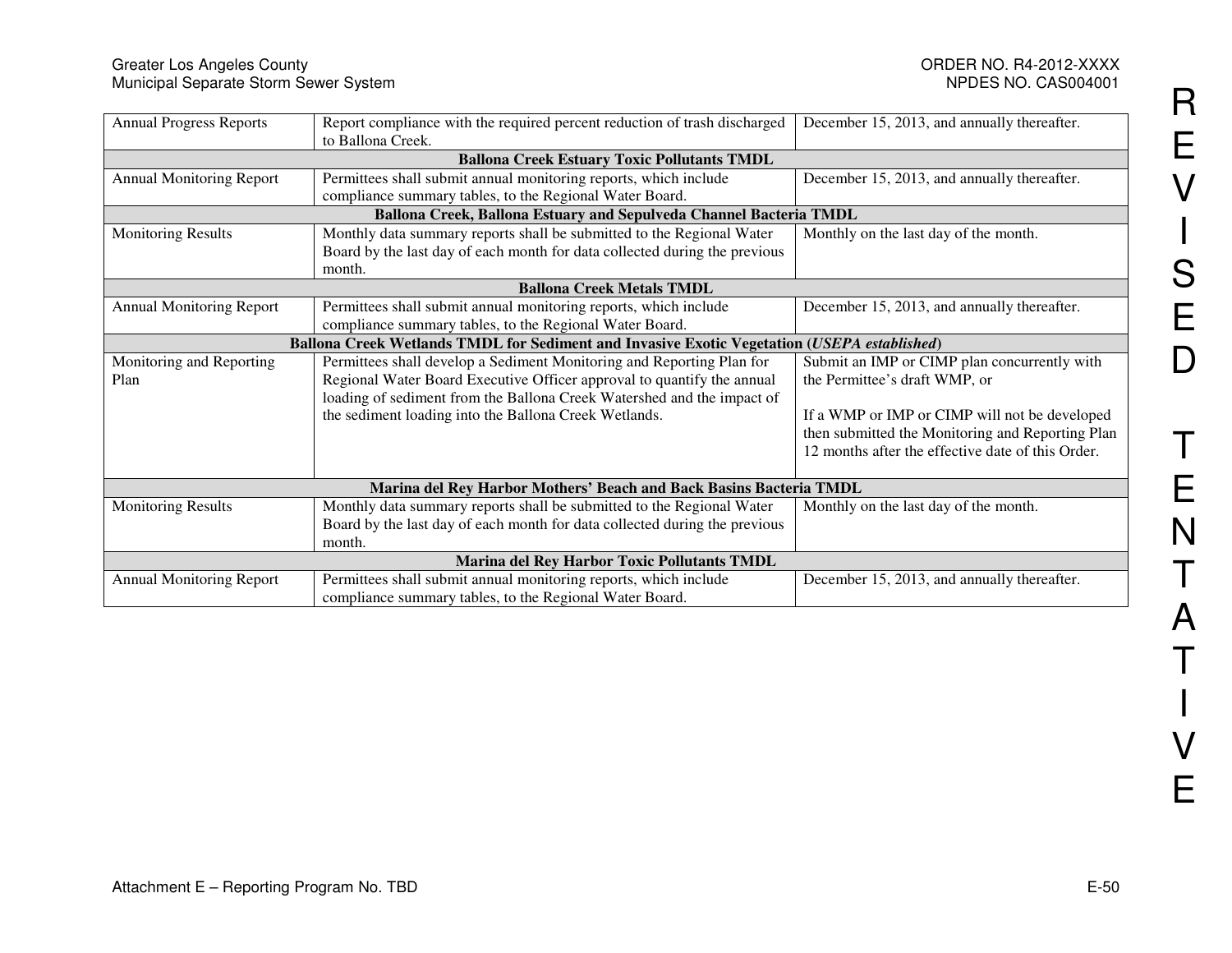## **C. Reporting Requirements for Dominguez Channel and Greater Harbors Waters WMA TMDLs**

| Deliverable                                  | Description                                                                 | Due $Date(s)$                                    |  |  |
|----------------------------------------------|-----------------------------------------------------------------------------|--------------------------------------------------|--|--|
|                                              | Los Angeles Harbor Bacteria TMDL                                            |                                                  |  |  |
| <b>Monitoring Results</b>                    | Monthly data summary reports shall be submitted to the Regional Water       | Monthly on the last day of the month.            |  |  |
|                                              | Board by the last day of each month for data collected during the previous  |                                                  |  |  |
|                                              | month.                                                                      |                                                  |  |  |
|                                              | <b>Machado Lake Trash TMDL</b>                                              |                                                  |  |  |
| Progress Reports                             | Report compliance with the required percent reduction of trash discharged   | December 15, 2013, and annually thereafter.      |  |  |
|                                              | to Machado Lake.                                                            |                                                  |  |  |
|                                              | <b>Machado Lake Nutrient TMDL</b>                                           |                                                  |  |  |
| <b>Annual Monitoring Report</b>              | The Cities of Palos Verdes Estates, Ranch Palos Verdes, Rolling Hills and   | December 15, 2013, and annually thereafter.      |  |  |
|                                              | Rolling Hills Estates shall submit annual monitoring reports that           |                                                  |  |  |
|                                              | demonstrate compliance with the concentration-based water quality-based     |                                                  |  |  |
|                                              | effluent limitations.                                                       |                                                  |  |  |
| <b>Annual Monitoring Report</b>              | The City of Los Angeles shall submit annual monitoring reports that         | December 15, 2013, and annually thereafter.      |  |  |
|                                              | demonstrate compliance with the Lake Water Quality Management Plan          |                                                  |  |  |
|                                              | and reduces the external nutrient loading to attain the receiving water     |                                                  |  |  |
|                                              | limitations for Machado Lake.                                               |                                                  |  |  |
| <b>Annual Monitoring Report</b>              | The City of Carson shall submit annual monitoring reports that demonstrate  | December 15, 2013, and annually thereafter.      |  |  |
|                                              | compliance with the concentration-based water quality-based effluent        |                                                  |  |  |
|                                              | limitations.                                                                |                                                  |  |  |
| <b>Annual Monitoring Report</b>              | The County of Los Angeles shall submit annual monitoring reports that       | December 15, 2013, and annually thereafter.      |  |  |
|                                              | demonstrate compliance with the mass-based water quality-based effluent     |                                                  |  |  |
|                                              | limitations.                                                                |                                                  |  |  |
| <b>Annual Monitoring Report</b>              | The City of Torrance shall submit annual monitoring reports that            | December 15, 2013, and annually thereafter.      |  |  |
|                                              | demonstrate compliance with the mass-based water quality-based effluent     |                                                  |  |  |
|                                              | limitations.                                                                |                                                  |  |  |
| <b>Annual Monitoring Report</b>              | The Cities of Lomita and Redondo Beach shall submit annual monitoring       | December 15, 2013, and annually thereafter.      |  |  |
|                                              | reports that demonstrate compliance with the concentration-based water      |                                                  |  |  |
|                                              | quality-based effluent limitations.                                         |                                                  |  |  |
| <b>Machado Lake Pesticides and PCBs TMDL</b> |                                                                             |                                                  |  |  |
| Monitoring and Reporting                     | Permittees shall develop a Monitoring and Reporting Plan (MRP) and          | The deadline for Permittees assigned both WLAs   |  |  |
| Plan and Quality Assurance                   | Quality Assurance Project Plan (QAPP) for Regional Water Board              | and LAs to submit one document to address both   |  |  |
| Project Plan                                 | Executive Officer approval. The MRP shall demonstrate compliance and        | the WLA and LA monitoring requirements and       |  |  |
|                                              | non-compliance with the water quality-based effluent limitations as part of | implementation activities shall be September 20, |  |  |
|                                              | reports submitted to the Regional Water Board. The QAPP shall include       | 2013.                                            |  |  |
|                                              | protocols for sample collection, standard analytical procedures, and        |                                                  |  |  |

R

E

V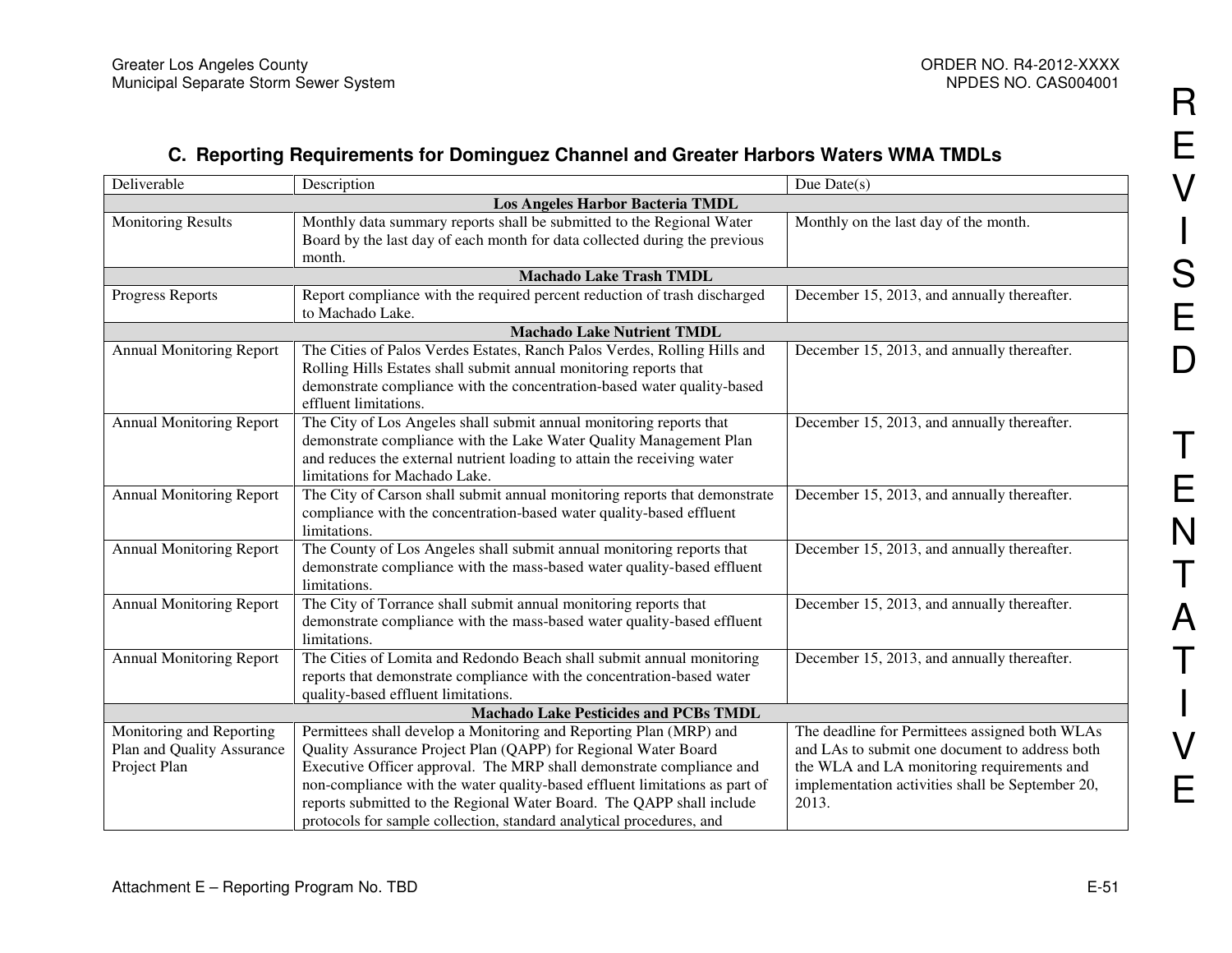|                                  | laboratory certification. All samples shall be collected in accordance with<br>applicable SWAMP protocols.                                                                                                                  | Submit an IMP or CIMP plan concurrently with the<br>Permittee's draft WMP, or                                                      |
|----------------------------------|-----------------------------------------------------------------------------------------------------------------------------------------------------------------------------------------------------------------------------|------------------------------------------------------------------------------------------------------------------------------------|
|                                  |                                                                                                                                                                                                                             | If a WMP or IMP or CIMP will not be developed<br>then submitted the work plan 12 months after the<br>effective date of this Order. |
|                                  |                                                                                                                                                                                                                             |                                                                                                                                    |
| Begin Phase 1 Monitoring         | Begin Phase 1 Monitoring as outlined in the approved MRP and QAPP.                                                                                                                                                          | 30 days from date of Executive Officer approval of<br>MRP and QAPP                                                                 |
| Phase 1 Monitoring               | Conduct Phase 1 Monitoring for 2 years.                                                                                                                                                                                     | 2 year monitoring period                                                                                                           |
| Draft Implementation Plan        | Based on the results of Phase 1 Monitoring, Permittees shall submit an<br>Implementation Plan to attain water quality-based effluent limitations or<br>document that water quality-based effluent limitations are attained. | 6 months from completion of Phase 1 Monitoring                                                                                     |
| Final Implementation Plan        | Permittees shall submit Final Implementation Plan.                                                                                                                                                                          | 1 year from completion of Phase 1 Monitoring                                                                                       |
| Implementation                   | Permittees shall begin implementation actions to attain water quality-based<br>effluent limitation, as necessary.                                                                                                           | 30 days from date of Implementation Plan approval                                                                                  |
|                                  | Dominguez Channel and Greater Los Angeles and Long Beach Harbor Waters Toxic Pollutants TMDL                                                                                                                                |                                                                                                                                    |
| Monitoring and Reporting         | Permittees shall develop Monitoring and Reporting Plans (MRPs) and                                                                                                                                                          | November 23, 2013, or                                                                                                              |
| Plan and Quality Assurance       | Quality Assurance Project Plans (QAPPs) for Regional Water Board                                                                                                                                                            |                                                                                                                                    |
| Project Plan                     | Executive Officer approval in accordance with the TMDL. The MRPs shall                                                                                                                                                      | Submit an IMP or CIMP plan concurrently with the                                                                                   |
|                                  | include a requirement that the responsible parties report compliance and                                                                                                                                                    | Permittee's draft WMP.                                                                                                             |
|                                  | non-compliance with water quality-based effluent limitations as part of                                                                                                                                                     |                                                                                                                                    |
|                                  | annual reports submitted to the Regional Water Board. The QAPPs shall                                                                                                                                                       |                                                                                                                                    |
|                                  | include protocols for sample collection, standard analytical procedures, and                                                                                                                                                |                                                                                                                                    |
|                                  | laboratory certification. All samples shall be collected in accordance with                                                                                                                                                 |                                                                                                                                    |
|                                  | applicable SWAMP protocols.                                                                                                                                                                                                 |                                                                                                                                    |
| Monitoring Plan                  | Permittees shall implement monitoring as outlined in the approved MRP                                                                                                                                                       | 30 days after MRP and QAPP is approved by<br>Regional Water Board Executive Officer.                                               |
| <b>Annual Monitoring Reports</b> | and QAPP.<br>Permittees shall submit annual monitoring reports to the Regional Water                                                                                                                                        | December 15, 2013, and annually thereafter.                                                                                        |
|                                  | Board.                                                                                                                                                                                                                      |                                                                                                                                    |
| Implementation Plan and          | Permittees in the Dominguez Channel and Greater Harbors Waters                                                                                                                                                              | Submit an IMP or CIMP plan concurrently with the                                                                                   |
| <b>Contaminated Sediment</b>     | Watershed Management Area shall develop and submit an Implementation                                                                                                                                                        | Permittee's draft WMP, or                                                                                                          |
| Management Plan (CSMP)           | Plan and Contaminated Sediment Management Plan (CSMP). The CSMP                                                                                                                                                             |                                                                                                                                    |
|                                  | shall include concrete milestones with numeric estimates of load reductions                                                                                                                                                 | If a WMP or IMP or CIMP will not be developed                                                                                      |
|                                  | or removal, including milestones for remediating hot spots, including but                                                                                                                                                   | then submitted the Implementation Plan and CSMP                                                                                    |
|                                  | not limited to Dominguez Channel Estuary, Consolidated Slip and Fish                                                                                                                                                        | 12 months after the effective date of this Order.                                                                                  |
| Report of Implementation         | Harbor, for Regional Water Board Executive Officer approval.<br>Permittees in the Los Angeles River and San Gabriel River Watersheds                                                                                        | December 15, 2013, and annually thereafter                                                                                         |
|                                  | shall submit a Report of Implementation to the Regional Water Board.                                                                                                                                                        |                                                                                                                                    |
| <b>Implementation Reports</b>    | Permittees shall submit annual implementation reports to the Regional                                                                                                                                                       | December 15, 2014, and annually thereafter                                                                                         |
|                                  |                                                                                                                                                                                                                             |                                                                                                                                    |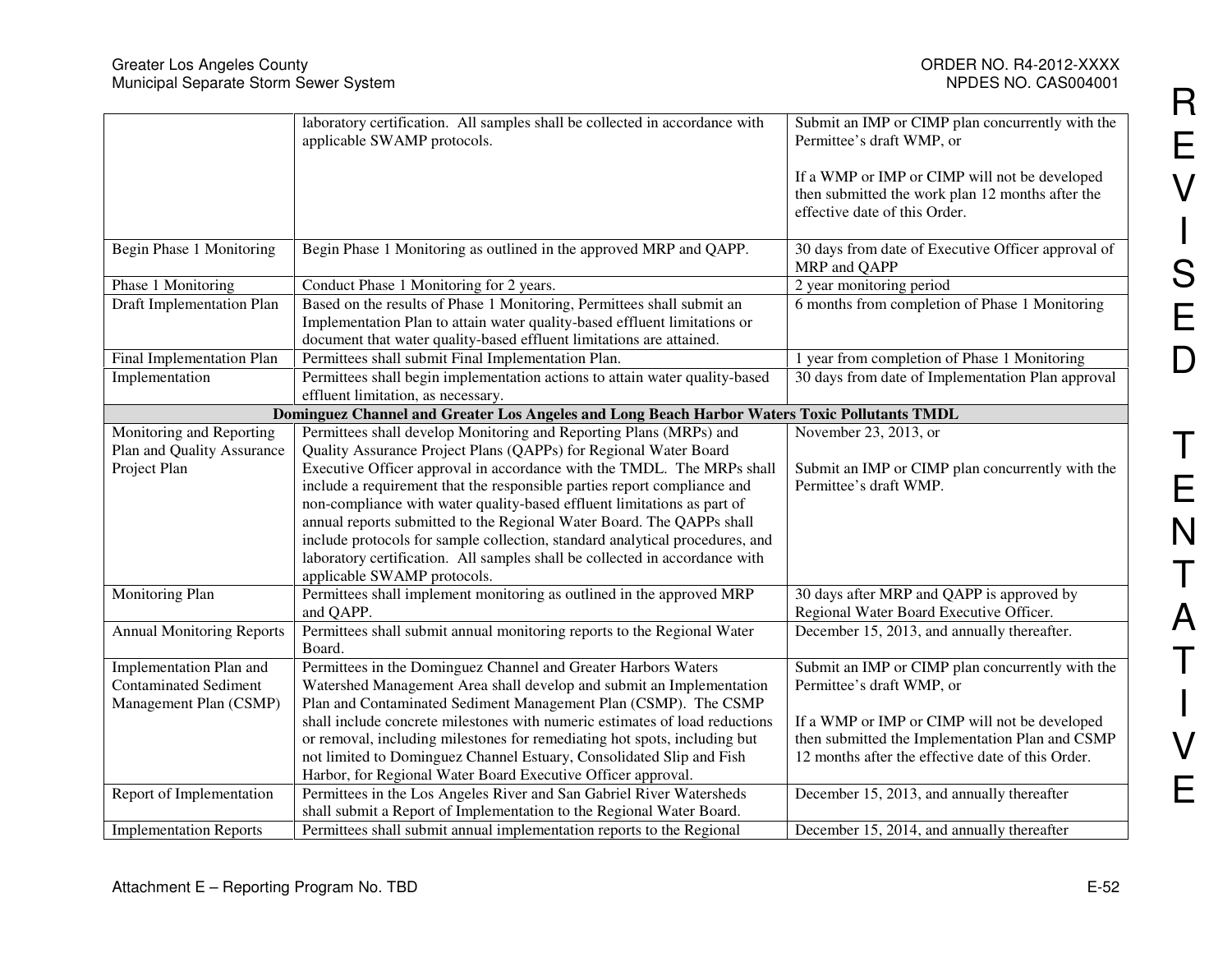|                        | Water Board. Report on implementation progress and demonstrate progress |                |
|------------------------|-------------------------------------------------------------------------|----------------|
|                        | toward meeting the water quality-based effluent limitations.            |                |
| Updated Implementation | Permittees in the Dominguez Channel and Greater Harbors Waters          | March 23, 2017 |
| Plan and CSMP          | Watershed Management Area shall submit an updated Implementation Plan   |                |
|                        | and Contaminated Sediment Management Plan (CSMP).                       |                |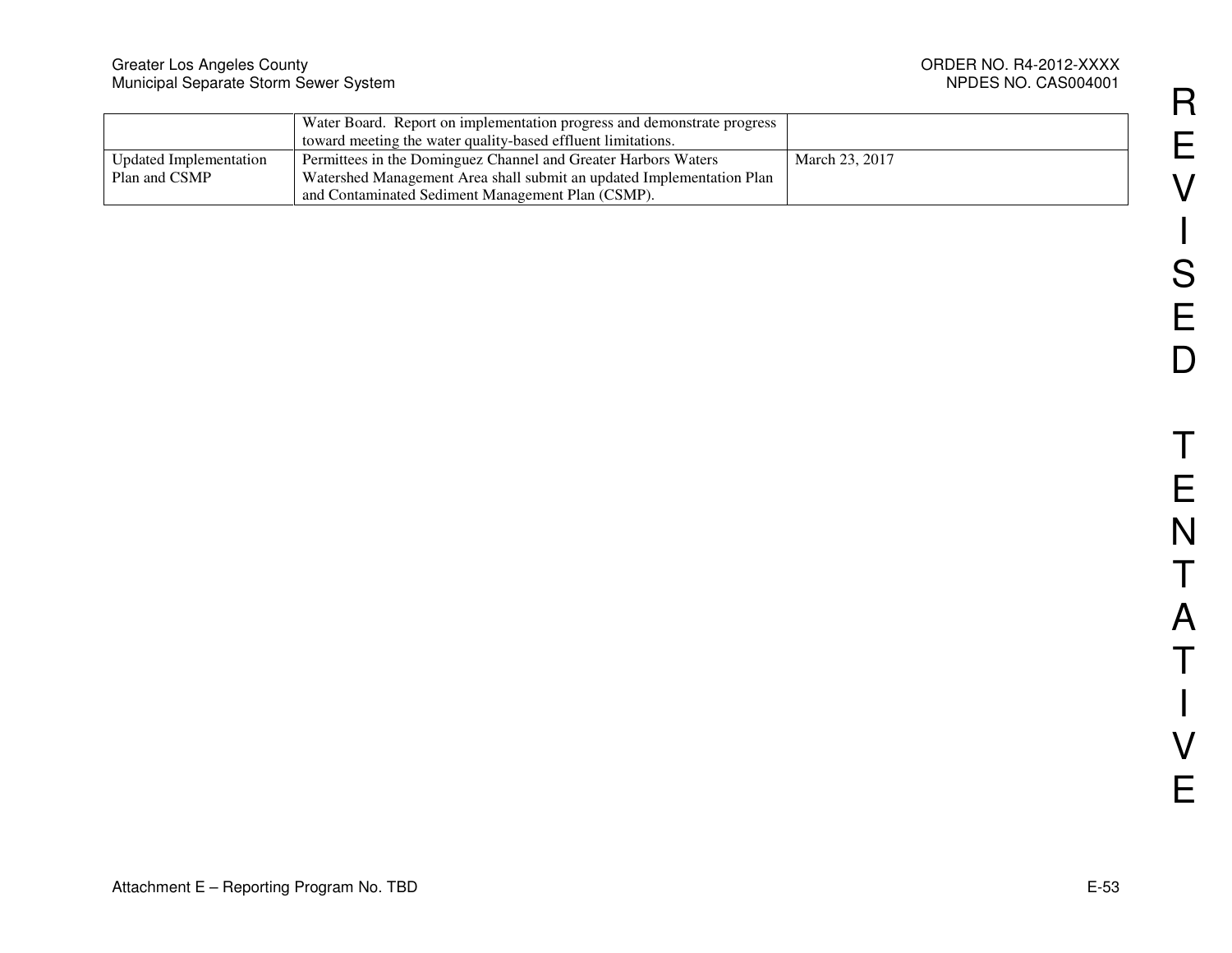### **D. Reporting Requirements for the Los Angeles River WMA TMDLs**

| Deliverable                                   | Description                                                                                | Due Date $(s)$                          |  |
|-----------------------------------------------|--------------------------------------------------------------------------------------------|-----------------------------------------|--|
| <b>Los Angeles River Watershed Trash TMDL</b> |                                                                                            |                                         |  |
| Reporting                                     | Report compliance with the installation of full capture systems.                           | December 15, 2013, and annually         |  |
|                                               |                                                                                            | thereafter.                             |  |
|                                               | Los Angeles River Nitrogen Compounds and Related Effects TMDL                              |                                         |  |
| <b>Monitoring Work Plan</b>                   | Submittal of a Monitoring Work Plan by MS4 Permittees to estimate nitrogen loadings        | Submit an IMP or CIMP plan              |  |
|                                               | associated with runoff loads from the storm drain system for approval by the Executive     | concurrently with the Permittee's draft |  |
|                                               | Officer of the Regional Water Board. The Work Plan will include monitoring for             | WMP, or                                 |  |
|                                               | ammonia, nitrate, and nitrite. The Work Plan may include a phased approach wherein         |                                         |  |
|                                               | the first phase is based on monitoring from the existing mass emission station in the      | If a WMP or IMP or CIMP will not be     |  |
|                                               | Los Angeles River. The Work Plan will also contain protocol and a schedule for             | developed then submitted the            |  |
|                                               | implementing additional monitoring if necessary. The Work Plan will also propose           | Monitoring Work Plan 12 months after    |  |
|                                               | triggers for conducting source identification and implementing BMPs, if necessary.         | the effective date of this Order.       |  |
|                                               |                                                                                            |                                         |  |
| Reporting                                     | Annual reporting of monitoring results to the Regional Water Board.                        | December 15, 2013, and annually         |  |
|                                               |                                                                                            | thereafter.                             |  |
|                                               | Los Angeles River and Tributaries Metals TMDL                                              |                                         |  |
| <b>Annual Monitoring Report</b>               | Permittees shall submit annual monitoring reports as detailed in the approved              | December 15, 2013, and annually         |  |
|                                               | coordinated monitoring plan to the Regional Water Board.                                   | thereafter.                             |  |
|                                               | <b>Los Angeles River Watershed Bacteria TMDL</b>                                           |                                         |  |
| <b>Bacteria Coordinated</b>                   | Permittees shall submit a Bacteria Coordinated Monitoring Plan (CMP), which shall          | March 23, 2013, or                      |  |
| Monitoring Plan                               | be submitted for Regional Water Board Executive Officer approval. The CMP shall            |                                         |  |
|                                               | detail: the number and location of sites, including at least one monitoring station per    | Submit an IMP or CIMP plan              |  |
|                                               | each river segment, reach and tributary addressed under this TMDL; measurements            | concurrently with the Permittee's draft |  |
|                                               | and sample collection methods; and monitoring frequencies. Permittees may also             | WMP.                                    |  |
|                                               | include in the CMP, for Executive Officer consideration, other meteorological stations     |                                         |  |
|                                               | which may be more representative of the existing hydrology and climate.                    |                                         |  |
|                                               |                                                                                            |                                         |  |
|                                               | Each segment, reach, and tributary addressed under this TMDL shall be monitored at         |                                         |  |
|                                               | least monthly until the subject segment, reach or tributary is at the end of the execution |                                         |  |
|                                               | part of its first implementation phase (i.e. 7 years after beginning the segment or        |                                         |  |
|                                               | tributary-specific phase), to determine compliance with the interim water quality based    |                                         |  |
|                                               | effluent limitations. Each segment, reach and tributary addressed under this TMDL          |                                         |  |
|                                               | shall be monitored at least weekly to determine compliance with the instream targets       |                                         |  |
|                                               | after the first implementation phase.                                                      |                                         |  |
|                                               |                                                                                            |                                         |  |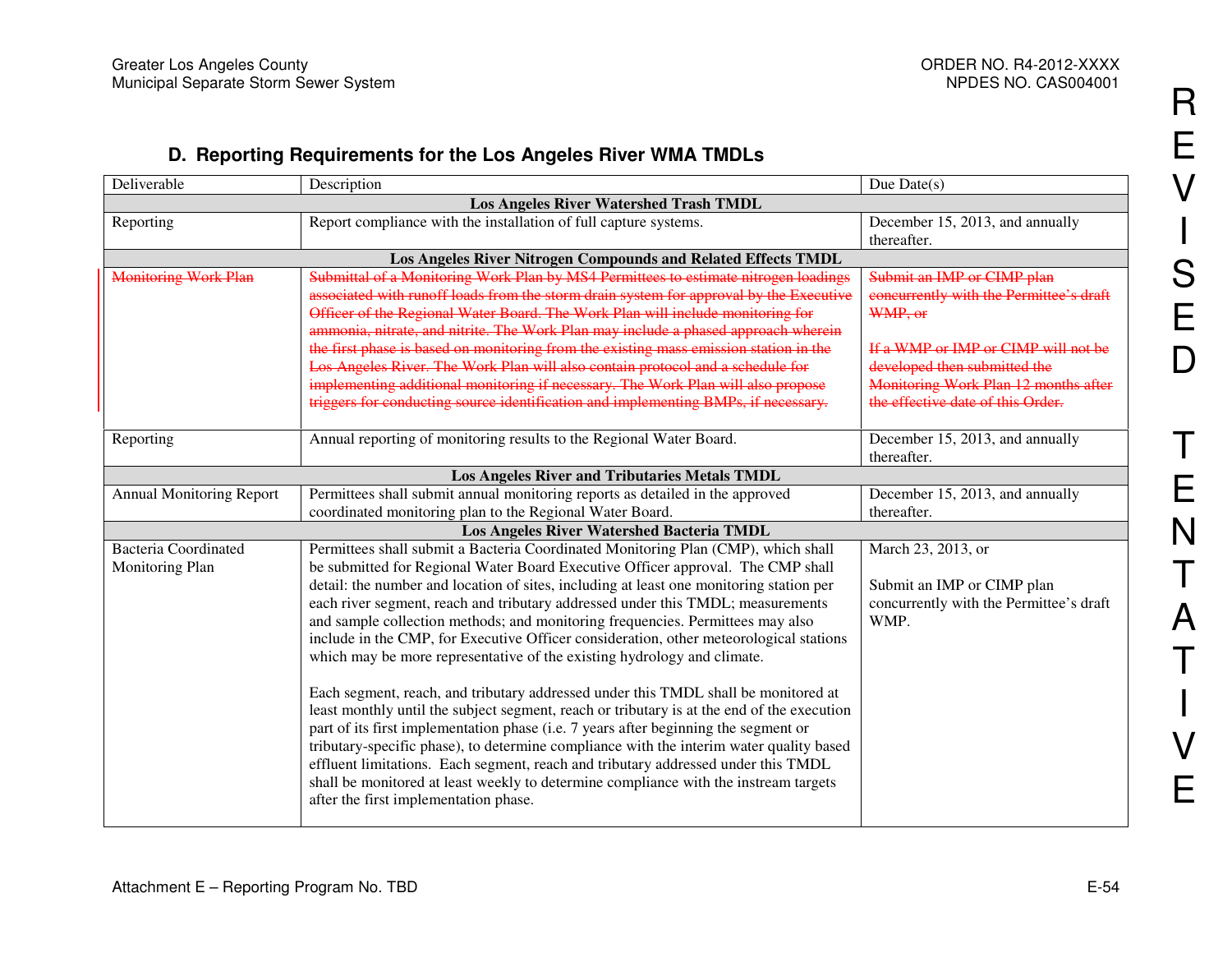| <b>Greater Los Angeles County</b><br>Municipal Separate Storm Sewer System |                                                                                                                                                                                                                                                                                                                                                                                                                                                                                                                                                                                                                                                                                    | ORDER NO. R4-2012-XXXX<br>NPDES NO. CAS004001                                                                                               |
|----------------------------------------------------------------------------|------------------------------------------------------------------------------------------------------------------------------------------------------------------------------------------------------------------------------------------------------------------------------------------------------------------------------------------------------------------------------------------------------------------------------------------------------------------------------------------------------------------------------------------------------------------------------------------------------------------------------------------------------------------------------------|---------------------------------------------------------------------------------------------------------------------------------------------|
|                                                                            | For parties pursuing a Load Reduction Strategy (LRS), intensive outfall monitoring<br>will be conducted before and after implementation of the LRS. Pre-LRS monitoring<br>will be used to estimate the E. coli loading from MS4 outfalls to the segment or<br>tributary, and identify the outfalls and types of implementation actions that are<br>expected to be necessary to attain the water quality based limits. Post-LRS<br>monitoring will be used to evaluate compliance with the interim water quality based<br>limits and to plan for additional implementation actions to meet the final water<br>quality based limits, in a second implementation phase, if necessary. |                                                                                                                                             |
|                                                                            | When applicable, outfall monitoring shall including E. coli by USEPA- approved<br>methods and flow rate at all MS4 outfalls ("snapshots") that are discharging to a<br>segment or tributary or across jurisdictional boundaries during a given monitoring<br>event. For each LRS, at least six (6) snapshots shall be conducted for pre-LRS<br>monitoring, and at least three (3) snapshots shall be conducted for post-LRS<br>monitoring. For MS4s that choose to follow a non-LRS implementation approach, but<br>choose to demonstrate compliance with Equivalent Conditions, at least six (6)<br>snapshots shall be conducted.                                                 |                                                                                                                                             |
| <b>Implement CMP</b>                                                       | Permittees shall begin implementation actions to attain water quality-based effluent<br>limitation, as necessary.                                                                                                                                                                                                                                                                                                                                                                                                                                                                                                                                                                  | 30 days after approval of the CMP                                                                                                           |
| <b>Annual Monitoring Report</b>                                            | Annual reporting of monitoring results to the Regional Water Board.                                                                                                                                                                                                                                                                                                                                                                                                                                                                                                                                                                                                                | December 15, 2013, and annually<br>thereafter.                                                                                              |
| <b>Implementation Plan</b>                                                 | Permittees shall submit an Implementation Plan for wet weather with interim<br>milestones for approval of the Regional Water Board Executive Officer.                                                                                                                                                                                                                                                                                                                                                                                                                                                                                                                              | March 23, 2022                                                                                                                              |
|                                                                            | <b>Legg Lake Trash TMDL</b>                                                                                                                                                                                                                                                                                                                                                                                                                                                                                                                                                                                                                                                        |                                                                                                                                             |
| <b>TMRP Reports MFAC</b>                                                   | Report compliance with the approved MFAC program.                                                                                                                                                                                                                                                                                                                                                                                                                                                                                                                                                                                                                                  | December 15, 2013, and annually<br>thereafter                                                                                               |
|                                                                            | Long Beach City Beaches and Los Angeles River Estuary Bacteria TMDL                                                                                                                                                                                                                                                                                                                                                                                                                                                                                                                                                                                                                |                                                                                                                                             |
| <b>Compliance Monitoring</b>                                               | To evaluate compliance with numeric targets, monitoring shall take place at existing<br>monitoring sites as well as any new monitoring locations in the ambient water.<br>For beach monitoring locations, daily or systematic weekly sampling in the wave wash                                                                                                                                                                                                                                                                                                                                                                                                                     | Submit an IMP or CIMP plan<br>concurrently with the Permittee's draft<br>WMP, or                                                            |
|                                                                            | at all major drains and creeks, existing monitoring stations at beaches without storm<br>drains, and freshwater outlets is recommended to evaluate compliance. At all beach<br>locations, samples should be taken at ankle depth and on an incoming wave, consistent<br>with section 7961(b) of title 17 of the California Code of Regulations. At locations<br>where there is a freshwater outlet, during wet weather, samples should be taken as close<br>as possible to the wave wash, and no further away than 10 meters down current of the<br>storm drain or outlet.<br>A robust monitoring program shall be developed for the LAR Estuary. Available data                   | If a WMP or IMP or CIMP will not be<br>developed then submitted the<br>Monitoring Plan 12 months after the<br>effective date of this Order. |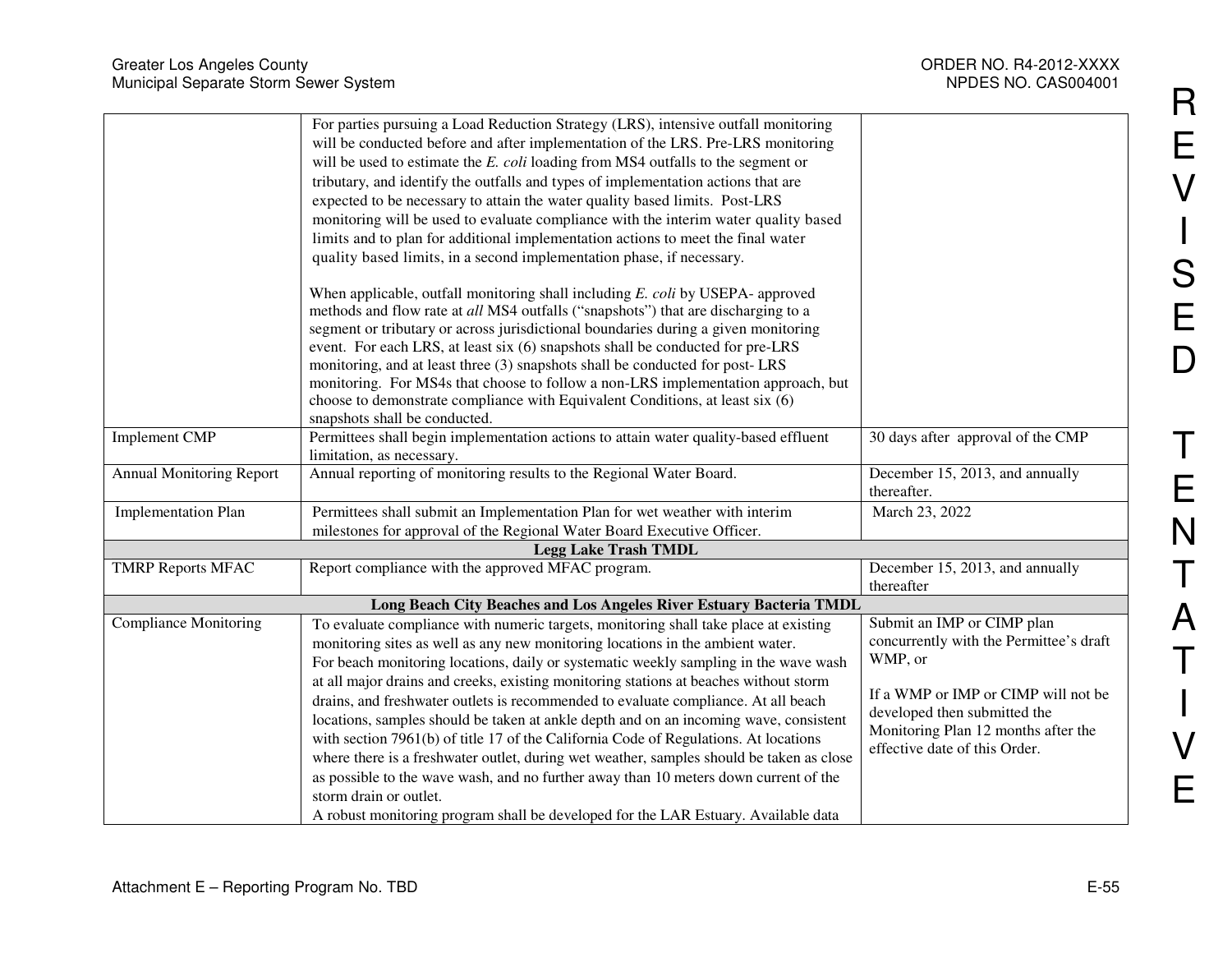| <b>Greater Los Angeles County</b><br>Municipal Separate Storm Sewer System |                                                                                                                                                                                                                                                                                                                                                                                                                                                                                                                                    | ORDER NO. R4-2012-XXXX<br>NPDES NO. CAS004001 |
|----------------------------------------------------------------------------|------------------------------------------------------------------------------------------------------------------------------------------------------------------------------------------------------------------------------------------------------------------------------------------------------------------------------------------------------------------------------------------------------------------------------------------------------------------------------------------------------------------------------------|-----------------------------------------------|
|                                                                            | includes bi-weekly monitoring from May through September of 2009, and 2010.<br>Monitoring shall be expanded to include year round monitoring requirements, and at<br>least three monitoring locations within the Estuary. We understand that adequate data to<br>establish a reference estuary approach is currently not available. If in the future,<br>adequate data from reference estuary studies become available, it may be appropriate to<br>consider a reference estuary approach to evaluate compliance with these TMDLs. |                                               |

| Annual Monitoring Report      | Annual reporting of monitoring results to the Regional Water Board.                                                                                                                                                                                                                                                                                                                                                                                                                                                                                                                                                                                          | December 15, 2013, and annually<br>thereafter.                     |  |
|-------------------------------|--------------------------------------------------------------------------------------------------------------------------------------------------------------------------------------------------------------------------------------------------------------------------------------------------------------------------------------------------------------------------------------------------------------------------------------------------------------------------------------------------------------------------------------------------------------------------------------------------------------------------------------------------------------|--------------------------------------------------------------------|--|
|                               | <b>Los Angeles Area Lakes TMDLs</b>                                                                                                                                                                                                                                                                                                                                                                                                                                                                                                                                                                                                                          |                                                                    |  |
|                               | <b>Lake Calabasas Nutrient TMDL</b>                                                                                                                                                                                                                                                                                                                                                                                                                                                                                                                                                                                                                          |                                                                    |  |
| <b>Compliance Monitoring</b>  | At a minimum, compliance monitoring should measure the following in-lake<br>water quality parameters: ammonia, TKN or organic nitrogen, nitrate plus<br>nitrite, orthophosphate, total phosphorus, total suspended solids, total dissolved<br>solids and chlorophyll a. Measurements of the temperature, DO, pH and<br>electrical conductivity should also be taken throughout the water column with a<br>water quality probe along with Secchi depth measurement. All parameters must<br>meet target levels at half the Secchi depth. DO and pH must meet target levels<br>from the surface of the water to 0.3 meters above the lake bottom. Additionally, | At a minimum twice during summer<br>months and once during winter. |  |
|                               | in order to accurately calculate compliance with water quality based limits to the<br>lake expressed in yearly loads, monitoring should include flow estimation or<br>monitoring as well as the water quality concentration measurements.                                                                                                                                                                                                                                                                                                                                                                                                                    |                                                                    |  |
| Supplemental Water Monitoring | At Lake Calabasas, water quality based limits are assigned to supplemental<br>water additions. This source should be monitoring for at minimum; ammonia,<br>TKN or organic nitrogen, nitrate plus nitrite, orthophosphate, total phosphorus,<br>total suspended solids and total dissolved solids.                                                                                                                                                                                                                                                                                                                                                           | Once a year during the summer<br>months (critical conditions).     |  |
| <b>Stormwater Monitoring</b>  | Stormwater sources should be measured near the point where they enter the<br>lakes for at minimum: ammonia, TKN or organic nitrogen, nitrate plus nitrite,<br>orthophosphate, total phosphorus, total suspended solids and total dissolved<br>solids.                                                                                                                                                                                                                                                                                                                                                                                                        | Twice a year.                                                      |  |
| Reporting                     | Annual reporting of monitoring results to the Regional Water Board.                                                                                                                                                                                                                                                                                                                                                                                                                                                                                                                                                                                          | December 15, 2013, and annually<br>thereafter.                     |  |
|                               | <b>Echo Park Lake Nutrient TMDL</b>                                                                                                                                                                                                                                                                                                                                                                                                                                                                                                                                                                                                                          |                                                                    |  |
| <b>Compliance Monitoring</b>  | At a minimum, compliance monitoring should measure the following in-lake<br>water quality parameters: ammonia, TKN or organic nitrogen, nitrate plus<br>nitrite, orthophosphate, total phosphorus, total suspended solids, total dissolved                                                                                                                                                                                                                                                                                                                                                                                                                   | At a minimum twice during summer<br>months and once during winter. |  |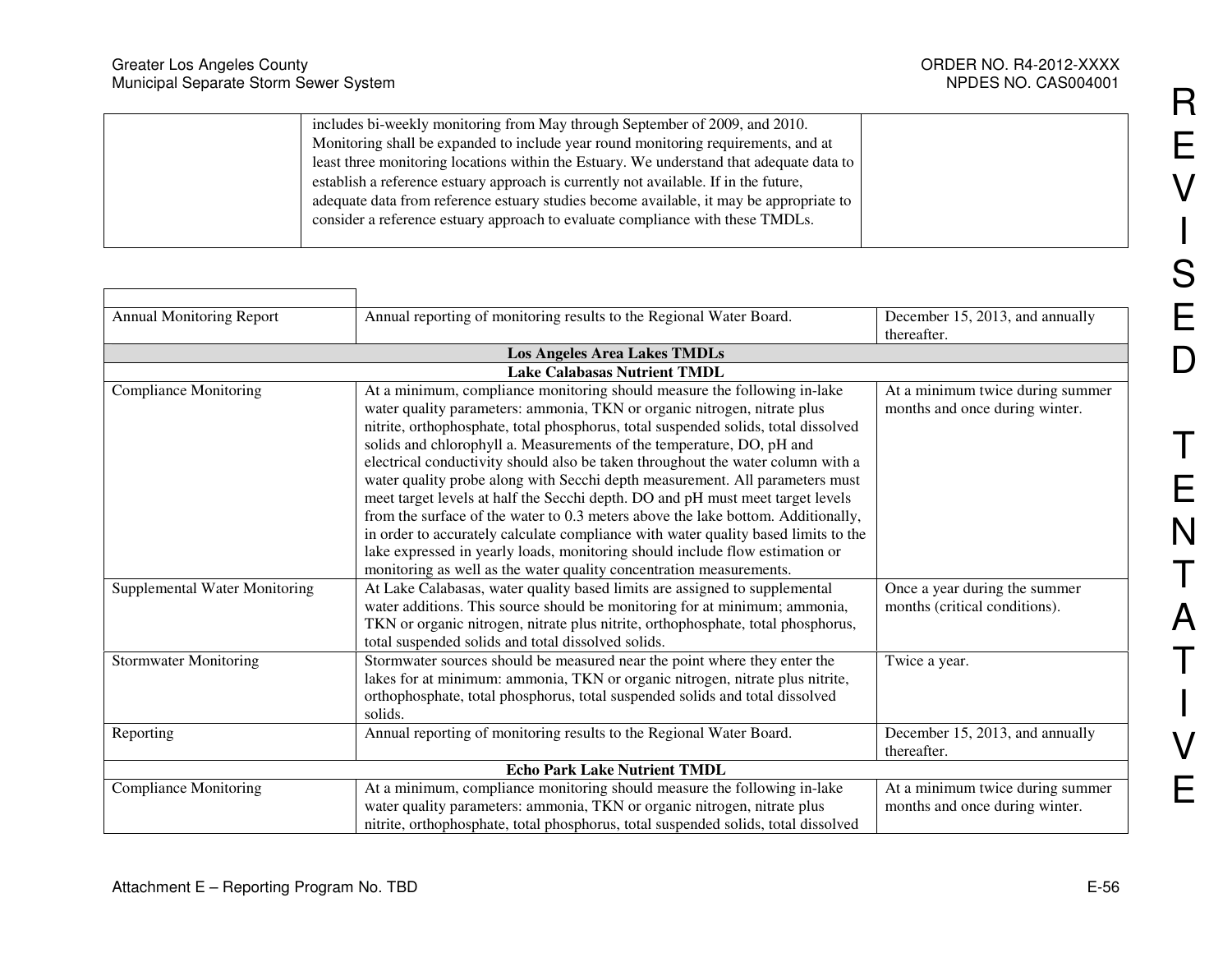| <b>Greater Los Angeles County</b><br>Municipal Separate Storm Sewer System |                                                                                                                                                                                                                                                                                                                                                                                                                                                                                                                                                                                                                                                                                     | ORDER NO. R4-2012-XXXX<br>NPDES NO. CAS004001  |
|----------------------------------------------------------------------------|-------------------------------------------------------------------------------------------------------------------------------------------------------------------------------------------------------------------------------------------------------------------------------------------------------------------------------------------------------------------------------------------------------------------------------------------------------------------------------------------------------------------------------------------------------------------------------------------------------------------------------------------------------------------------------------|------------------------------------------------|
|                                                                            | solids and chlorophyll a. Measurements of the temperature, dissolved oxygen,<br>pH and electrical conductivity should also be taken throughout the water column<br>with a water quality probe along with Secchi depth measurement. All parameters<br>must meet target levels at half the Secchi depth. DO and pH must meet target<br>levels from the surface of the water to 0.3 meters above the lake bottom.<br>Additionally, in order to accurately calculate compliance with water quality<br>based limits to the lake expressed in yearly loads, monitoring should include<br>flow estimation or monitoring as well as the water quality concentration<br>measurements.        |                                                |
| <b>Stormwater Monitoring</b>                                               | Stormwater sources should be measured near the point where they enter the<br>lakes for at minimum: ammonia, TKN or organic nitrogen, nitrate plus nitrite,<br>orthophosphate, total phosphorus, total suspended solids and total dissolved<br>solids.                                                                                                                                                                                                                                                                                                                                                                                                                               | Twice a year.                                  |
| Reporting                                                                  | Annual reporting of monitoring results to the Regional Water Board.                                                                                                                                                                                                                                                                                                                                                                                                                                                                                                                                                                                                                 | December 15, 2013, and annually<br>thereafter. |
|                                                                            | Echo Park Lake PCBs and Organochlorine Pesticide TMDLs                                                                                                                                                                                                                                                                                                                                                                                                                                                                                                                                                                                                                              |                                                |
| <b>Compliance Monitoring</b>                                               | At a minimum, compliance monitoring should measure the following in-lake<br>water quality parameters: total suspended sediments, total PCBs, total chlordane,<br>and dieldrin; as well as the following in-lake sediment parameters: total organic<br>carbon, total PCBs, total chlordane, and dieldrin. Environmentally relevant<br>detection limits should be used (i.e., detection limits lower than applicable<br>target), if available at a commercial laboratory. Measurements of the<br>temperature, dissolved oxygen, pH and electrical conductivity should also be<br>taken throughout the water column with a water quality probe along with Secchi<br>depth measurement. | December 15, 2013, and annually<br>thereafter. |
| <b>Fish Tissue Monitoring</b>                                              | Monitoring of fish tissue. For the OC pesticides and PCBs TMDLs, a<br>demonstration that fish tissue targets have been met in any given year must at<br>minimum include a composite sample of skin off fillets from at least five<br>largemouth bass each measuring at least 350mm in length.                                                                                                                                                                                                                                                                                                                                                                                       | At least every three years.                    |
| <b>Stormwater Monitoring</b>                                               | Stormwater sources should be measured near the point where they enter the<br>lakes. Sampling should be designed to collect sufficient volumes of suspended<br>solids to allow for the analysis of at minimum: total organic carbon, total<br>suspended solids, total PCBs, total chlordane, and dieldrin. Measurements of the<br>temperature, dissolved oxygen, pH and electrical conductivity should also be<br>taken.                                                                                                                                                                                                                                                             | Once a year during a wet weather<br>event.     |
| Reporting                                                                  | Annual reporting of monitoring results to the Regional Water Board.                                                                                                                                                                                                                                                                                                                                                                                                                                                                                                                                                                                                                 | December 15, 2013, and annually<br>thereafter. |
|                                                                            | Echo Park Lake Trash TMDL                                                                                                                                                                                                                                                                                                                                                                                                                                                                                                                                                                                                                                                           |                                                |
| <b>Compliance Monitoring</b>                                               | Responsible jurisdictions should monitor the trash quantity deposited in the<br>vicinity of Echo Park Lake as well as on the waterbody to comply with the                                                                                                                                                                                                                                                                                                                                                                                                                                                                                                                           | Quarterly.                                     |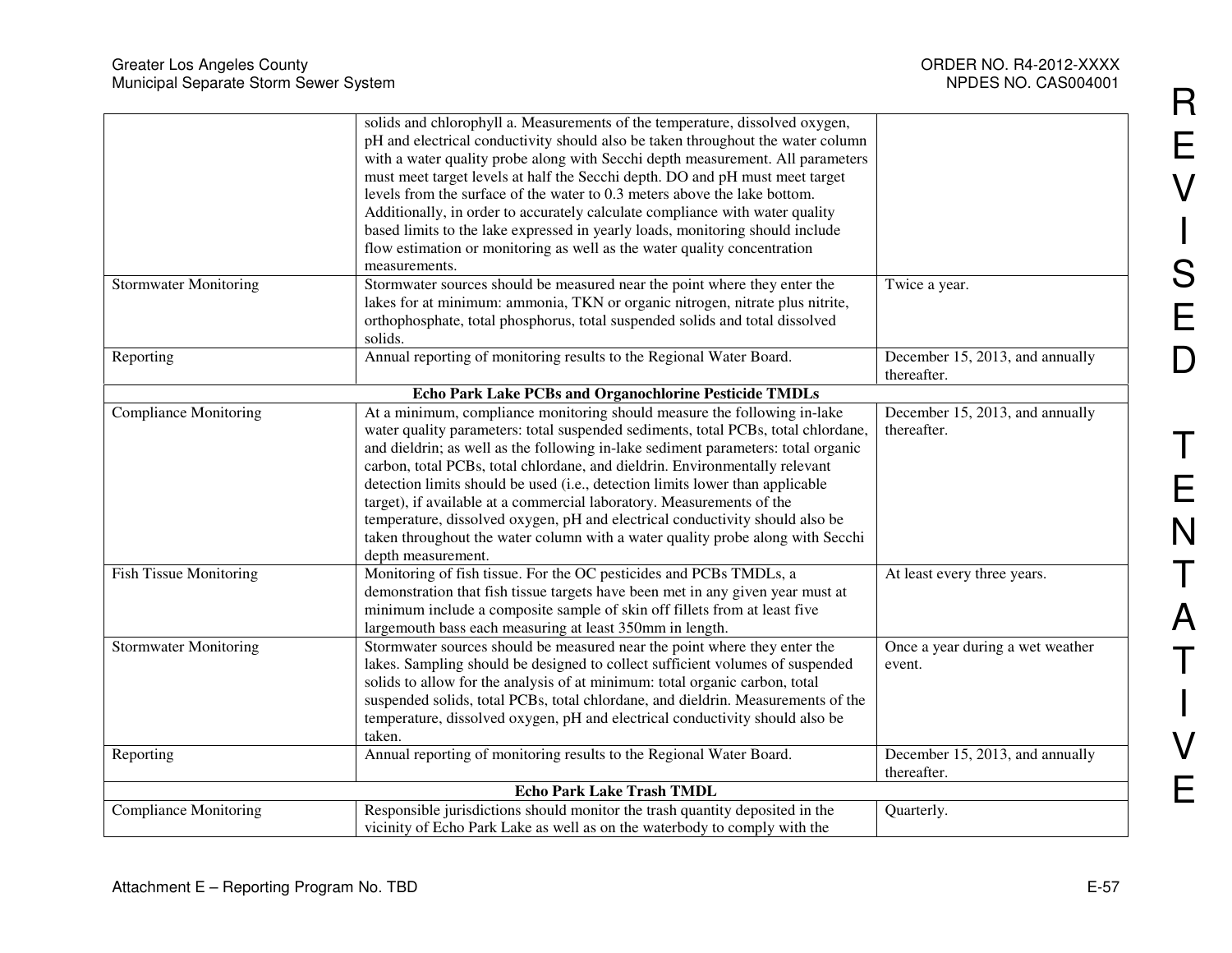|                              | TMDL target and to understand the effectiveness of various implementation                                                                                                                                                                                                                                                                                                                                                                                                                                                                                                                                                                                                                                                                                                                                                                                                                                                                                                                                                                                                                                                                                                                        |                                                                    |
|------------------------------|--------------------------------------------------------------------------------------------------------------------------------------------------------------------------------------------------------------------------------------------------------------------------------------------------------------------------------------------------------------------------------------------------------------------------------------------------------------------------------------------------------------------------------------------------------------------------------------------------------------------------------------------------------------------------------------------------------------------------------------------------------------------------------------------------------------------------------------------------------------------------------------------------------------------------------------------------------------------------------------------------------------------------------------------------------------------------------------------------------------------------------------------------------------------------------------------------|--------------------------------------------------------------------|
|                              | efforts. The Rapid Trash Assessment Method is recommended.                                                                                                                                                                                                                                                                                                                                                                                                                                                                                                                                                                                                                                                                                                                                                                                                                                                                                                                                                                                                                                                                                                                                       |                                                                    |
| Reporting                    | Annual reporting of monitoring results to the Regional Water Board.                                                                                                                                                                                                                                                                                                                                                                                                                                                                                                                                                                                                                                                                                                                                                                                                                                                                                                                                                                                                                                                                                                                              | December 15, 2013, and annually<br>thereafter.                     |
|                              | <b>Legg Lake System Nutrient TMDL</b>                                                                                                                                                                                                                                                                                                                                                                                                                                                                                                                                                                                                                                                                                                                                                                                                                                                                                                                                                                                                                                                                                                                                                            |                                                                    |
| Compliance Monitoring        | At a minimum, compliance monitoring should measure the following in-lake                                                                                                                                                                                                                                                                                                                                                                                                                                                                                                                                                                                                                                                                                                                                                                                                                                                                                                                                                                                                                                                                                                                         | At a minimum twice during summer                                   |
|                              | water quality parameters: ammonia, TKN or organic nitrogen, nitrate plus<br>nitrite, orthophosphate, total phosphorus, total suspended solids, total dissolved<br>solids and chlorophyll a. Measurements of the temperature, dissolved oxygen,<br>pH and electrical conductivity should also be taken throughout the water column<br>with a water quality probe along with Secchi depth measurement. All parameters<br>must meet target levels at half the Secchi depth. DO and pH must meet target<br>levels from the surface of the water to 0.3 meters above the lake bottom.<br>Additionally, in order to accurately calculate compliance with water quality<br>based limits to the lake expressed in yearly loads, monitoring should include<br>flow estimation or monitoring as well as the water quality concentration<br>measurements.                                                                                                                                                                                                                                                                                                                                                   | months and once during winter.                                     |
| <b>Stormwater Monitoring</b> | Stormwater sources should be measured near the point where they enter the                                                                                                                                                                                                                                                                                                                                                                                                                                                                                                                                                                                                                                                                                                                                                                                                                                                                                                                                                                                                                                                                                                                        | Twice a year.                                                      |
|                              | lakes for at minimum: ammonia, TKN or organic nitrogen, nitrate plus nitrite,<br>orthophosphate, total phosphorus, total suspended solids and total dissolved<br>solids.                                                                                                                                                                                                                                                                                                                                                                                                                                                                                                                                                                                                                                                                                                                                                                                                                                                                                                                                                                                                                         |                                                                    |
| Reporting                    | Annual reporting of monitoring results to the Regional Water Board.                                                                                                                                                                                                                                                                                                                                                                                                                                                                                                                                                                                                                                                                                                                                                                                                                                                                                                                                                                                                                                                                                                                              | December 15, 2013, and annually<br>thereafter.                     |
|                              | <b>Peck Road Park Lake Nutrient TMDL</b>                                                                                                                                                                                                                                                                                                                                                                                                                                                                                                                                                                                                                                                                                                                                                                                                                                                                                                                                                                                                                                                                                                                                                         |                                                                    |
| Compliance Monitoring        | At a minimum, compliance monitoring should measure the following in-lake<br>water quality parameters: ammonia, TKN or organic nitrogen, nitrate plus<br>nitrite, orthophosphate, total phosphorus, total suspended solids, total dissolved<br>solids and chlorophyll a. Measurements of the temperature, DO, pH and<br>electrical conductivity should also be taken throughout the water column with a<br>water quality probe along with Secchi depth measurement. All parameters must<br>meet target levels at half the Secchi depth. Deep lakes, such as Peck Road Park<br>Lake, must meet the DO and pH targets in the water column from the surface to<br>0.3 meters above the bottom of the lake when the lake is not stratified. However,<br>when stratification occurs (i.e., a thermocline is present) then the DO and pH<br>targets must be met in the epilimnion, the portion of the water column above the<br>thermocline. Additionally, in order to accurately calculate compliance with<br>water quality based limits to the lake expressed in yearly loads, monitoring<br>should include flow estimation or monitoring as well as the water quality<br>concentration measurements. | At a minimum twice during summer<br>months and once during winter. |
| <b>Stormwater Monitoring</b> | Stormwater sources should be measured near the point where they enter the                                                                                                                                                                                                                                                                                                                                                                                                                                                                                                                                                                                                                                                                                                                                                                                                                                                                                                                                                                                                                                                                                                                        | Twice a year.                                                      |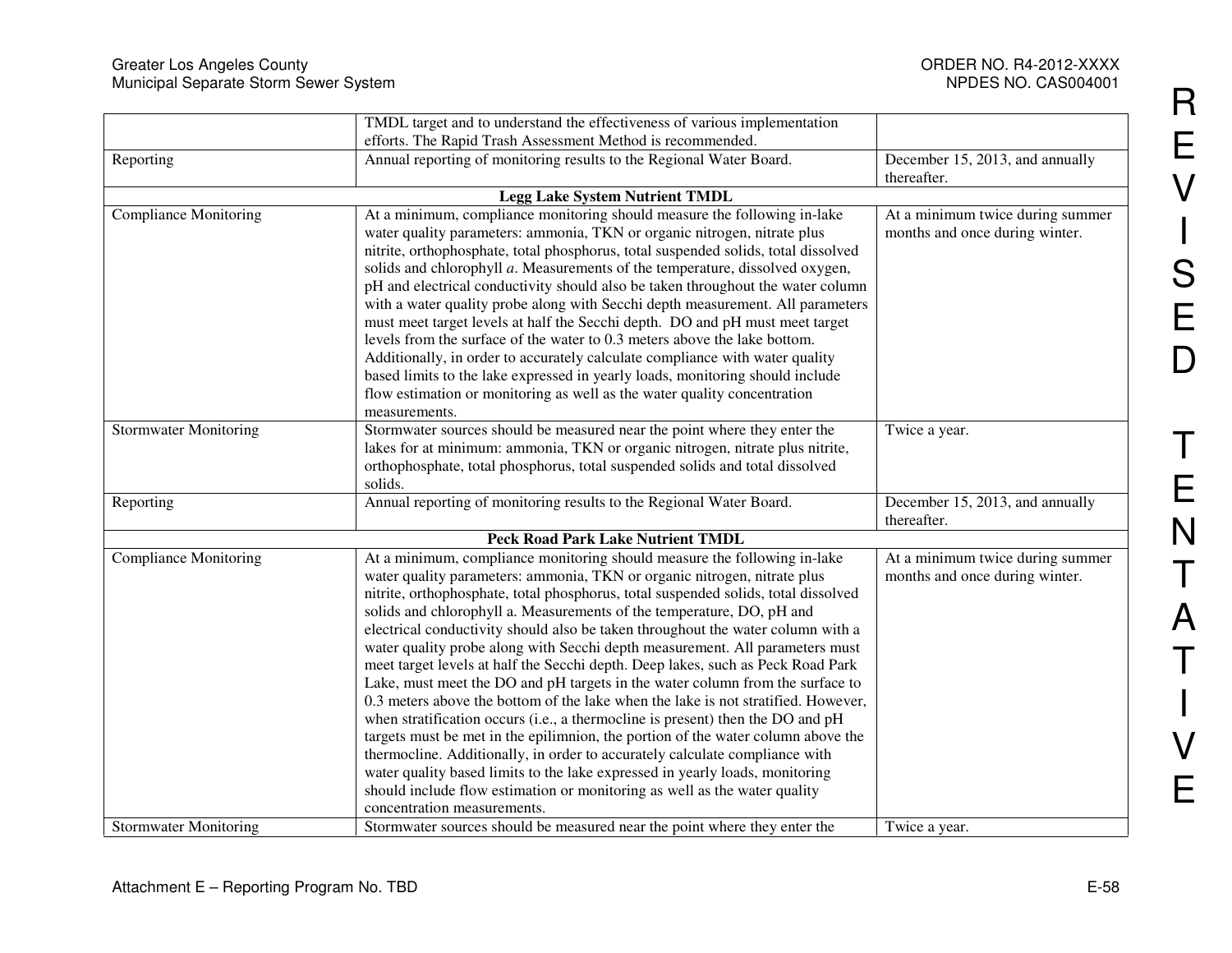|                               | lakes for at minimum: ammonia, TKN or organic nitrogen, nitrate plus nitrite,<br>orthophosphate, total phosphorus, total suspended solids and total dissolved<br>solids.                                                                                                                                                                                                                                                            |                                                |
|-------------------------------|-------------------------------------------------------------------------------------------------------------------------------------------------------------------------------------------------------------------------------------------------------------------------------------------------------------------------------------------------------------------------------------------------------------------------------------|------------------------------------------------|
| Reporting                     | Annual reporting of monitoring results to the Regional Water Board.                                                                                                                                                                                                                                                                                                                                                                 | December 15, 2013, and annually<br>thereafter. |
|                               | Peck Road Park Lake PCBs and Organochlorine Pesticide TMDLs                                                                                                                                                                                                                                                                                                                                                                         |                                                |
| <b>Compliance Monitoring</b>  | At a minimum, compliance monitoring should measure the following in-lake<br>water quality parameters: total suspended sediments, total PCBs, total chlordane,                                                                                                                                                                                                                                                                       | December 15, 2013, and annually<br>thereafter. |
|                               | total DDTs, and dieldrin; as well as the following in-lake sediment parameters:<br>total organic carbon, total PCBs, total chlordane, total DDTs, and dieldrin.<br>Environmentally relevant detection limits should be used (i.e., detection limits                                                                                                                                                                                 |                                                |
|                               | lower than applicable target), if available at a commercial laboratory.<br>Measurements of the temperature, dissolved oxygen, pH and electrical                                                                                                                                                                                                                                                                                     |                                                |
|                               | conductivity should also be taken throughout the water column with a water<br>quality probe along with Secchi depth measurement.                                                                                                                                                                                                                                                                                                    |                                                |
| <b>Fish Tissue Monitoring</b> | Monitoring of fish tissue. For the OC pesticides and PCBs TMDLs, a<br>demonstration that fish tissue targets have been met in any given year must at<br>minimum include a composite sample of skin off fillets from at least five<br>common carp each measuring at least 350mm in length.                                                                                                                                           | At least every three years.                    |
| <b>Stormwater Monitoring</b>  | Stormwater sources should be measured near the point where they enter the<br>lakes. Sampling should be designed to collect sufficient volumes of suspended<br>solids to allow for the analysis of at minimum: total organic carbon, total<br>suspended solids, total PCBs, total chlordane, total DDTs, and dieldrin.<br>Measurements of the temperature, dissolved oxygen, pH and electrical<br>conductivity should also be taken. | Once a year during a wet weather<br>event.     |
| Reporting                     | Annual reporting of monitoring results to the Regional Water Board.                                                                                                                                                                                                                                                                                                                                                                 | December 15, 2013, and annually<br>thereafter. |
|                               | <b>Peck Road Park Lake Trash TMDL</b>                                                                                                                                                                                                                                                                                                                                                                                               |                                                |
| <b>Compliance Monitoring</b>  | Responsible jurisdictions should monitor the trash quantity deposited in the<br>vicinity of Peck Road Park Lake as well as in the waterbody to comply with the<br>TMDL target and to understand the effectiveness of various implementation<br>efforts. The Rapid Trash Assessment Method is recommended.                                                                                                                           | Quarterly.                                     |
| Reporting                     | Annual reporting of monitoring results to the Regional Water Board.                                                                                                                                                                                                                                                                                                                                                                 | December 15, 2013, and annually<br>thereafter. |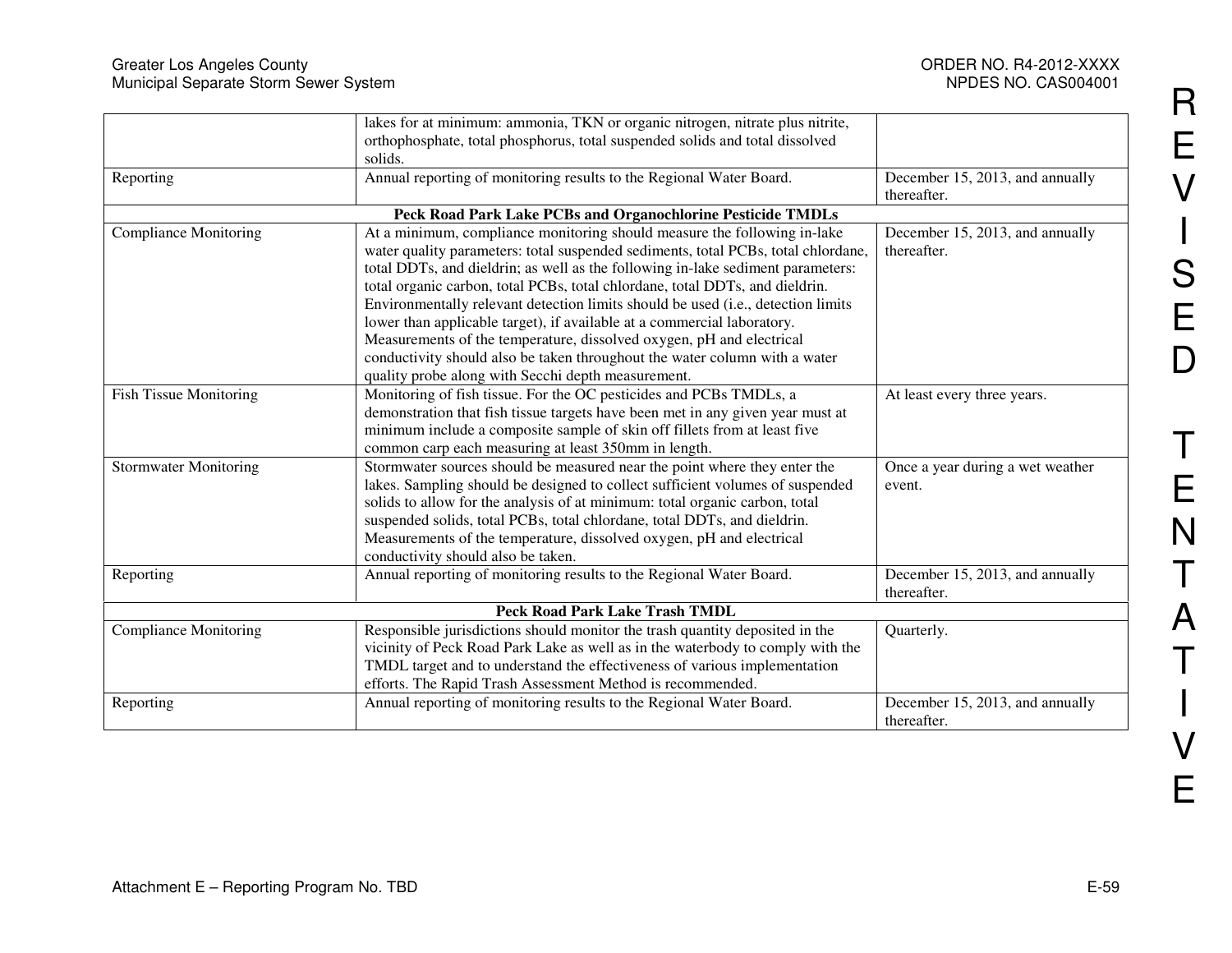## **E. Reporting Requirements for San Gabriel River WMA TMDLs**

| Deliverable            | Description                                                                                             | Due Date $(s)$                     |
|------------------------|---------------------------------------------------------------------------------------------------------|------------------------------------|
|                        | San Gabriel River and Impaired Tributaries Metals and Selenium TMDL                                     |                                    |
| Coordinated Monitoring | Permittees shall develop a Coordinated Monitoring Plan, to be approved by the Regional Water            | Submit an IMP or CIMP plan         |
| Plan                   | Board Executive Officer, which includes both TMDL effectiveness monitoring and ambient                  | concurrently with the Permittee's  |
|                        | monitoring. The ambient monitoring program shall contain monitoring in all reaches and major            | draft WMP, or                      |
|                        | tributaries of the San Gabriel River, including but not limited to additional dry- and wet-             |                                    |
|                        | weather monitoring in the San Gabriel River Reaches 4 and 5 and Walnut Creek, additional                | If a WMP or IMP or CIMP will not   |
|                        | dry-weather monitoring in San Gabriel River Reach 2, and additional wet-weather monitoring              | be developed then submitted the    |
|                        | in San Jose Creek, San Gabriel River Reaches 1 and 3, and the Estuary. Sediment samples shall           | Coordinated Monitoring Plan 12     |
|                        | be collected semi-annually in the Estuary and analyzed for sediment toxicity resulting from             | months after the effective date of |
|                        | copper, lead, selenium, and zinc.                                                                       | this Order.                        |
|                        | The TMDL effectiveness monitoring shall demonstrate the effectiveness of the phased                     |                                    |
|                        | implementation schedule for reducing pollutant loads to achieve the dry- and wet-weather water          |                                    |
|                        | quality based effluent limitations. Monitoring stations specified for the ambient monitoring            |                                    |
|                        | program may be used for the TMDL effectiveness monitoring. The final dry-weather                        |                                    |
|                        | monitoring stations shall be located in San Jose Creek Reach 1 and the Estuary. The final wet-          |                                    |
|                        | weather TMDL effectiveness monitoring stations may be located at the existing Los Angeles               |                                    |
|                        | County Department of Public Works mass emission sites in San Gabriel River Reach 2 and<br>Coyote Creek. |                                    |
|                        |                                                                                                         |                                    |
|                        | Permittees shall sample once per month, during dry-weather conditions, at each proposed                 |                                    |
|                        | TMDL effectiveness monitoring location. Permittees shall sample at least 4 wet-weather events           |                                    |
|                        | where flow meets wet-weather conditions (260 cfs in San Gabriel River Reach 2 and 156 cfs in            |                                    |
|                        | Coyote Creek) in a given storm season (November to March), unless there are fewer than 4 wet-           |                                    |
|                        | weather events, at each proposed TMDL effectiveness monitoring location. Permittees are                 |                                    |
|                        | encouraged to coordinate with the San Gabriel watershed-wide monitoring program to avoid                |                                    |
|                        | duplication and leverage resources.                                                                     |                                    |

| <b>Annual Monitoring Report</b> | Annual reporting of monitoring results to the Regional Water Board.                   | December 15, 2013, and             |
|---------------------------------|---------------------------------------------------------------------------------------|------------------------------------|
|                                 |                                                                                       | annually thereafter.               |
| Implementation Plan             | Permittees shall submit an Implementation Plan outlining how to achieve compliance    | 1 year after the effective date of |
|                                 | with the water quality based effluent limitations, for approval of the Regional Water | this Order                         |
|                                 | Board Executive Officer. The Plan shall include implementation methods, an            |                                    |

R

E

V

**International Contract Contract Contract Contract Contract Contract Contract Contract Contract Contract Contra** 

 $\begin{array}{c} \rule{2mm}{2mm} \rule{2mm}{2mm} \rule{2mm}{2mm} \rule{2mm}{2mm} \rule{2mm}{2mm} \rule{2mm}{2mm} \rule{2mm}{2mm} \rule{2mm}{2mm} \rule{2mm}{2mm} \rule{2mm}{2mm} \rule{2mm}{2mm} \rule{2mm}{2mm} \rule{2mm}{2mm} \rule{2mm}{2mm} \rule{2mm}{2mm} \rule{2mm}{2mm} \rule{2mm}{2mm} \rule{2mm}{2mm} \rule{2mm}{2mm} \rule{2mm}{2mm} \rule{2mm}{2mm} \rule{2mm}{2mm} \rule{2mm}{2mm} \rule{2mm}{$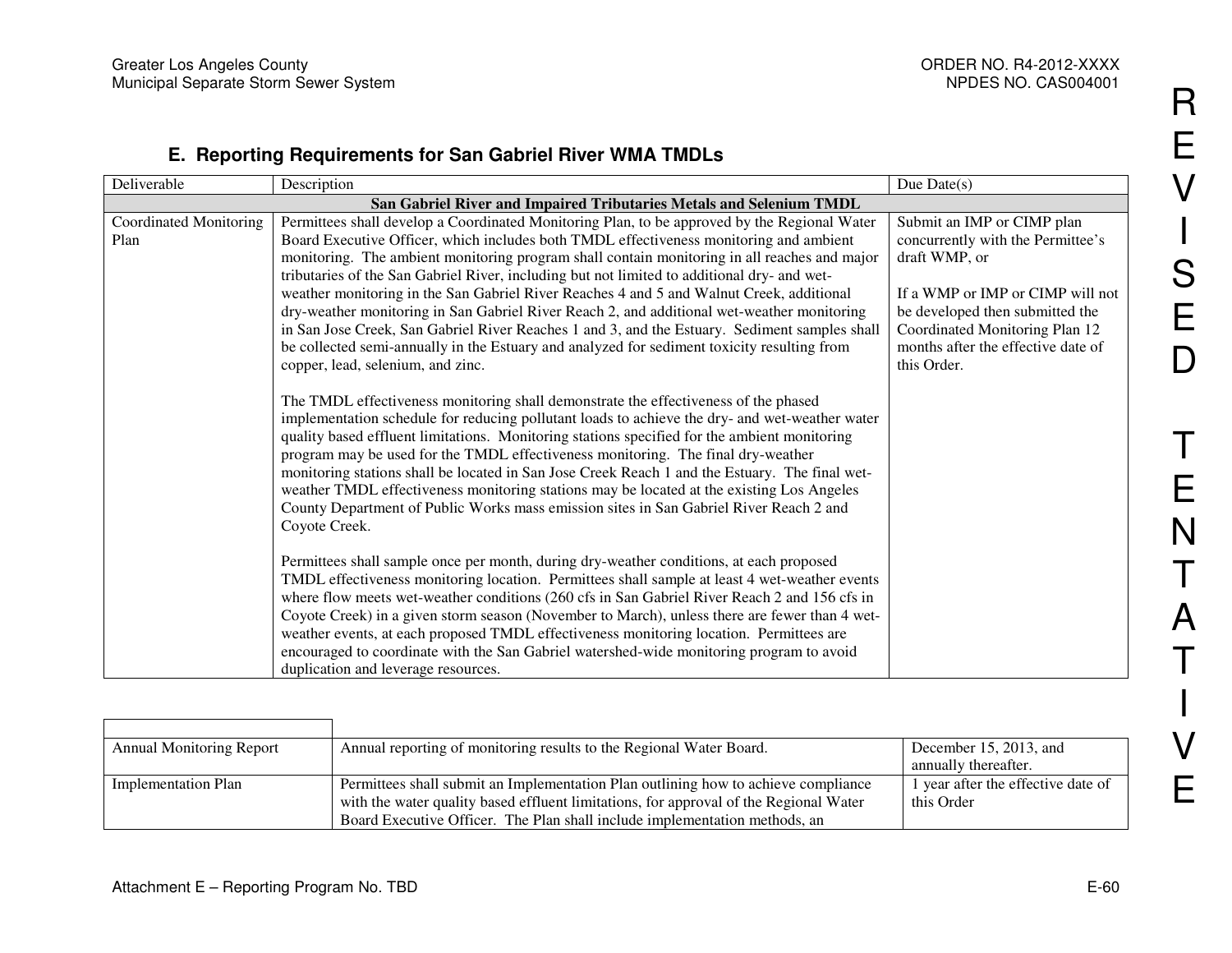|                                     | implementation schedule, and proposed milestones.                                                                                                                                                                                                                                                                                                                                                                                                                                                                                                                                                                                                                                                                                                                                                                                                                                                                                                                                                                                                                                                                                                   |                                                                       |
|-------------------------------------|-----------------------------------------------------------------------------------------------------------------------------------------------------------------------------------------------------------------------------------------------------------------------------------------------------------------------------------------------------------------------------------------------------------------------------------------------------------------------------------------------------------------------------------------------------------------------------------------------------------------------------------------------------------------------------------------------------------------------------------------------------------------------------------------------------------------------------------------------------------------------------------------------------------------------------------------------------------------------------------------------------------------------------------------------------------------------------------------------------------------------------------------------------|-----------------------------------------------------------------------|
| <b>Los Angeles Area Lakes TMDLs</b> |                                                                                                                                                                                                                                                                                                                                                                                                                                                                                                                                                                                                                                                                                                                                                                                                                                                                                                                                                                                                                                                                                                                                                     |                                                                       |
|                                     | <b>Puddingstone Reservoir Nutrient TMDL</b>                                                                                                                                                                                                                                                                                                                                                                                                                                                                                                                                                                                                                                                                                                                                                                                                                                                                                                                                                                                                                                                                                                         |                                                                       |
| <b>Compliance Monitoring</b>        | At a minimum, compliance monitoring should measure the following in-lake water<br>quality parameters: ammonia, TKN or organic nitrogen, nitrate plus nitrite,<br>orthophosphate, total phosphorus, total suspended solids, total dissolved solids and<br>chlorophyll a. Measurements of the temperature, dissolved oxygen, pH and electrical<br>conductivity should also be taken throughout the water column with a water quality<br>probe along with Secchi depth measurement. All parameters must meet target levels at<br>half the Secchi depth. DO and pH must meet target levels from the surface of the water<br>to 0.3 meters above the lake bottom when the lake is not stratified. However, when<br>stratification occurs (i.e., a thermocline is present) then the DO and pH targets must be<br>met in the epilimnion, the portion of the water column above the thermocline.<br>Additionally, in order to accurately calculate compliance with water quality based limits<br>to the lake expressed in yearly loads, monitoring should include flow estimation or<br>monitoring as well as the water quality concentration measurements. | At a minimum twice during<br>summer months and once during<br>winter. |
| <b>Stormwater Monitoring</b>        | Stormwater sources should be measured near the point where they enter the lakes for at<br>minimum: ammonia, TKN or organic nitrogen, nitrate plus nitrite, orthophosphate, total<br>phosphorus, total suspended solids and total dissolved solids.                                                                                                                                                                                                                                                                                                                                                                                                                                                                                                                                                                                                                                                                                                                                                                                                                                                                                                  | Twice a year.                                                         |
| Reporting                           | Annual reporting of monitoring results to the Regional Water Board.                                                                                                                                                                                                                                                                                                                                                                                                                                                                                                                                                                                                                                                                                                                                                                                                                                                                                                                                                                                                                                                                                 | December 15, 2013, and<br>annually thereafter.                        |
|                                     | <b>Puddingstone Reservoir Mercury TMDL</b>                                                                                                                                                                                                                                                                                                                                                                                                                                                                                                                                                                                                                                                                                                                                                                                                                                                                                                                                                                                                                                                                                                          |                                                                       |
| <b>Compliance Monitoring</b>        | At a minimum, compliance monitoring should measure the following in-lake water<br>quality parameters: total mercury, methylmercury, chloride, sulfate, total organic carbon,<br>alkalinity, total suspended solids, and total dissolved solids; as well as the following in-<br>lake sediment parameters: total mercury, dissolved methylmercury, total organic carbon,<br>total solids and sulfate. Measurements of the temperature, dissolved oxygen, pH and<br>electrical conductivity should also be taken throughout the water column with a water<br>quality probe along with Secchi depth measurement. Additionally, in order to accurately<br>calculate compliance with allocations expressed in yearly loads, monitoring should<br>include flow estimation or monitoring as well as water quality concentration<br>measurements.                                                                                                                                                                                                                                                                                                           | Twice a year.                                                         |
| <b>Fish Tissue Monitoring</b>       | Monitoring should include monitoring of largemouth bass (325-375mm in length) fish<br>tissue (skin-off fillets) for mercury concentration.                                                                                                                                                                                                                                                                                                                                                                                                                                                                                                                                                                                                                                                                                                                                                                                                                                                                                                                                                                                                          | At least every three years.                                           |
| <b>Stormwater Monitoring</b>        | Stormwater sources should be measured near the point where they enter the lakes for at<br>minimum: total mercury, methyl mercury, chloride, sulfate, total organic carbon,<br>alkalinity, total suspended solids, and total dissolved solids.                                                                                                                                                                                                                                                                                                                                                                                                                                                                                                                                                                                                                                                                                                                                                                                                                                                                                                       | Twice a year.                                                         |
| Reporting                           | Annual reporting of monitoring results to the Regional Water Board.                                                                                                                                                                                                                                                                                                                                                                                                                                                                                                                                                                                                                                                                                                                                                                                                                                                                                                                                                                                                                                                                                 | December 15, 2013, and<br>annually thereafter.                        |
|                                     | <b>Puddingstone Reservoir PCBs and Organochlorine Pesticide TMDLs</b>                                                                                                                                                                                                                                                                                                                                                                                                                                                                                                                                                                                                                                                                                                                                                                                                                                                                                                                                                                                                                                                                               |                                                                       |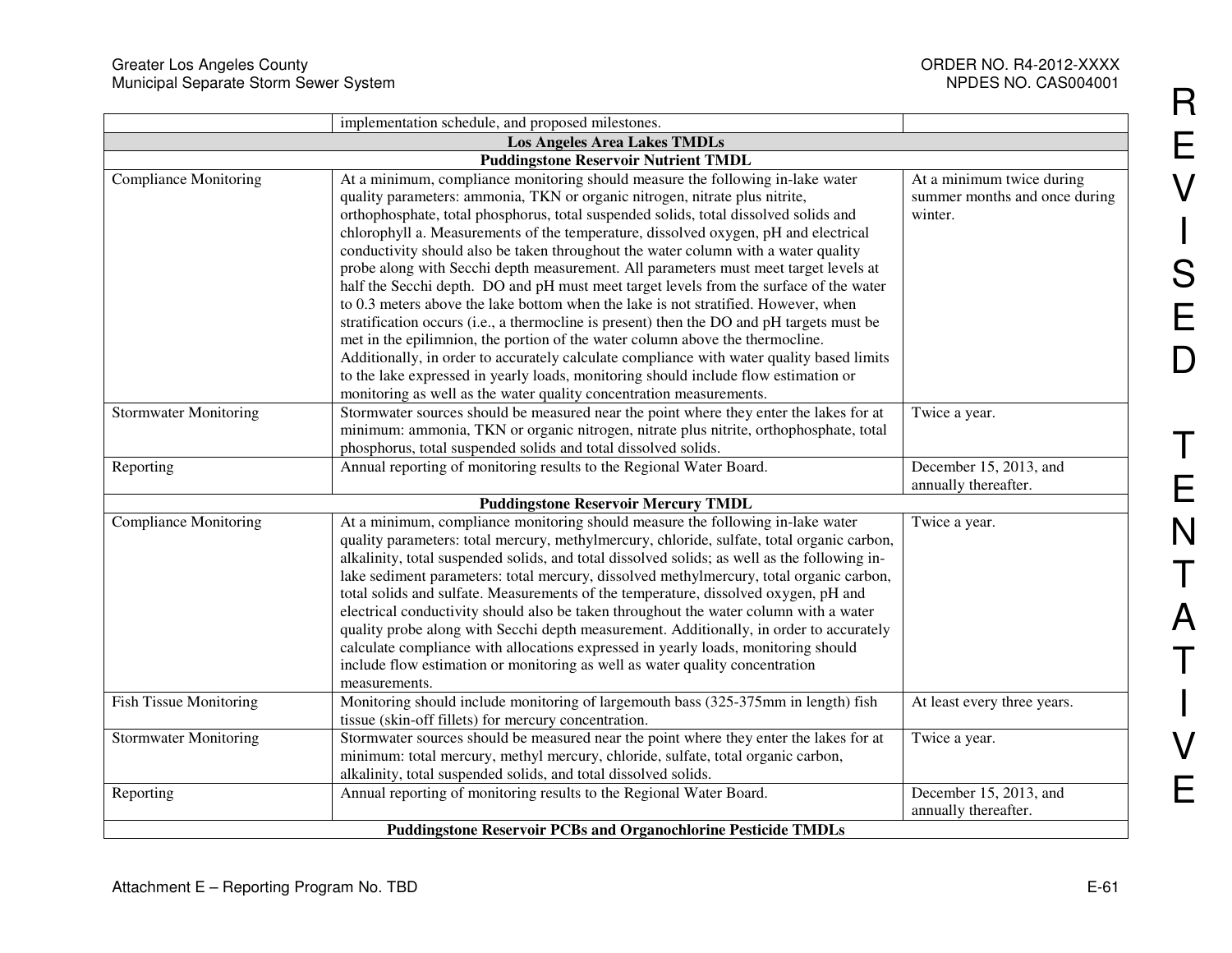| Greater Los Angeles County<br>Municipal Separate Storm Sewer System |                                                                                                                                                                                                                                                                                                                                                                                                                                                                                                                                                                                                                                                                                                          | ORDER NO. R4-2012-XXXX<br>NPDES NO. CAS004001  |
|---------------------------------------------------------------------|----------------------------------------------------------------------------------------------------------------------------------------------------------------------------------------------------------------------------------------------------------------------------------------------------------------------------------------------------------------------------------------------------------------------------------------------------------------------------------------------------------------------------------------------------------------------------------------------------------------------------------------------------------------------------------------------------------|------------------------------------------------|
| <b>Compliance Monitoring</b>                                        | At a minimum, compliance monitoring should measure the following in-lake water<br>quality parameters: total suspended sediments, total PCBs, total chlordane, dieldrin, and<br>total DDTs; as well as the following in-lake sediment parameters: total organic carbon,<br>total PCBs, total chlordane, dieldrin, and total DDTs. Environmentally relevant<br>detection limits should be used (i.e., detection limits lower than applicable target), if<br>available at a commercial laboratory. Measurements of the temperature, dissolved<br>oxygen, pH and electrical conductivity should also be taken throughout the water<br>column with a water quality probe along with Secchi depth measurement. | Annually.                                      |
| Fish Tissue Monitoring                                              | Monitoring of fish tissue. For the OC pesticides and PCBs TMDLs a demonstration that<br>fish tissue targets have been met in any given year must at minimum include a<br>composite sample of skin off fillets from at least five common carp each measuring at<br>least 350mm in length.                                                                                                                                                                                                                                                                                                                                                                                                                 | At least every three years.                    |
| <b>Stormwater Monitoring</b>                                        | Stormwater sources should be measured near the point where they enter the lakes.<br>Sampling should be designed to collect sufficient volumes of suspended solids to allow<br>for the analysis of at minimum: total organic carbon, total suspended solids, total PCBs,<br>total chlordane, dieldrin, and total DDTs. Measurements of the temperature, dissolved<br>oxygen, pH and electrical conductivity should also be taken.                                                                                                                                                                                                                                                                         | Once a year during a wet<br>weather event.     |
| Reporting                                                           | Annual reporting of monitoring results to the Regional Water Board.                                                                                                                                                                                                                                                                                                                                                                                                                                                                                                                                                                                                                                      | December 15, 2013, and<br>annually thereafter. |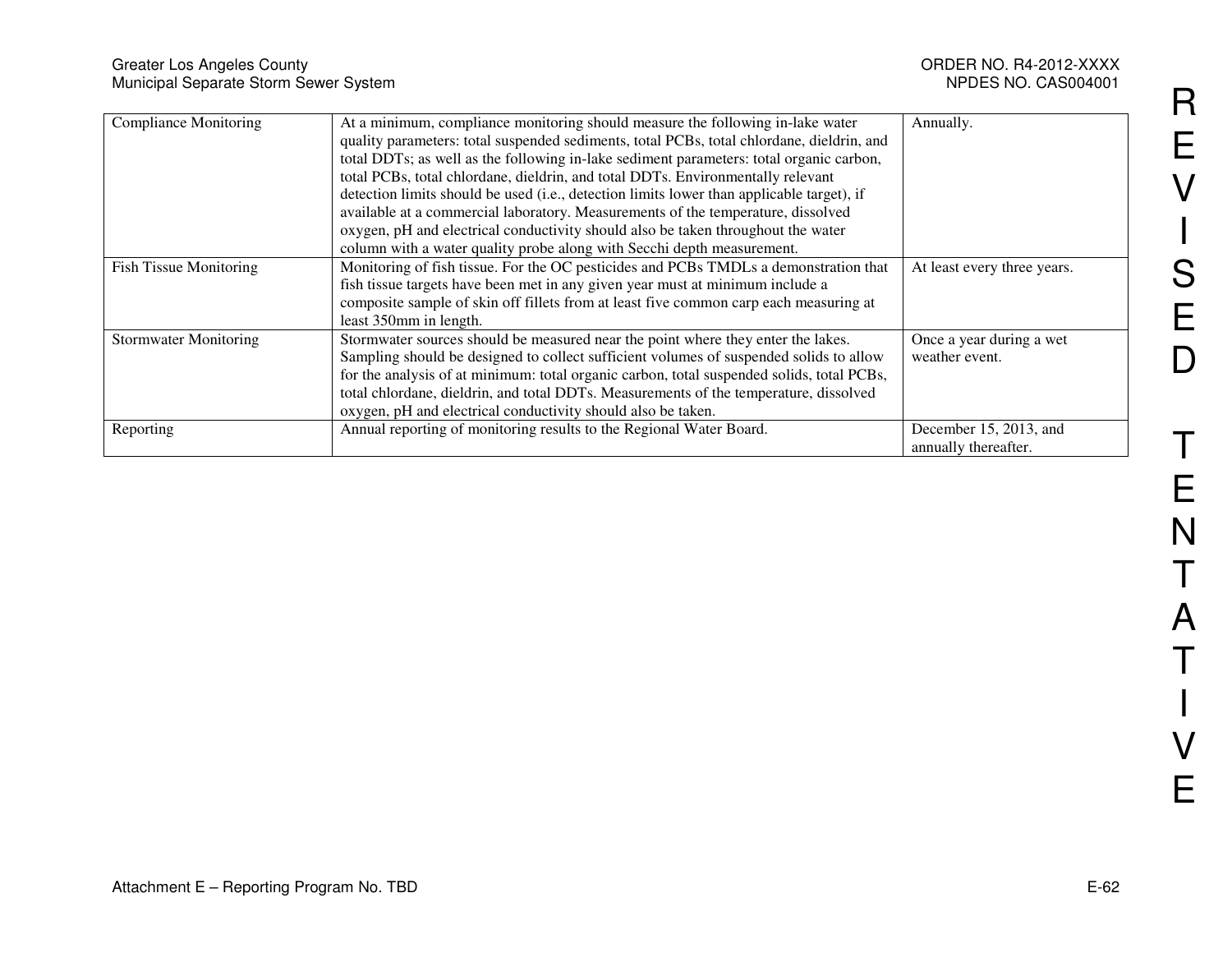## **F. Reporting Requirements for Los Cerritos Channel WMA TMDLs**

| Deliverable                                                                   | Description                                                                              | Due Date $(s)$                     |  |
|-------------------------------------------------------------------------------|------------------------------------------------------------------------------------------|------------------------------------|--|
| <b>Los Cerritos Channel Metals TMDL</b>                                       |                                                                                          |                                    |  |
| Coordinated Monitoring Plan                                                   | Permittees shall develop a Coordinated Monitoring Plan, to be approved by the Regional   | Submit an IMP or CIMP plan         |  |
|                                                                               | Water Board Executive Officer, which includes both TMDL effectiveness monitoring and     | concurrently with the Permittee's  |  |
|                                                                               | ambient monitoring. The ambient monitoring program shall be developed to track trends    | draft WMP, or                      |  |
|                                                                               | in water quality improvements in Los Cerritos Channel; to provide background             |                                    |  |
|                                                                               | information on hardness values; and the partitioning of metals between the total         | If a WMP or IMP or CIMP will not   |  |
|                                                                               | recoverable and dissolved fraction.                                                      | be developed then submitted the    |  |
|                                                                               |                                                                                          | Coordinated Monitoring Plan 12     |  |
|                                                                               | TMDL effectiveness monitoring shall demonstrate the effectiveness of the phased          | months after the effective date of |  |
|                                                                               | implementation schedule for reducing pollutant loads to achieve the water quality based  | this Order.                        |  |
|                                                                               | effluent limitations. Monitoring stations specified for the ambient monitoring program   |                                    |  |
|                                                                               | may be used for the TMDL effectiveness monitoring. Permittees shall sample at least 4    |                                    |  |
|                                                                               | wet-weather events where flow meets wet-weather conditions (>23 cfs in Los Cerritos      |                                    |  |
|                                                                               | Channel above the tidal prism) in a given storm season.                                  |                                    |  |
| <b>Annual Monitoring Report</b>                                               | Annual reporting of monitoring results to the Regional Water Board.                      | December 15, 2013, and annually    |  |
|                                                                               |                                                                                          | thereafter.                        |  |
| <b>Implementation Plan</b>                                                    | Permittees shall submit an Implementation Plan outlining how to achieve compliance with  | 1 year after the effective date of |  |
|                                                                               | the water quality based effluent limitations, for approval of the Regional Water Board   | this Order                         |  |
|                                                                               | Executive Officer. The Plan shall include implementation methods, an implementation      |                                    |  |
|                                                                               | schedule, and proposed milestones.                                                       |                                    |  |
| Colorado Lagoon OC Pesticides, PCBs, Sediment Toxicity, PAHs, and Metals TMDL |                                                                                          |                                    |  |
| Monitoring                                                                    | Water column and sediment samples will be collected at the outlet of the storm drains    | February 1, 2013                   |  |
|                                                                               | discharging to the lagoon, while water column, sediment, and fish tissue samples will be |                                    |  |
|                                                                               | collected in the West Arm, Central Arm, North Arm, at the outlet of the lagoon to Marine |                                    |  |
|                                                                               | Stadium during an incoming tide, and at the outfall of Termino Avenue Drain to Marine    |                                    |  |
|                                                                               | Stadium as specified in the Colorado Lagoon TMDL Monitoring Plan (CLTMP).                |                                    |  |
| <b>Annual Monitoring Reports</b>                                              | Permittees shall submit annual monitoring reports to the Regional Water Board. All       | December 15, 2013, and annually    |  |
|                                                                               | compliance monitoring must be conducted in conjunction with a Regional Water Board       | thereafter.                        |  |
|                                                                               | approved Quality Assurance Project Plan.                                                 |                                    |  |
| <b>Implementation Progress</b>                                                | Permittees shall submit annual progress reports on the status of implementation actions  | December 15, 2013, and annually    |  |
|                                                                               | performed under the TMDL. The plan shall contain mechanisms for demonstration            | thereafter.                        |  |
|                                                                               | progress toward meeting the water quality based effluent limitations.                    |                                    |  |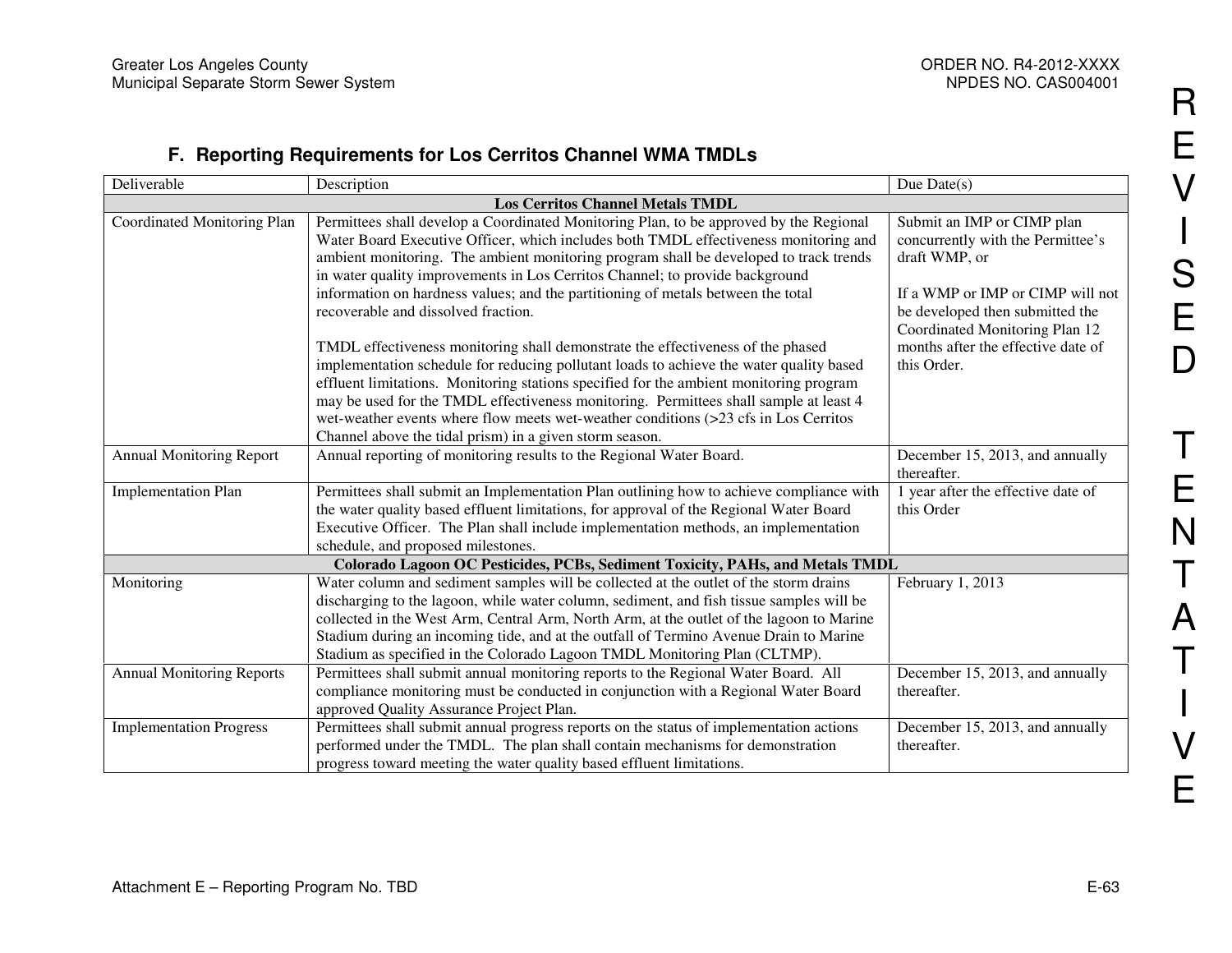## **G. Reporting Requirements for Middle Santa Ana River WMA TMDL**

| Deliverable                                              | Description                                                                     | Due Date $(s)$                                     |  |
|----------------------------------------------------------|---------------------------------------------------------------------------------|----------------------------------------------------|--|
| Middle Santa Ana River Watershed Bacteria Indicator TMDL |                                                                                 |                                                    |  |
| Bacterial Indicator Water                                | Permittees shall develop and submit for approval by the Executive Officer       | Submit an IMP or CIMP plan concurrently with the   |  |
| <b>Quality Monitoring Plan</b>                           | of the Regional Water Board a Bacterial Indicator Water Quality                 | Permittee's draft WMP, or                          |  |
|                                                          | Monitoring Plan in accordance with the TMDL.                                    |                                                    |  |
|                                                          |                                                                                 | If a WMP or IMP or CIMP will not be developed      |  |
|                                                          |                                                                                 | then submitted the Monitoring Plan 12 months after |  |
|                                                          |                                                                                 | the effective date of this Order.                  |  |
|                                                          |                                                                                 |                                                    |  |
| Bacterial Indicator Urban                                | Permittees shall develop and submit for approval by the Regional Water          | 1 year after the effective date of this Order      |  |
| Source Evaluation Plan                                   | Board a Bacterial Indicator Urban Source Evaluation Plan. This plan shall       |                                                    |  |
|                                                          | include steps needed to identify specific activities, operations, and processes |                                                    |  |
|                                                          | in urban areas that contribute bacterial indicators to San Antonio Channel.     |                                                    |  |
|                                                          | The plan shall also include a proposed schedule for completion of each of       |                                                    |  |
|                                                          | the steps identified.                                                           |                                                    |  |
| Progress Reports                                         | Annual progress reports on implementation shall be submitted to the             | December 15, 2013, and annually thereafter.        |  |
|                                                          | Regional Water Board.                                                           |                                                    |  |